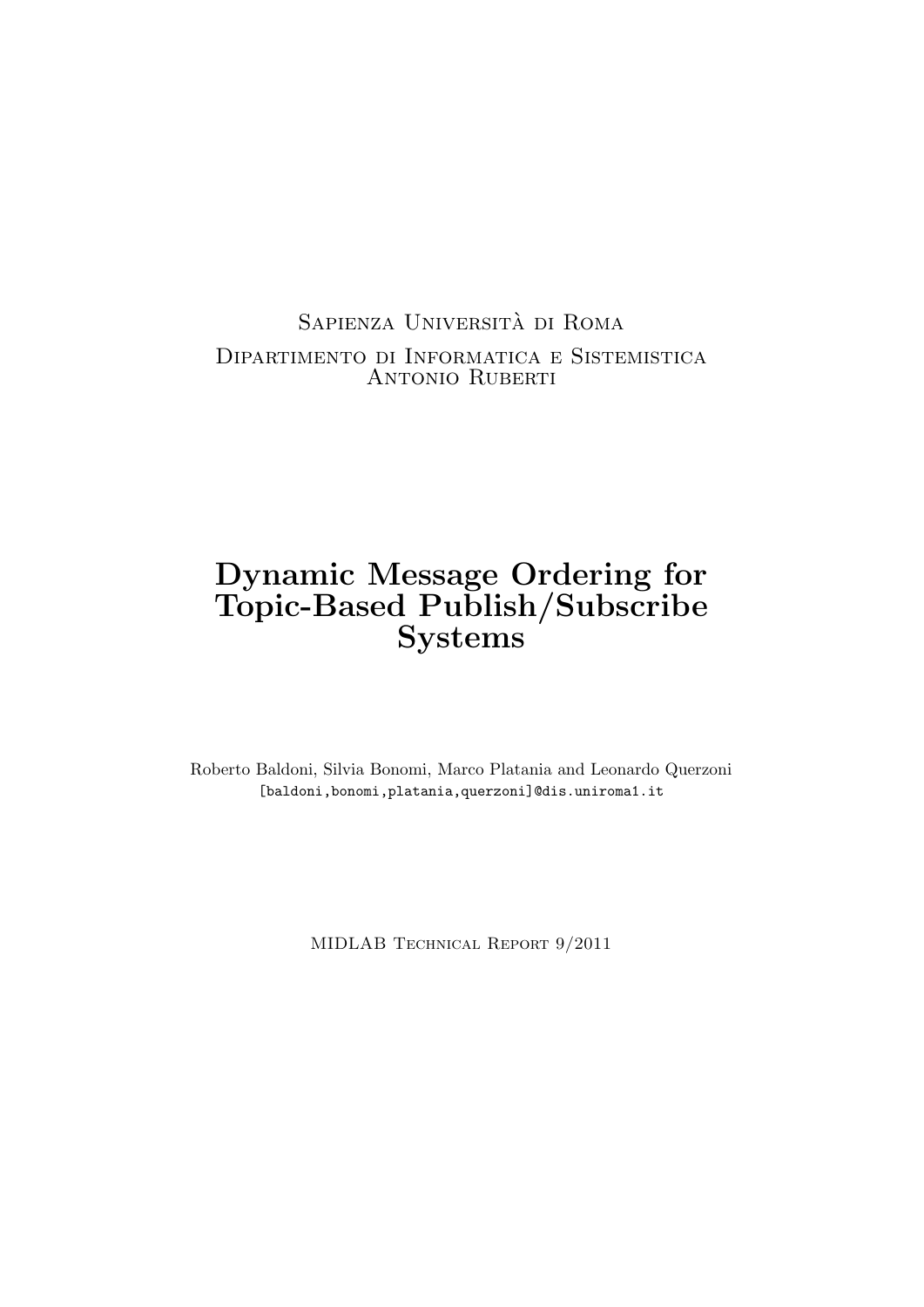#### Abstract

A distributed event notification service (ENS) is a middleware architecture commonly used to provide applications with scalable and robust publish/subscribe communication primitives. A distributed ENS can route events toward subscribers using multiple paths with different lengths and latencies; as a consequence, subscribers can receive events out of order. In this paper, we propose a novel solution for out-of-order notification detection on top of an existing topic-based ENS. Our solution guarantees that events published on different topics will be either delivered in the same order to all the subscribers of those topics or tagged as out-of-order. The proposed algorithm is completely distributed and is able to scale with the system size while imposing a reasonable cost in terms of notification latency. Our solution improves the current state of the art solutions by dynamically handling subscriptions/unsubscriptions and by automatically adapting with respect to topic popularity changes.

#### 1 Introduction

Modern large-scale applications are usually built on top of asynchronous communication primitives able to mask the unreliability of low-level networks and the dynamism of the application participants by decoupling in space and time the interacting parties. The publish/subscribe paradigm provides communication services where message addressing is implicitly handled by an Event Notification Service (ENS) that matches the content of events produced by publishers against interests expressed by subscribers in the form of subscriptions.

Many research efforts in publish/subscribe systems focussed on reliability and performance aspects with few contributions in the area of event ordering [15, 16, 17, 11]. Defining a coherent specification for notification ordering is a fundamental step for a wide range of applications like online games  $[4]$ , stock tickers, messaging, or those based on composite event detection [19]. All these applications assign a semantic to the order in which events are notified; therefore, it is important that a notification ordering is specified and that the underlying ENS is able to guarantee its adherence to this specification or, at least, to provide hints about which subsets of notifications are guaranteed to be notified "in order".

In this paper, we address the following simple ordering problem: how to guarantee that two subscribers sharing (at least) two same subscriptions are notified about events matching those subscriptions in the same order. While the above ordering problem stems from the simple rationale that two participants should always see the notification of two events in the same order, its enforcement in distributed ENSs is far from being trivial. Violations to the ordering property can easily arise due to the fact that two events, possibly published by different publishers, can follow distinct paths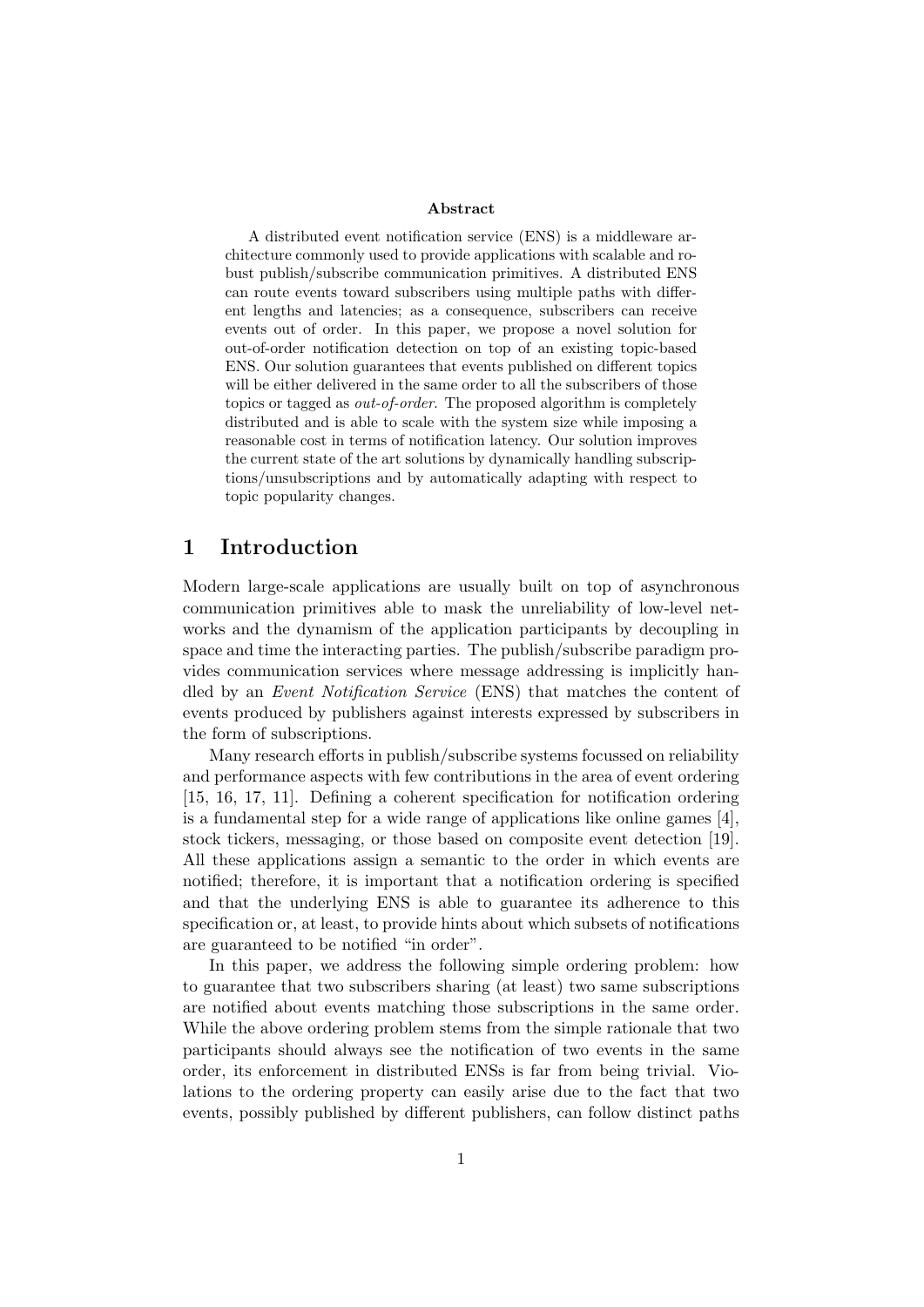through the ENS before reaching the point where they will be notified to the final recipients<sup>1</sup>. The impact of this problem can be easily seen by running a simple experiment executed on a toy application where two subscribers receive events published by two sources on two different topics, and check the occurrence of a specific notification pattern (e.g. the sequence of notifications  $e \rightarrow e' \rightarrow e''$ ; the results we obtained by running this test in a simple setting where events are diffused using SCRIBE [7] show how the ENS notifies events in a best-effort fashion without providing any form of ordering, thus allowing the two subscribers to coherently detect only about 35% of the patterns (further details on this test are reported in Section 6). Current approaches to solve this problem either (i) use hardware-based synchronization solutions to timestamp events [15] or (ii) implement total order [11] among all the receiving participants by trading performance for strong ordering guarantees, or (iii) give up some ordering aspects only guaranteeing per-source ordering [21] or, finally, (iv) require complex offline set-ups that must be continuously updated when subscribers change their interests [16].

In this paper we present a novel algorithm for out-of-order notification detection in distributed topic-based systems. Our solutions, encapsulated within a software component that can be deployed on top of any existing topic-based ENS, transparently delivers events notified by the ENS to the application layer and is able to deterministically tag every event whose notification violates the following total notification order property: if two independent subscribers are notified about the same two events, then these two events will be notified to them in the same order<sup>2</sup>. Out-of-order detection is realized by comparing logical timestamps that our algorithm automatically generates and attaches to events. The algorithm can use a configurable buffer to re-order events prior to notification as this can easily reduce the number out-of-order notifications. The algorithm performance have been analyzed through an extensive experimental study whose results show how our solution has a small impact on the event diffusion latency and the ability to dynamically adapt its behaviour to the current topic popularity distribution. Finally, we developed a prototype implementation of our algorithm, whose performance has been compared to a solution based on the JGroups [13] toolkit.

The rest of this paper is organized as follows: Section 2 introduces the system model and states the problem explaining why its solution includes some difficult aspects; Section 3 describes our algorithm and proves its correctness. In Section 4 we show how the algorithm respects also the causality relation among events published on the same topic; Section 5 presents some engineering aspects; Section 6 reports the results of the evaluation of

 $1$ Non-determinism in the form of unpredictable network latencies and message losses can easily exacerbate the problem.

<sup>&</sup>lt;sup>2</sup>Note that this delivery order does not necessarily correspond to the real-time event production order.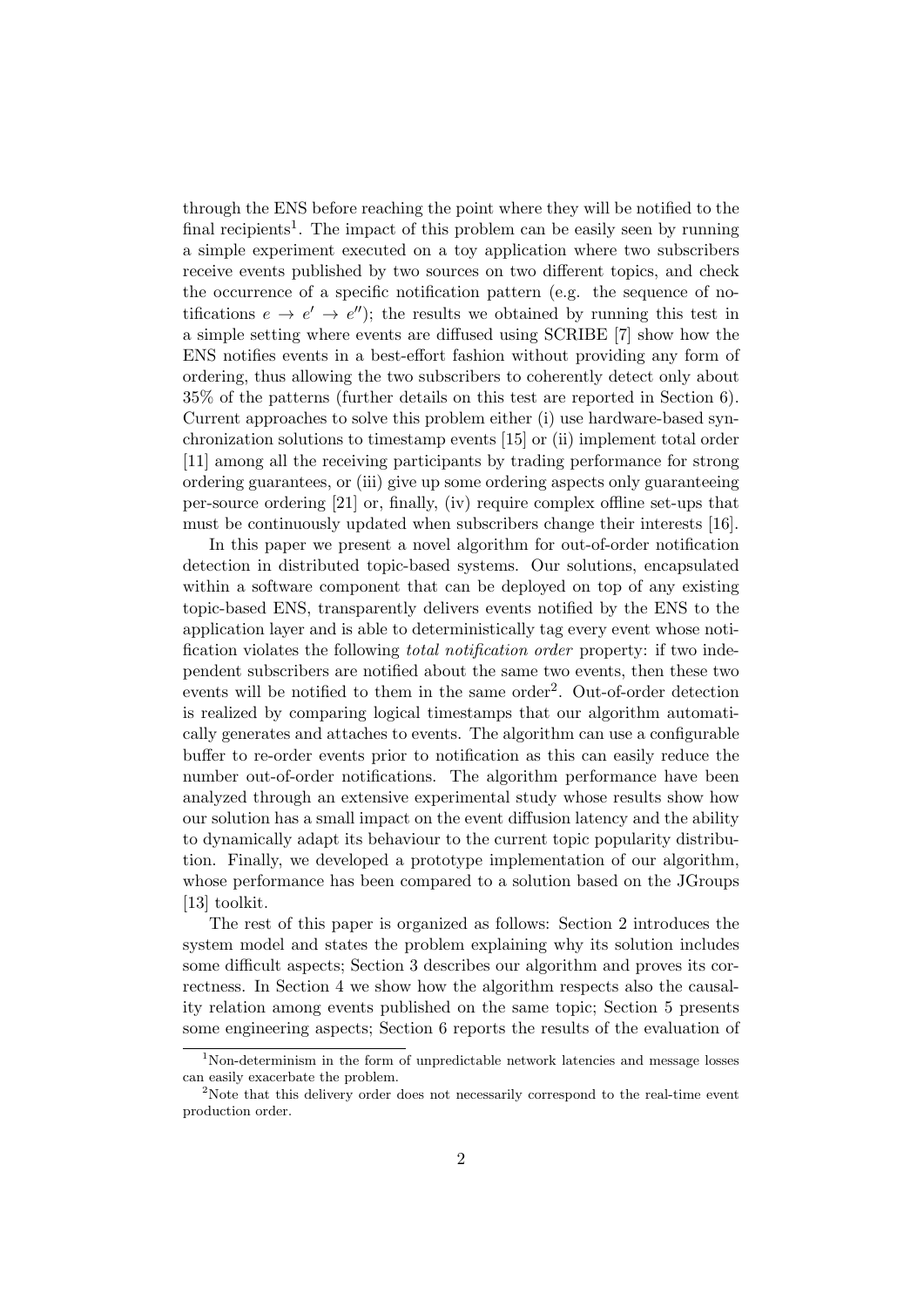our solution; Section 7 explains how the problem of ordering events in publish/subscribe systems has been tackled in the literature and, finally, Section 8 concludes the paper highligthing also some possible future work.

## 2 System model and problem statement

We assume that the system is composed by a number of interacting clients that can act as publishers (data producers) or subscribers (data consumers). Clients can exchange data using a topic-based publish/subscribe interface, thus we also assume that they share a common knowledge on a set of available topics. Each piece of data produced by a publisher is published on one of the available topics and takes the form of an event. Each subscriber issues a subscription containing the set of topics it is interested in. An event  $e$  published on a topic  $T$  matches a subscription  $S$  if and only if  $T \in S$ ; if this happens, the corresponding subscriber must be notified about e. Clients do not interact directly; their interactions are mediated by an Event Notification Service (ENS) that exposes the fundamental interface of a publish/subscribe system, i.e., the publish, subscribe/unsubscribe and notify primitives. We assume that the ENS is implemented as distributed middleware.

In addition, in order to simplify the description of our solution, we will initially assume that our system works on top of a reliable communication substrate, that all communication links deliver messages in FIFO order, and that all processes are correct. Some of these assumptions will be removed or relaxed in Section 5.

The ordering property we want to enforce is defined as follows:

**Property 1** TOTAL NOTIFICATION ORDER (TNO). Let  $e_i$  and  $e_j$  be two distinct events notified to a subscriber s. If  $e_i$  is notified to s before  $e_j$ , no subscriber will be notified about  $e_i$  after being notified about  $e_i$ .

Note that this definition matches the definition of Weak Total Order given in [1] in the context of total order specifications [9]. Differently from those specifications, we do not consider any form of deterministic agreement (uniform or not uniform) because here we are only interested in designing an ordering layer to be transparently plugged on top of a generic ENS which can provide different reliability and agreement properties.

Guaranteeing TNO in a distributed setting is a non trivial task. Consider, for example, the toy system depicted in Figure 1: the six black dots represent processes constituting the ENS, the white dots on the left  $(p_1$  and  $p_2$ ) are two publishers and those on the right  $(s_1 \text{ and } s_2)$  are two subscribers.

A simple solution for ordering events published in a specific topic is based on the usage of topic managers: a single node in the ENS is elected as a "sequencer" for all the events published in that topic. In our example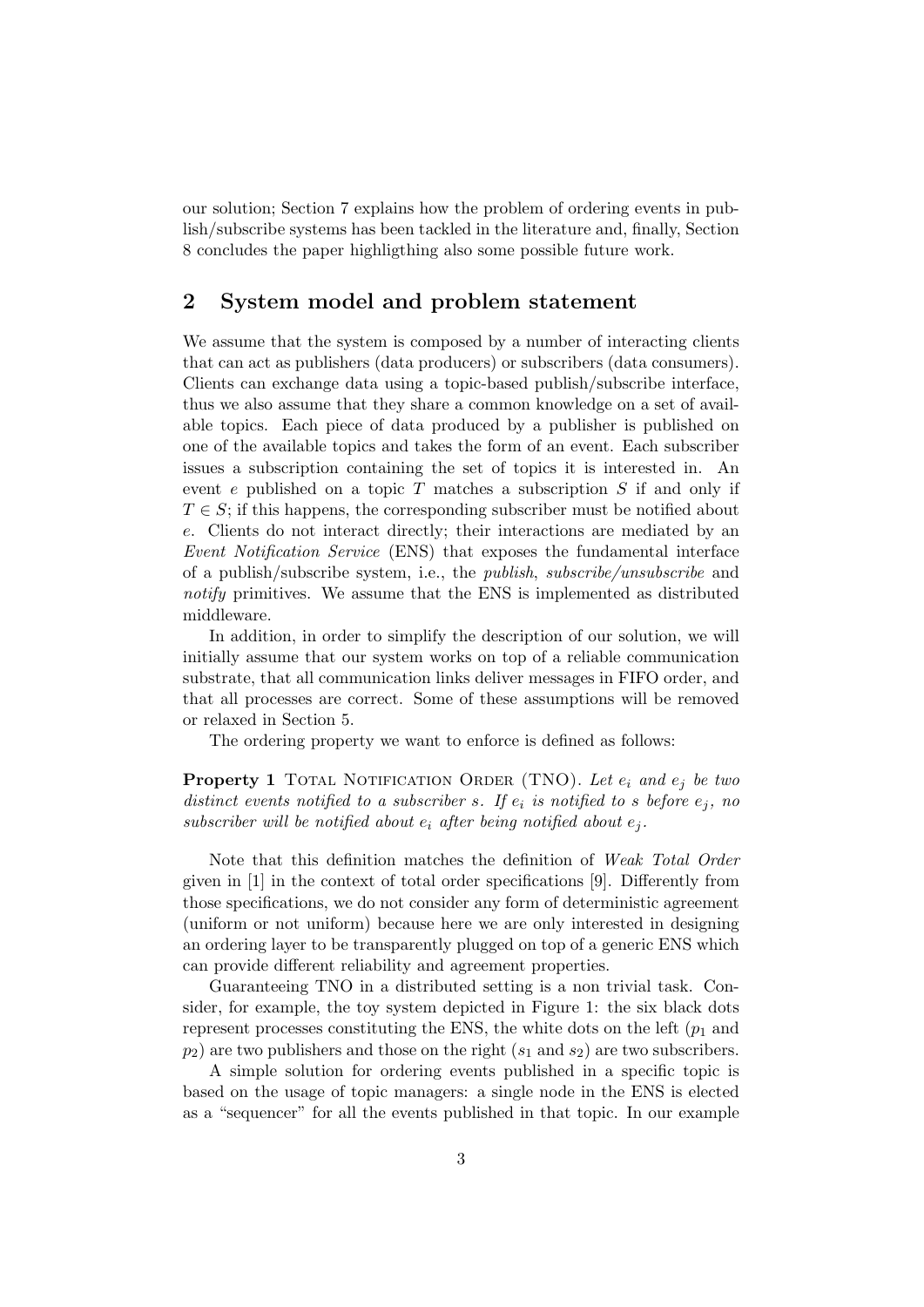

Figure 1: An example showing how notifications can be performed out of order in a distributed event notification service.

 $TM_{T1}$  acts as the topic manager node for topic T1, receiving all the events published in T1 (i.e., event  $e_1$  published by  $p_1$ ), adding a sequence number to them, and then routing the events toward the intended destinations (i.e.,  $s_1$  and  $s_2$  notified by nodes B and D).

However, this simple approach is not useful when the subscriptions intersect in multiple topics. For example, assume that both  $s_1$  and  $s_2$  are subscribed to T1 and T2. In this case the sequence numbers attached by  $TM_{T1}$  and  $TM_{T2}$  would be completely uncorrelated and thus useless to check for a correct notification order on the subscribers' side. The obvious solution, i.e. having a single topic manager for all the topics, has important scalability and reliability drawbacks and cannot thus be considered as a realistic alternative.

## 3 The event ordering algorithm

This Section first describes how the proposed solution can fit within an existing architecture based on publish/subscribe interactions, and then, details the algorithm that implements the solution.

#### 3.1 Architectural aspects

Our solution assumes that all participants to the system (publishers and subscribers) are equipped with an *Ordering module* that implements the algorithm described in the next Section (see Figure 2). This module mediates the interactions between application level software components, that act as information producers (publisher applications) or consumers (subscriber applications), and a standard ENS.

The only assumption we do on the ENS is that it implements a standard topic-based publish/subscribe interface (here represented by the ENSpublish, ENSsubscribe/ENSunsubscribe and ENSnotify operations). The same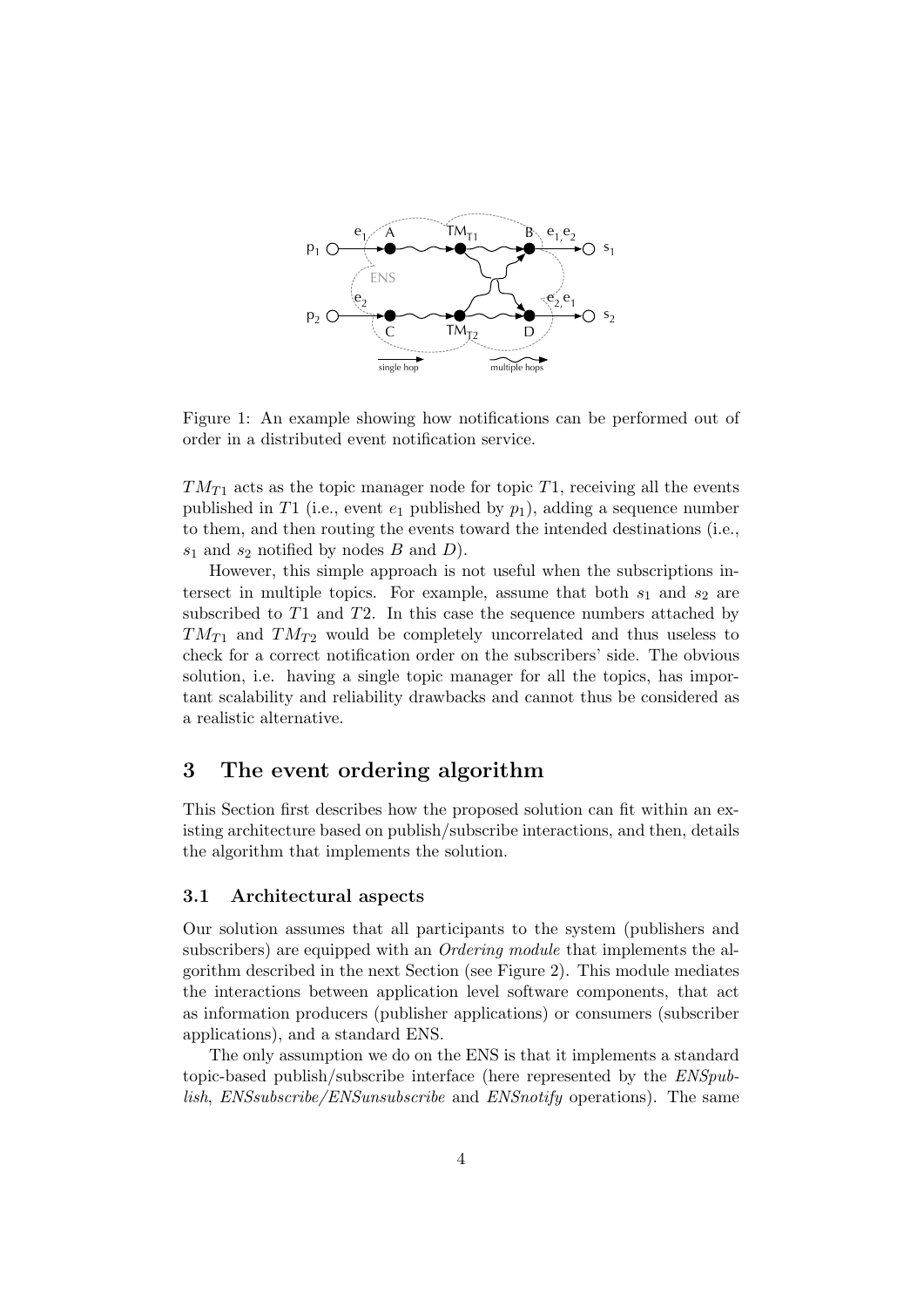

Figure 2: Architectural view that shows how the ordering module acts as a mediating software layer between the applications and an existing event notification service.

interface is offered by the ordering module to the application level, therefore neither the applications, nor the ENS must be changed in order to work with our module. The ordering module also needs to access a point-to-point communication primitive that can be offered by the operating system or by other solutions like an overlay network. We also assume that the set of available topics is fixed and a precedence relationship  $\rightarrow$  holds among topic identifiers inducing a total order on them<sup>3</sup>. Moreover, we assume that there is a method to univocally map a topic  $T$  to a single participating node in the system that will act as the *topic manager* for that topic  $(TM_T)$ . This latter assumption can be satisfied in several different ways, e.g. through a static mapping provided as a configuration parameter or using a distributed hash table as in rendez-vous based publish/subscribe systems [7]. In the following, whenever there is no ambiguity, we will use the terms publisher and subscriber to refer the parts of our ordering module located respectively at the publisher and at the subscriber site.

#### 3.2 Algorithm description

The basic idea behind the algorithm is to assign a logical timestamp to each event. By looking at a timestamp, a subscriber must be able to decide if the event can be notified or it needs a tag, witnessing that it was received out of order. The notified application will then take a decision on how out-oforder events must be treated (i.e., discarded). The algorithm to be executed

<sup>&</sup>lt;sup>3</sup>This assumption will be relaxed in Section 5 where we will show how this order can be changed at run-time in order to improve the performance.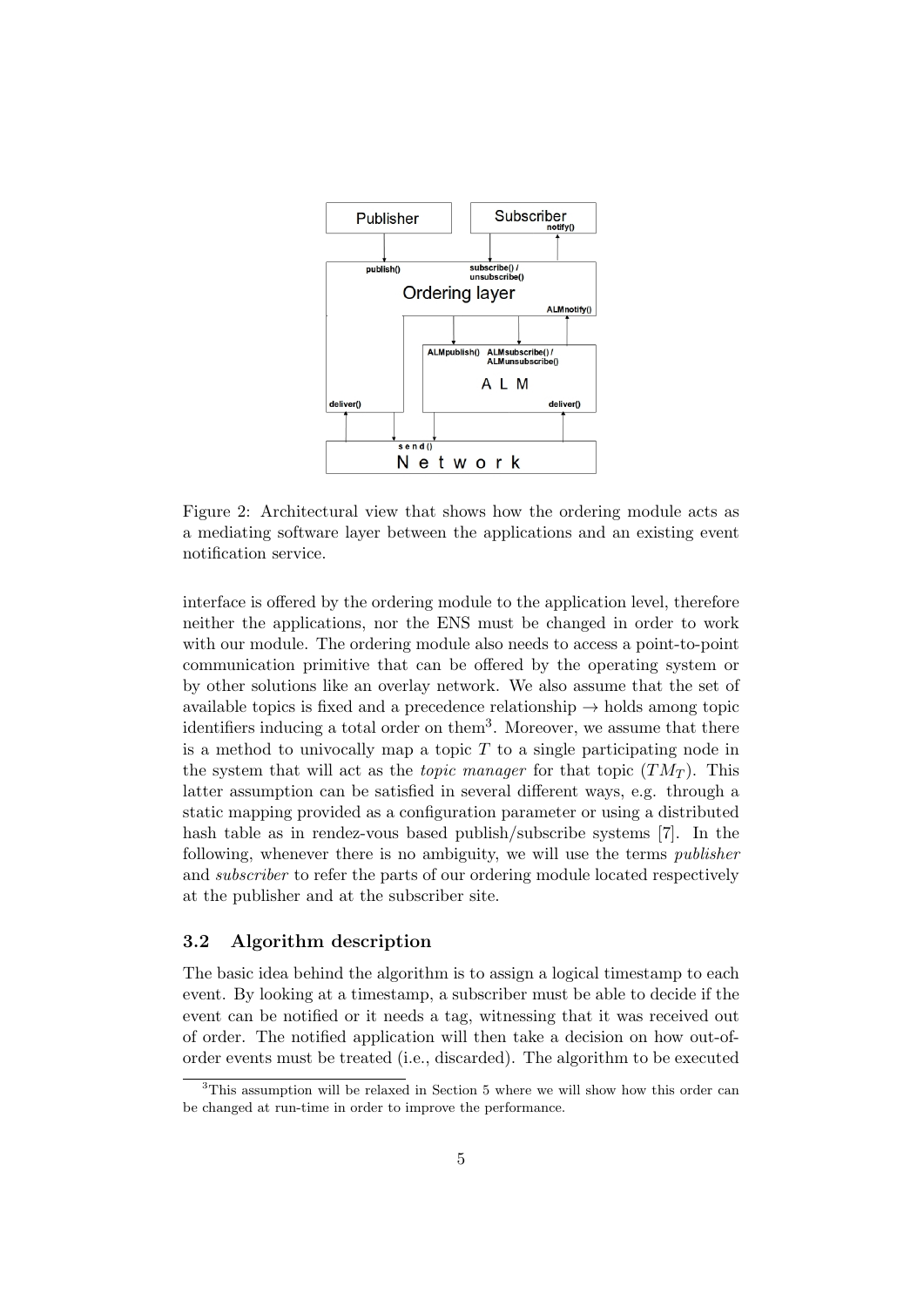

Figure 3: Example of a system run with two subscribers,  $S_i$  and  $S_j$ , and a publisher P.

when an event is published is split in three phases: (i) timestamp generation, where a timestamp is generated for the event, (ii) event diffusion, where the ENS delivers the event and its timestamp to all the intended subscribers, and (iii) event notification, where subscribers, by looking at the timestamp content, decide if the event must be tagged as out-of-order before notifying it (Figure 3). The algorithm uses only local information maintained by each process: a topic manager  $TM_T$  stores all subscriptions containing topic  $T$ and a sequence number that counts the number of events published on  $T$ , while each subscriber stores its subscription  $S$  and a set containing the sequence number of the last event notified on T, for each topic  $T \in S$  (i.e. it maintains a local subscription clock).

The first phase is started by a publisher requiring the creation of a timestamp for a new event  $e$  published on a topic  $T$ . The timestamp creation for  $e$  is carried out by the subset of TMs associated to topics belonging to the sequencing group of T (namely  $\mathcal{SG}_T$ ).  $\mathcal{SG}_T$  is a set of topics including all T' such that (i)  $T' \rightarrow T$  and (ii) there are at least two subscriptions including both  $T$  and  $T'$ . The timestamp generation procedure is started by  $TM_T$  when it receives the request of a timestamp generation from the publisher.  $TM_T$  creates the structure of the timestamp adding one entry for each topic T' such that  $T' \in \mathcal{SG}_T$ , stores T's current sequence number and forwards the timestamp to the TM associated to the first topic in  $\mathcal{SG}_T$ that precedes T according to the precedence relation  $\rightarrow$ . Note that, given a specific order  $T_1 \rightarrow T_2 \rightarrow \cdots \rightarrow T_n$  among topics, the timestamp generation flow proceeds in the opposite direction (i.e. given a topic  $T_i$ ,  $TM_{T_i}$  will fill in the timestamp and forward it to some  $TM_{T_j}$  such that  $T_j \to T_i$ ). The receiving TM adds the sequence number for the topic it manages to the timestamp and sends it to the TM associated to the next topic in  $\mathcal{SG}_T$ .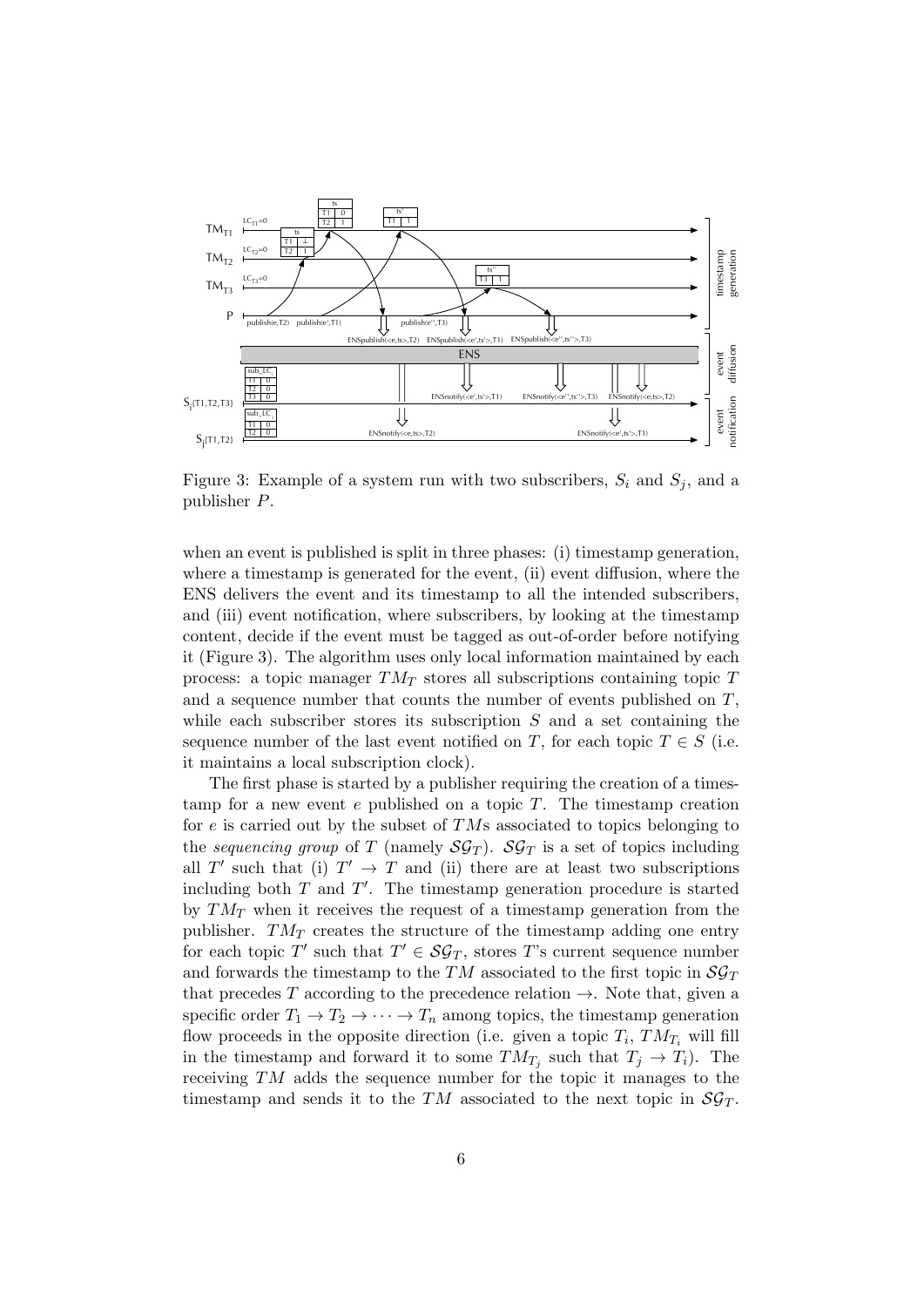When the last  $TM$  completes the timestamp, it is returned to the publisher that will publish the event on the ENS together with the timestamp, starting the event diffusion phase. This collaboration among several  $TMS$  in the creation of a timestamp is fundamental to totally order events published on their corresponding topics, and thus it avoids possible TNO violations like the one shown at the end of Section 2. Referring to the example in Figure 3, where the topic order is  $T_1 \rightarrow T_2 \rightarrow T_3$ , the publisher P publishes an event e on topic  $T2$  and asks  $TM_{T2}$  to create the timestamp. In this case  $\mathcal{SG}_{T2} = \{T2, T1\}.$  Therefore  $TM_{T2}$  creates the structure of the timestamp with entries for topics  $T2$  and  $T1$ , puts its sequence number in the timestamp and forwards it to  $TM_{T1}$  that, in turn, will complete the timestamp and return it to  $P$ . Finally  $P$  publishes both  $e$  and its timestamp on the ENS.

In the event notification phase, once an event e and its timestamp are notified by the ENS, the subscriber checks if the timestamp attached to the event is coherent with the event order maintained through the local subscription clock. If so, the event is notified to the application, otherwise it is tagged to let the application be aware that it is notified out-of-order (cfr. paragraph  $\text{NOTIFY}()$  Operation in the following). Once an application is notified about an unordered event, it will decide, according to its specific requirements, if the order inversion can be tolerated or if the event must be discarded.

Note that, given a topic  $T$ , its sequencing group is defined according to all subscriptions containing  $T$ . As a consequence, every new subscription (or unsubscription) to topic  $T$  induces a modification of the subset of topic managers involved in the timestamp generation phase. Thus, when a topic T is added to a subscription S, each topic manager  $TM_{T'}$  associated to a topic  $T'$  in  $S$  must be advertised about the change of the subscription to avoid possible TNO violation. To this aim, the subscriber creates an empty subscription timestamp, containing one entry for each topic in the subscription. Similarly to event timestamp, each entry of the subscription timestamp is filled in by the corresponding topic manager. In addition, receiving the request, each topic manager  $TM_T$  updates the list of subscriptions it knows. When the sequence number of the last topic manager belonging to the subscription is added, the latter sends the complete timestamp to the subscriber, that, in turn, resets its local subscription clock. The same approach is used to unsubscribe a topic. When a subscriber is no longer interested in events of a topic  $T$ , it advertises the change on the subscription to topic managers managing topics in its subscription. Receiving the unsubscription, a topic manager just updates the set of subscriptions it knows.

In the following, before describing the algorithm operations in detail, we first provide the definition of a timestamp associated to an event e and then we specify an order relation among two timestamps.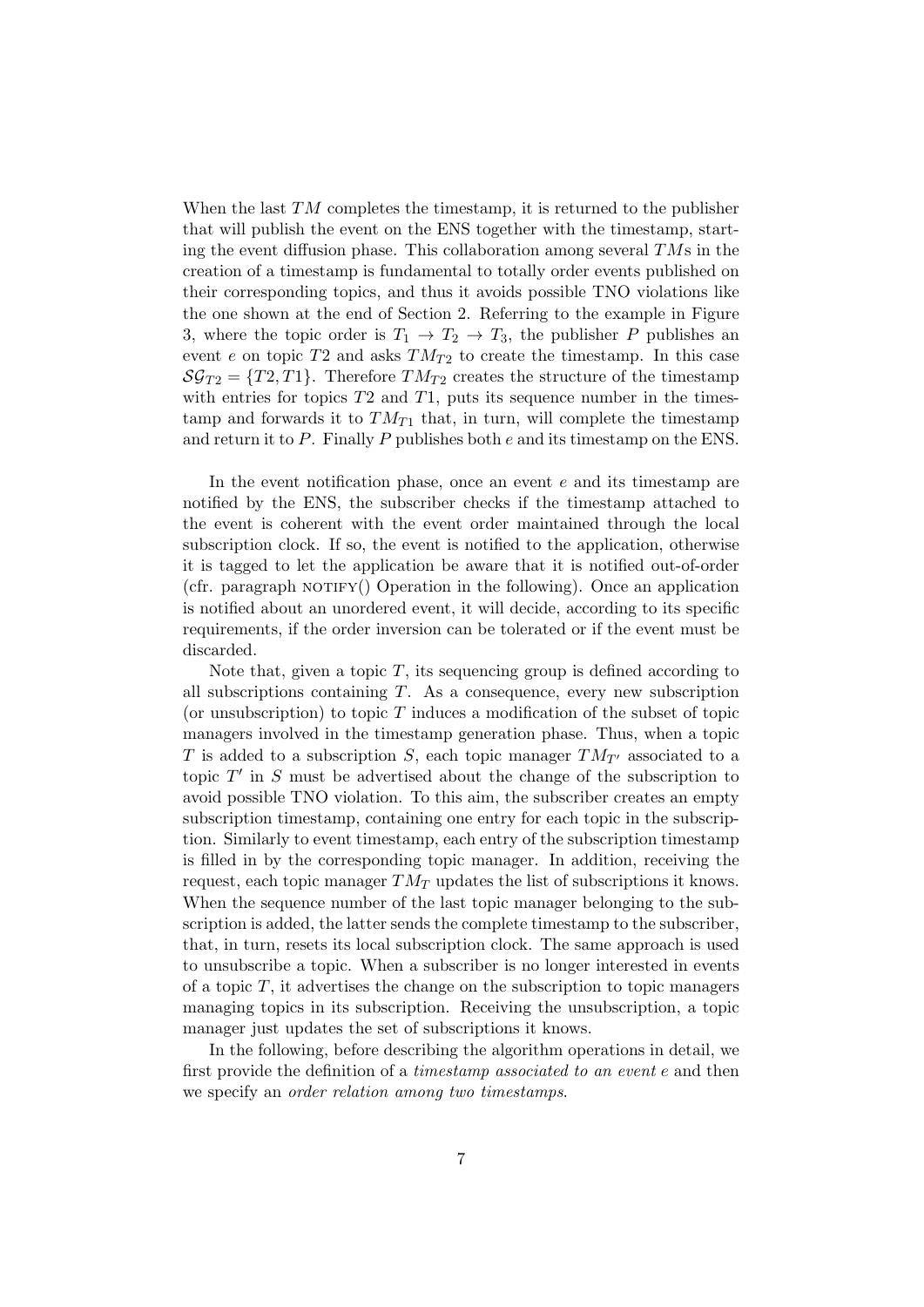**Definition 1** Let e be an event published on a topic  $T, T_1 \rightarrow T_2 \rightarrow \cdots \rightarrow T_n$ be the topic ordering and let  $\mathcal{SG}_T$  be the sequencing group of T. A timestamp  $t s_e$  for e is a set of pairs  $\langle T_i, s n_i \rangle$  ordered according to the precedence relation  $\rightarrow$ , where  $T_i \in \mathcal{SG}_T$  is a topic identifier and sn<sub>i</sub> is e's sequence number for topic  $T_i$ .

**Definition 2** Let  $ts_e$  and  $ts_{e'}$  be two timestamps associated with two different events e and e'. We say that  $t s_e$  and  $t s_{e'}$  are comparable if there exists at least one topic identifier included both in ts<sub>e</sub> and ts<sub>e</sub> (i.e.  $\exists t_{id}, i, j$  $| ( < t_{id}, i > \in ts_e) \land (< t_{id}, j > \in ts_{e'}) ).$ 

From the two definitions above, it is easy to see that given two events e and  $e'$  published respectively on topic  $T$  and  $T'$ , the corresponding timestamps  $ts_e$  and  $ts_{e'}$  are comparable if and only if  $\mathcal{SG}_T \cap \mathcal{SG}_{T'} \neq \emptyset$ .

**Definition 3** Let  $ts_e$  and  $ts_{e'}$  be two timestamps associated with two different events e and e'. We say that  $t s_e$  is smaller than  $t s_{e'}$  (i.e.  $t s_e < t s_{e'}$ ) if

- 1.  $ts_e$  and  $ts_{e'}$  are comparable and
- 2.  $\forall < t_{id}, sn > \in ts_e \mid \exists < t_{id}, sn' > \in ts_{e'}, sn \le sn'$  and
- 3.  $\exists < t_{id}, sn > \in ts_e \mid \exists < t_{id}, sn' > \in ts_{e'}, sn < sn'$

As an example, in Figure 3 we show the timestamps for three published events  $e, e'$  and  $e''$ . Considering the timestamp ts associated to e and the timestamp  $ts'$  associated to  $e'$  we have that they are comparable (there is at least one topic, i.e.,  $T_1$ , belonging to both ts and ts'); on the contrary, ts and  $ts''$  (or even ts' and  $ts''$ ) are not comparable. Moreover, considering ts and ts', we have that  $ts < ts'$ .

Local data structures to each publisher  $p_i$ : each publisher maintains locally the following data structures:

- $id_e$ : is a unique identifier associated to each event produced by  $p_i$ .
- *outgoingEvents<sub>i</sub>*: a set variable, initially empty, storing the events indexed by event id that are published by the upper application layer, and that are waiting for being published on the ENS.

Local data structures to each subscriber  $s_i$ : each subscriber maintains locally the following data structures:

•  $subs_i$ : a set variable storing topics subscribed by  $p_i$ ;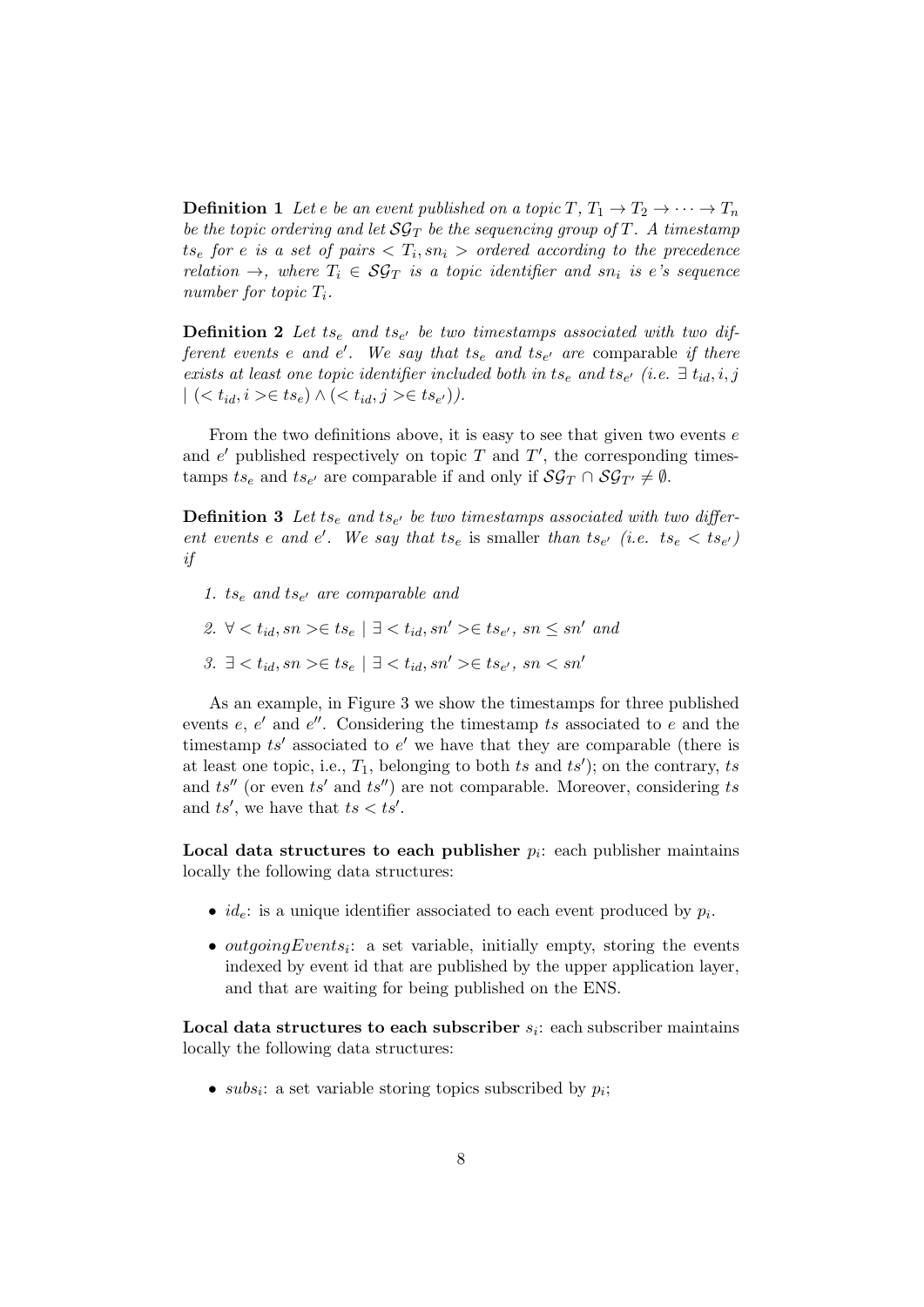•  $sub\_LC_i$ : a set of pairs  $\langle T_i, sn_i \rangle$ , where  $T_i$  is a topic identifier and  $sn_i$ is an integer value;  $sub\_LC_i$  contains a pair for each topic  $T_i \in subs_i$ . Initially, for each topic  $T_i \in \text{subs}_i$  the corresponding sequence number is ⊥.

Local data structures to each topic manager  $TM_{T_i}$ : to simplify the notation, we assume that each topic manager  $TM_i$  is responsible for one topic  $T_i^4$ . Each topic manager maintains locally the following data structures:

- $LC_{T_i}$ : is an integer value representing the sequence number associated to topic  $T_i$ , initially 0.
- $externalSubs_{T_i}:$  a set of pairs  $\langle id, sub \rangle$  where sub is a subscription (i.e. a set of topics  $\{T_j, T_k \dots T_h\}$ ) and *id* is the subscriber identifier. Such a set contains all the subscriptions that include  $T_i$ .

As an example, let us consider the system depicted in Figure 3. Let  $S_i = \{T1, T2, T3\}$  and  $S_i = \{T1, T2\}$  be respectively the two subscriptions of  $s_i$  and  $s_j$ . The three variables external Subs maintained by each topic manager are respectively:  $\text{externalSubs}_{T1} = \{ \langle i, S_i \rangle, \langle j, S_j \rangle \},\$  $externalSubs_{T2} = \{ \langle i, S_i \rangle, \langle j, S_j \rangle \}$  and  $externalSubs_{T3} = \{ \langle i, S_i \rangle, \langle j, S_j \rangle, \langle j, S_j \rangle \}$ }.

PUBLISH() **Operation.** The algorithm for a PUBLISH() operation is shown in Figure 5. To simplify the pseudo-code of the algorithm, we defined the following basic functions:

- generateUniqueEventID $(e)$ : generates a locally unique identifier for a specific event e.
- next(ts, T): given a timestamp ts and a topic identifier T, the function returns the identifier of the topic  $T'$  preceding  $T$  in the timestamp ts, according to the precedence relation  $\rightarrow$ ; if a *null* value is passed as topic identifier, the function returns the last topic identifier contained in the timestamp.
- get TopicRespAddress $(T)$ : returns the network address of the topic manager  $TM_T$  responsible for topic T.
- update(ts, T,  $LC_T$ ): updates the event timestamp ts changing the pair  $\langle T, -\rangle$  with the pair  $\langle T, LC_T \rangle$ .

<sup>&</sup>lt;sup>4</sup>This assumption does not limit the applicability of our solution. If the topic manager is responsible for more than one topic, its local variables must be duplicated, one for each topic.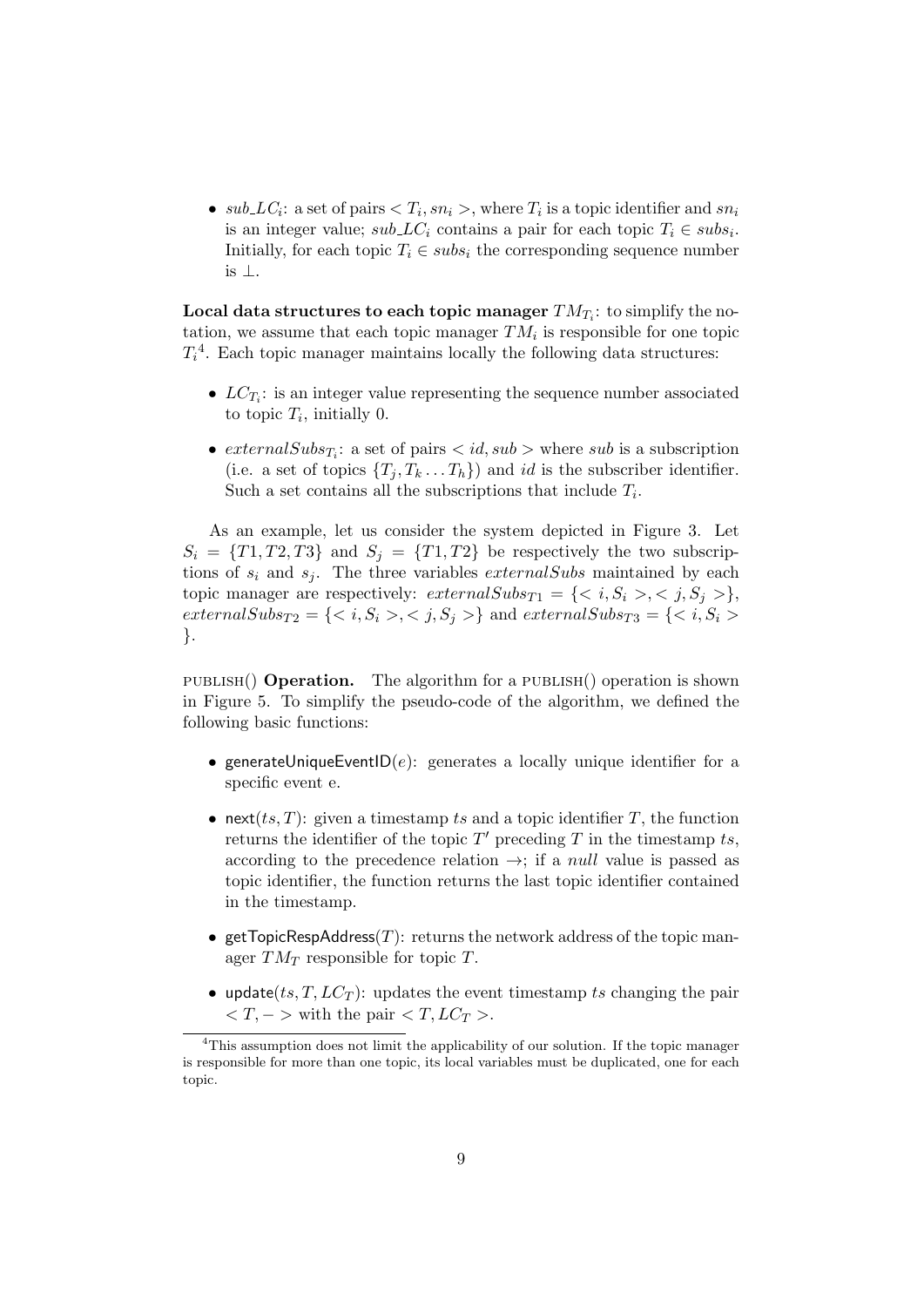In addition, we have defined a more complex function, namely createPub-Timestamp  $(T, externalSubs_T)$ , that generates an empty timestamp for a generic event published on topic  $T$  by considering the set of subscriptions containing T (i.e. subscriptions stored in  $\text{externalSubs}_T$ ). The pseudo-code of the function is shown in Figure 4.

```
function createPubTimestamp(T, externalSubs):
(01) for each \lt –, s \gt \in externalSubs do SG_T \leftarrow SG_T \cup s; endfor (02) sort (SG_T):
         sort (SG_T);(03) for each T_j \in SG_T : T_i \to T_j do SG_T \leftarrow SG_T / \{T_j\}; endfor <br>(04) for each T_i \neq T_i \in SG_T do
         for each \tilde{T}_i \neq T_i \in SG_T do
(05) let S = \{s \in externalSubs | T_j \in s\};<br>(06) if (|S| \le 1) then SG_T \leftarrow SG_T / \{T_j\}(06) if (|S| \le 1) then SG_T \leftarrow SG_T / \{T_j\} endif (07) endfor
          endfor
(08) for each T_j \in SG_T do ts \leftarrow ts \cup \{ \langle T_j, \bot \rangle \}; endfor (09) return ts.
         return ts.
```
Figure 4: The  $\mathsf{createPubThnestamp}()$  function (for a topic manager  $TM_{T_i}).$ 

We want to remark that an event timestamp has an entry only for those topics that precede T in the topic order (line  $(03)$ ) and that appear in more than one subscription together with  $T$  (lines 04-07).

Considering the execution depicted in Figure 3 and the topic order  $T1 \rightarrow$  $T2 \rightarrow T3$ , we show how the timestamp of the event e published on T2 is created. The procedure can be summarized in the following steps: (i)  $SG_T$  =  ${T1, T2, T3}$  initially represents the sorted union of all the subscriptions containing  $T_2$  (lines 01-02), (ii)  $SG_T = \{T1, T2\}$  is the result after filtering out topics following  $T_2$  according to the precedence relation  $\rightarrow$  (line 03), and (iii)  $ts_e = \{ \langle T1, \bot \rangle, \langle T2, \bot \rangle \}$  is the empty timestamp built from  $SG_T$ .

When an event e is published on a topic T, the publisher  $p_i$  executes the algorithm shown in Figure 5(a). In particular, it associates to  $e$  a unique identifier generated locally (line 01), it puts the event, together with the topic and the corresponding identifier in a buffer (line 02) and sends a cre-ATE\_PUB\_TS  $(id_e, i, T)$  message to the topic manager  $TM_T$ , associated to T (lines 03-04).

Receiving the CREATE\_PUB\_TS  $(id_e, i, T)$  message,  $TM_T$  executes the algorithm shown in Figure 5(b). In particular, it first creates an empty timestamp  $ts<sub>e</sub>$  by executing the createPubTimestamp function, it increments its local sequence number (line 02), updates the corresponding entry in  $ts_e$ (line  $03$ ) and sends a FILL IN PUB TS message containing the timestamp, to the preceding topic manager until  $ts_e$  has been completed and it is finally returned to the publisher. Note that, when a topic manager receives a fill in pub ts message, it just attaches its local sequence number (line 12). Figure 3 shows an example of the complete publish procedures for three different events with the corresponding timestamps.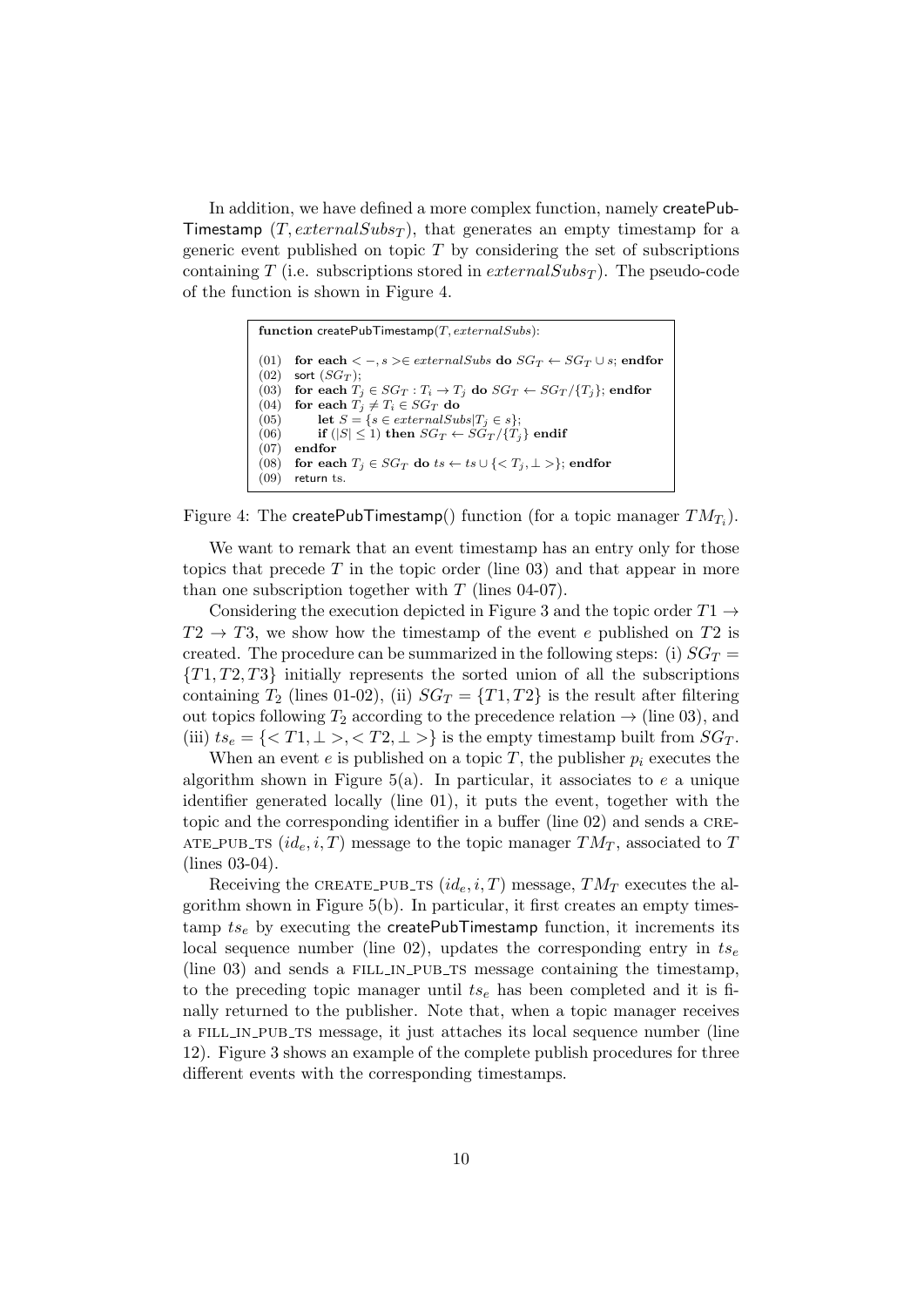| <b>operation</b> PUBLISH $(e, T)$ : |                                                                    |  |
|-------------------------------------|--------------------------------------------------------------------|--|
| (01)                                | $id_e \leftarrow$ generateUniqueEventID (e);                       |  |
| (02)                                | $outgoingEvents \leftarrow (e, id_e, T);$                          |  |
| (03)                                | $dest \leftarrow getTopicResponseAddress(T);$                      |  |
| (04)                                | send CREATE_PUB_TS $(id_e, i, T)$ to $dest;$                       |  |
| (05)                                | when EVENT TS $(ts, e_{id})$ is delivered:                         |  |
| (06)                                | $\text{let} < e, id_e, T> \in outgoingEvents$                      |  |
| (07)                                | such that $(e_{id} = id_e);$                                       |  |
| (08)                                | ENSpublish( <i>e</i> , <i>ts</i> >, T);                            |  |
| (09)                                | $outgoingEvents \leftarrow outgoingEvents / \{ < e, id_e, T > \}.$ |  |

(a) Publisher Protocol (for a publisher process  $p_i$ )

| (01) | when CREATE_PUB_TS $(e_{id}, j, T)$ is delivered:                         |
|------|---------------------------------------------------------------------------|
| (02) | $ev\_ts \leftarrow$ createPubTimestamp(T, $externalSubs_{T_s}$ );         |
| (03) | $LC_{T_i} \leftarrow LC_{T_i} + 1;$                                       |
| (04) | $ev\_ts \leftarrow \text{update}(ev\_ts, \langle T_i, LC_{T_i} \rangle);$ |
| (05) | <b>if</b> $( ev\_ts  = 1)$                                                |
| (06) | <b>then send</b> EVENT TS $(ev\_ts, e_{id})$ to $p_i$ ;                   |
| (07) | else $t' \leftarrow \text{next}(ev\_ts, T_i);$                            |
| (08) | $dest \leftarrow getTopicResponseAddress(t');$                            |
| (09) | send FILL IN PUB TS (ev_ts, $e_{id}$ , j) to dest;                        |
| (10) | endif                                                                     |
| (11) | when FILL_IN_PUB_TS $(ts, e_{id}, j)$ is delivered:                       |
| (12) | $ts \leftarrow \text{update}(ts, < T_i, LC_{T_i}>)$ ;                     |
| (13) | $t' \leftarrow \text{next}(ts, T_i);$                                     |
| (14) | if $(t' = null)$                                                          |
| (15) | <b>then send</b> EVENT TS $(ts, e_{id})$ to $p_i$ ;                       |
| (16) | else $dest \leftarrow getTopicResponseAddress(t');$                       |
| (17) | send FILL_IN_PUB_TS $(ts, e_{id}, j)$ to $dest;$                          |
| (18) |                                                                           |

(b) TM Protocol (for a topic manager  $TM_{T_i}$ )

Figure 5: The publish() protocol.

NOTIFY() **Operation.** When an event e is notified by the ENS, a subscriber  $s_i$  executes the algorithm shown in Figure 6. The algorithm uses a function  $\text{tag}(e)$  that creates a new event e', containing e and the indication that it has been delivered out-of-order. The event  $e$  is not immediately notified to the application layer. A subscriber  $s_i$  first checks if the event has been published on a topic actually subscribed by  $s_i$  and then checks if it has been notified by the ENS in the right order (line 01). If such condition is not satisfied, a new event  $e'$  is created by tagging  $e$ ; then, the event  $e'$  is notified to the application (lines 09-11).

On the contrary, if the event can be notified,  $s_i$  triggers the notification to the application (line 02) and then updates its local subscription clock with the sequence numbers contained in the event timestamp (lines 03-08).

 $SUBSCRIBE()$  and UNSUBSCRIBE $()$  Operations. The algorithm for a SUBSCRIBE $()$ operation is shown in Figure 7. To simplify the pseudo-code of the algorithm,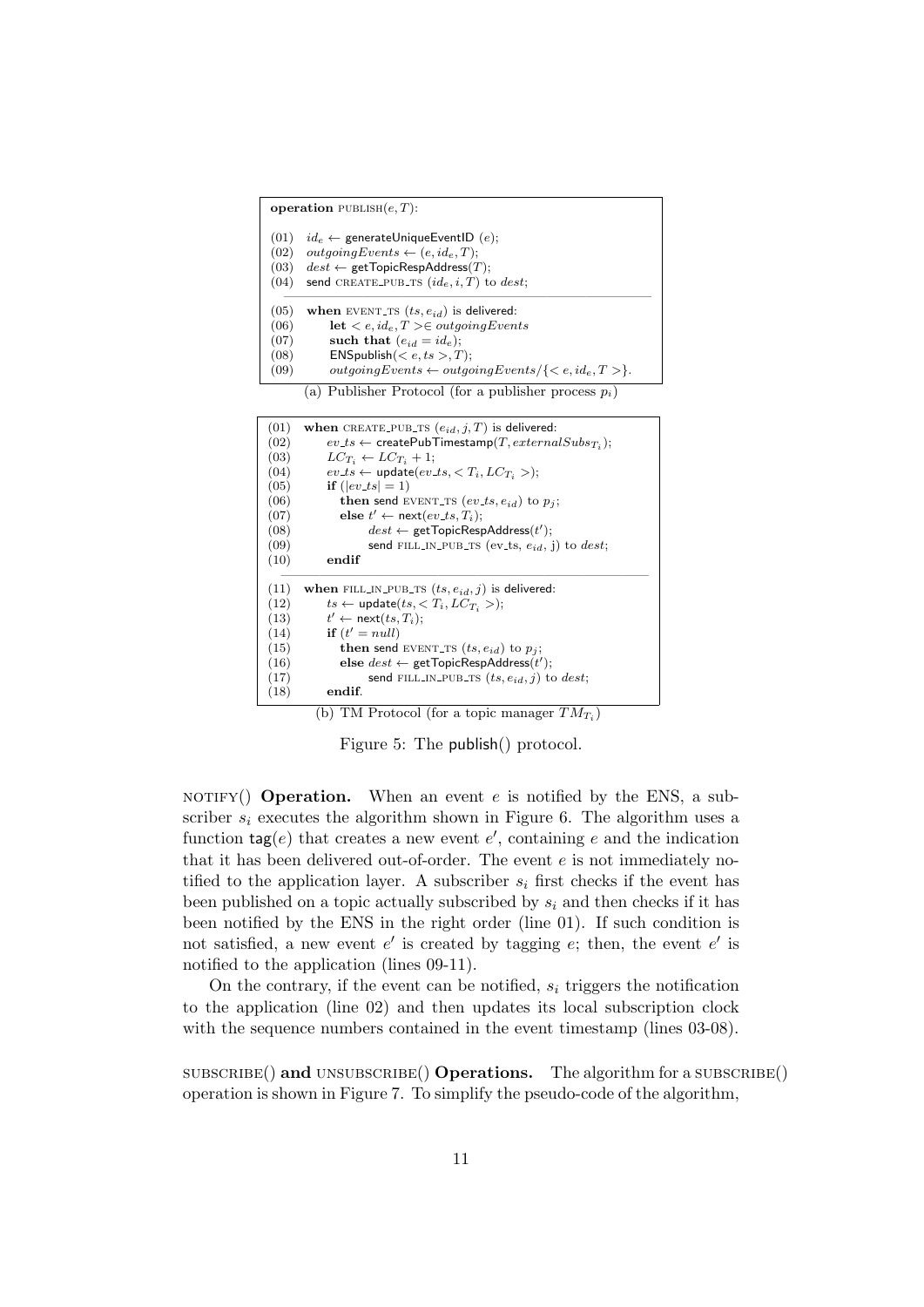| upon $ENSmotify(e, ts>, T)$ : |                                                                        |  |
|-------------------------------|------------------------------------------------------------------------|--|
| (01)                          | if $((T \in subs_i) \wedge (sub\_LC_i < ts))$                          |  |
| (02)                          | then trigger notify $(e, T)$ ;<br>% ordered notification               |  |
| (03)                          | for each $(Ti, v > \in subLCi)$                                        |  |
| (04)                          | $\textbf{if}((\exists \langle T_i, v' \rangle \in ts) \land (v' > v))$ |  |
| (05)                          | then $sub\_LC_i \leftarrow sub\_LC_i / \{  \}$                         |  |
| (06)                          | $sub\_LC_i \leftarrow sub\_LC_i \cup \{ \langle T_i, v' \rangle \}$    |  |
| (07)                          | endif                                                                  |  |
| (08)                          | endfor                                                                 |  |
| (09)                          | else $e' \leftarrow \text{tag}(e);$                                    |  |
| (10)                          | trigger notify $(e', T)$ ;<br>% out-of-order notification              |  |
| (11                           | endif                                                                  |  |

Figure 6: The notify() protocol (for subscriber  $s_i$ ).

| <b>operation</b> SUBSCRIBE $(T)$ : |                                                                                                                                                                                                                      |  |
|------------------------------------|----------------------------------------------------------------------------------------------------------------------------------------------------------------------------------------------------------------------|--|
| (01)<br>(02)<br>(03)<br>(04)       | $ts \leftarrow$ createSubTimestamp( $subs_i \cup T$ );<br>$t' \leftarrow \text{next}(ts, null);$<br>$dest \leftarrow getTopicResponseAddress(t');$<br>send FILL_IN_SUB_TS $(ts, (subs_i \cup \{T\}), id)$ to $dest;$ |  |
| (05)                               | when COMPLETED_SUB_VC $(ts, s)$ is delivered:                                                                                                                                                                        |  |
| (06)                               | $sub\_LC_i \leftarrow ts$                                                                                                                                                                                            |  |
| (07)                               | $subs_i \leftarrow subs_i \cup \{T\};$                                                                                                                                                                               |  |
| (08)                               | ENSsubscript (T);                                                                                                                                                                                                    |  |
|                                    | (a) Subscriber Protocol                                                                                                                                                                                              |  |

| (01) | when FILL_IN_SUB_TS $(ts, sub, j)$ is delivered:                    |
|------|---------------------------------------------------------------------|
| (02) | $externalSubs_i \leftarrow update (externalSubs_i, < j, sub);$      |
| (03) | $LC_{T_i} \leftarrow LC_{T_i} + 1$                                  |
| (04) | $ts \leftarrow$ update $(ts, < T_i, LC_{T_i}>)$ ;                   |
| (05) | $t' \leftarrow$ next $(ts, T_i)$ ;                                  |
| (06) | $\mathbf{if}(t' = null)$ then send COMPLETED_SUB_VC $(ts, s)$ to j; |
| (07) | else $dest \leftarrow getTopicResponseAddress(t');$                 |
| (08) | send FILL_IN_SUB_TS $(ts, s, j)$ to $dest;$                         |
| (09) | endif                                                               |
|      | TM Protocol                                                         |

Figure 7: The subscribe() protocol.

in addition to the functions used in the PUBLISH() algorithm, we defined the createSubTimestamp( $sub$ ) function, that creates an empty subscription timestamp, i.e., a set of pairs  $\langle T, sn \rangle$  where T is a topic identifier and sn is the sequence number for T, initially set to  $\bot$ . The subscription timestamp contains a pair for each topic T of a subscription S.

When a subscriber  $s_i$  wants to subscribe a new topic  $T$ , it executes the algorithm shown in Figure  $7(a)$ . In particular, it creates an empty subscription timestamp through the createSubTimestamp function (including also topic T), and then it sends a FILL IN\_SUB\_TS  $(ts, (subs_i \cup \{T\}), id)$  message to fill the timestamp and to forward the new subscription to the topic manager  $TM_{T_k}$  responsible for the last topic in the subscription, according to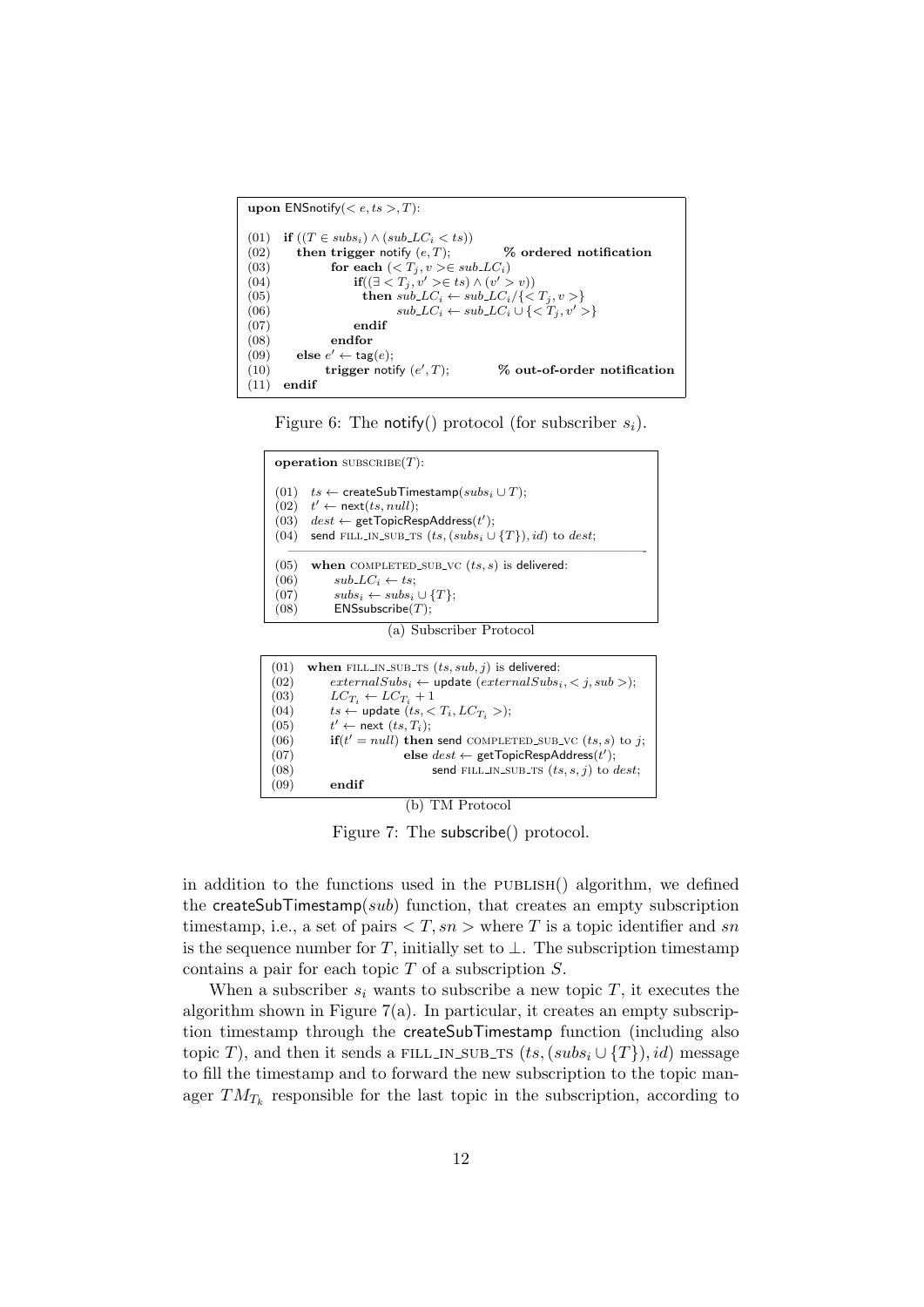the precedence relation  $\rightarrow$  (lines 02-04).

operation UNSUBSCRIBE $(T, subID)$ : (01)  $subs_i \leftarrow subs_i / \{T\};$ (02) for each  $T_i \in subs_i$  do (03)  $dest \leftarrow getTopicResponseAddress(T_j);$ <br>(04) send UPDATE\_SUB  $(subID,subs_i)$ (04) send UPDATE\_SUB  $(subID,subs<sub>i</sub>)$  to dest;<br>(05) endfor (05) endfor (06)  $dest \leftarrow getTopicResponseAddress(T);$ (07) send UPDATE\_SUB  $(subID, \emptyset)$  to  $dest;$  $(08)$  ENSunsubscribe $(T)$ ; (a) Subscriber Protocol when UPDATE\_SUB  $(id, s)$  is delivered: (01) if  $(s \neq \emptyset)$ (02) then  $externalSubs_i \leftarrow \text{update}(externalSubs_i, < id, s >);$ <br>
(03) else  $externalSubs_i \leftarrow externalSubs_i/\{\langle id, - \rangle\};$ (03) else  $externalSubs_i \leftarrow externalSubs_i/{\lbrace \rbrace};$ <br>(04) endif. endif.

(b) TM Protocol

Figure 8: The unsubscribe() protocol.

Upon the delivery of a FILL IN\_SUB\_TS message, each topic manager  $TM_{T'}$  executes the algorithm shown in Figure 7(b). In particular,  $TM_{T'}$ updates its  $\textit{externalSubs}_k$  variable with the new subscription (line 02), increments its local sequence number (line 03), updates its entry in the subscription timestamp (line  $(04)$ ) and finally forwards the FILL IN\_SUB\_TS message to the preceding topic manager until it is completed and returned to the client. When the subscriber receives the completed subscription timestamp, it updates its local subscription clock (line 06) and then makes the subscription effective by calling the ENSsubscribe() method (line 08).

The algorithm for the UNSUBSCRIBE() operation is shown in Figure 8. A subscriber that wants to unsubscribe from a topic  $T$ , removes it from the set of subscribed topics (line 01) and, then, informs all topic managers of these topics with the updated subscription through an UPDATE\_SUB message (lines 02-05), including the topic manager of  $T$  that will receive an empty subscription (lines  $06-07$ ). When receiving an UPDATE\_SUB message (Figure  $8(b)$ , topic managers update the *externalSubs* set accordingly with the received subscription.

#### 3.3 Correctness proof

In this Section, we will show that the TNO property holds for any pair of non-tagged events.

**Definition 4** Given a generic subscriber  $s_i$ , let us denote  $\tau_n(i, e)$  as the time instant at which the ENS notifies an event  $e$  to  $s_i$ .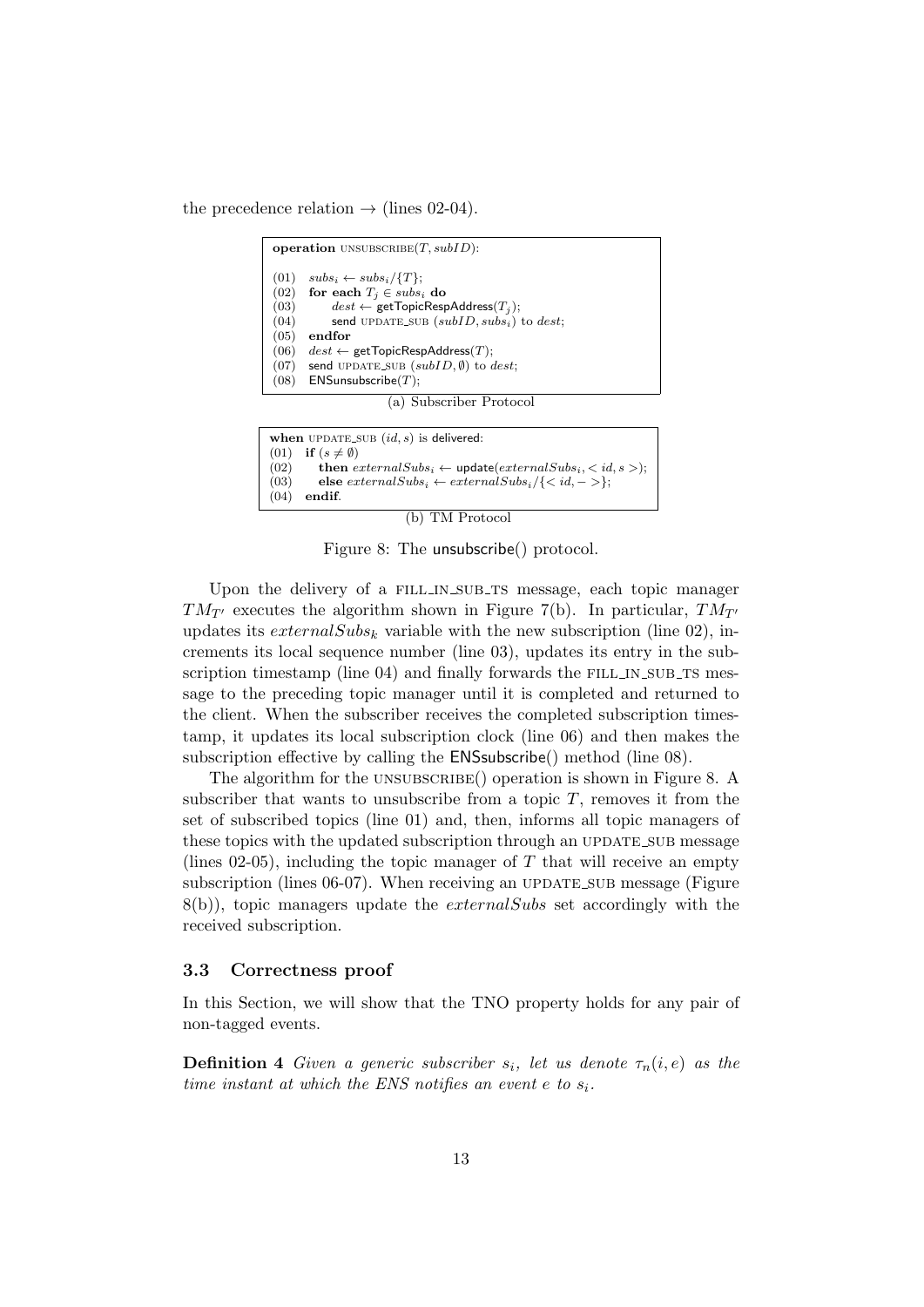**Lemma 1** Let  $e_1$  and  $e_2$  be two events published respectively on a topic  $T$ . If a subscriber  $s_i$  notifies  $e_1$  before  $e_2$  then any other subscriber that notifies both  $e_1$  and  $e_2$  will notify  $e_1$  before  $e_2$ .

Proof Let us suppose by contradiction that there exist two subscribers, namely  $s_i$  and  $s_j$ , that notify both  $e_1$  and  $e_2$  published on topic T, but  $s_i$ notifies  $e_1$  and then  $e_2$  (i.e.,  $\tau_n(i, e_1) < \tau_n(i, e_2)$ ), while  $s_i$  notifies  $e_2$  and then  $e_1$  (i.e.,  $\tau_n(j, e_2) < \tau_n(j, e_1)$ ).

Given a generic subscriber  $s_k$  notifying both  $e_1$  and  $e_2$ , it follows that at time  $\tau_n(k, e_1)$ ,  $T_1 \in S_k$  and at time  $\tau_n(k, e_2)$ ,  $T_2 \in S_k$ .

Moreover,  $sub\_LC_k(\tau_n(k, e_1)) \leq ts_{e_1}$  and  $sub\_LC_k(\tau_n(k, e_2)) \leq ts_{e_2}$ .

Given the two timestamps  $ts_{e_1}$  and  $ts_{e_2}$  associated respectively to  $e_1$  and  $e_2$ , let us first consider how they have been created and then let us show that it is not possible to have inversions in the notification order.

Let  $p_k$  and  $p_h$  be respectively the publishers of events  $e_1$  and  $e_2$ . When a publisher publishes an event, it executes line 04 of Figure 5(a) and it sends a CREATE\_PUB\_TS message.

Without loss of generality, let us assume that  $TM_T$  delivers first the CRE-ATE\_PUB\_TS message sent by  $p_k$  and then the CREATE\_PUB\_TS message sent by  $p_h$ .

Let v be the value of the local clock maintained by  $TM_T$  when it delivers the CREATE\_PUB\_TS message sent by  $p_k$ . When  $TM_T$  delivers such a message, it creates an empty event timestamp  $ts_{e_1}$  through the execution of the createPubTimestamp function (cfr. Figure 4), it increments its local clock (i.e.  $LC_T = v + 1$ ) and it includes the pair  $\langle T, v + 1 \rangle$  in  $ts_{e_1}$  (lines  $03 - 04$ , Figure  $5(b)$ ). Then two cases can happen:

- 1.  $ts_{e_1}$  contains only the entry for T (line 05):  $ts_e = \{ \langle T, v+1 \rangle \}$ and  $TM_T$  returns the completed timestamp to the publisher for the publication on the ENS.
- 2.  $ts_{e_1}$  contains more than one entry (lines 06 09): in this case, there exists a topic  $T'$  following T in the topic order and  $TM_T$  sends a FILL IN PUB TS message to  $TM_{T'}$ . Receiving such a message,  $TM_{T'}$ just updates the pair  $\langle T', \perp \rangle$  contained in t<sub>se</sub> with its current sequence number for  $T'$  and it checks if it there exists a topic  $T''$ following  $T'$  in the timestamp. If so, it forwards the FILL\_IN\_PUB\_TS message to  $TM_{T''}$ , otherwise, it returns  $ts_e$  to the publisher (lines 11 - 16).

When  $TM_T$  delivers the CREATE\_PUB\_TS message sent by  $p_h$ , it repeats the previous actions: it creates a template  $ts_{e_2}$  for the timestamp, increments its local sequence number (i.e.  $LC_T = v + 2$ ), includes the pair  $\langle T, v + 2 \rangle$ in  $ts_{e_2}$  and sends the timestamp to the publisher or to the following topic manager.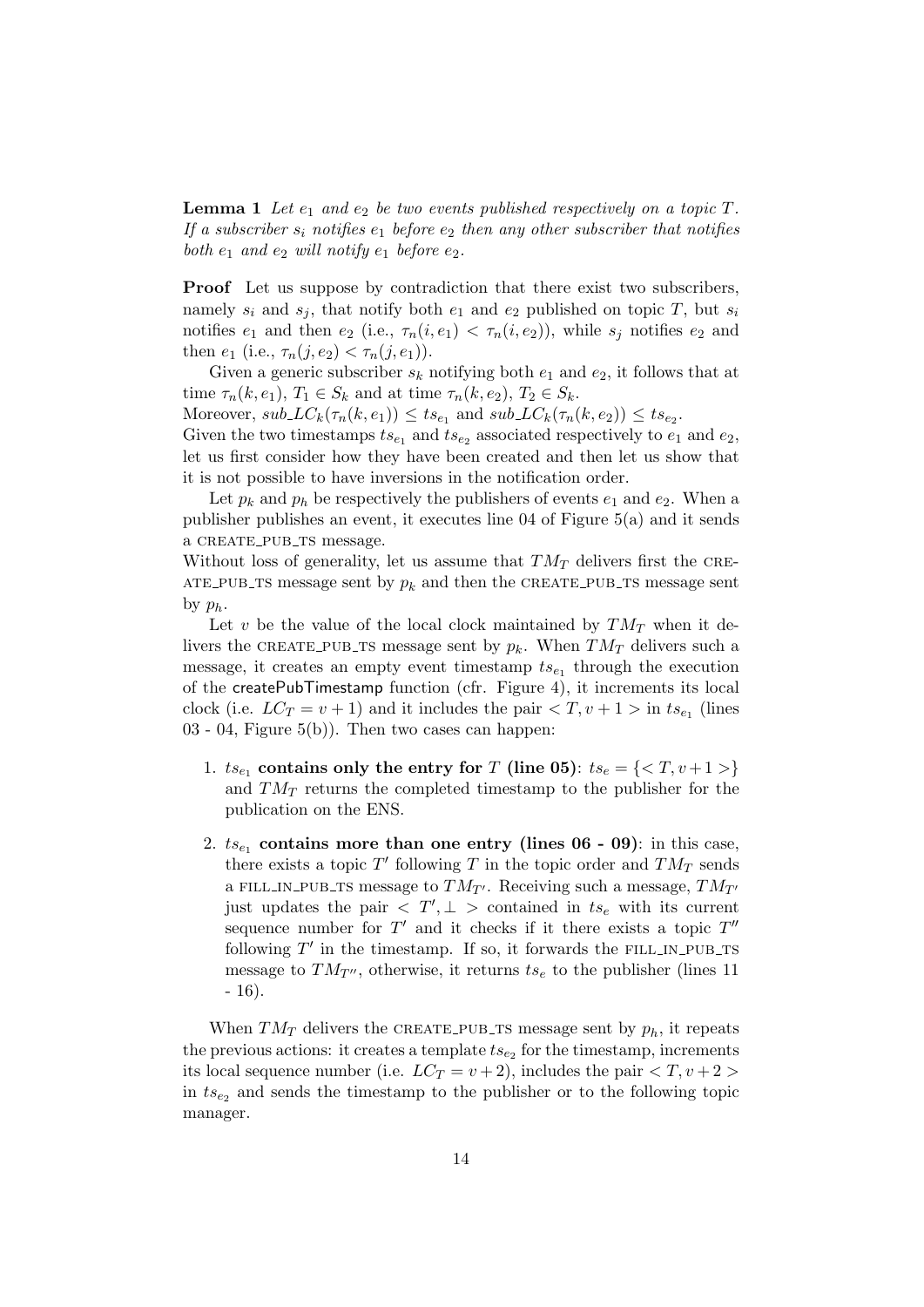Considering that the subscriptions are stable, the timestamp will always include the same entries, i.e.,  $ts_{e_1}$  and  $ts_{e_2}$  contain a set of pairs differing only for the sequence numbers associated to each topic. In particular, considering that (i) a topic manager can only increment its local sequence number when a publish event occurs, and (ii) topic managers are connected through FIFO channels, it follows that for each topic  $T_i$  the sequence number  $v'$  associated to  $T_i$  in  $ts_{e_2}$  cannot be smaller than the one associated to  $T_i$  in  $ts_e$ . Therefore,  $ts_{e_1} < ts_{e_2}.$ 

Considering that (i) as soon as an event  $e$  is notified to the application layer, the local subscription clock of the subscriber is updated according to the event timestamp (lines 03 - 06, Figure 6), and that (ii)  $ts_{e_1} < ts_{e_2}$ , we have that  $s_j$  evaluating the notification condition at line 01 will discard event  $e_1$  after the notification of  $e_1$ . This clearly leads to a contradiction.  $\square_{Lemma\ 1}$ 

**Lemma 2** Let  $e_1$  and  $e_2$  be two events published respectively on a topic  $T_1$ and on a topic  $T_2$ , with  $T_1 \neq T_2$ . If a subscriber  $s_i$  notifies  $e_1$  before  $e_2$  then any other subscriber that notifies both  $e_1$  and  $e_2$  will notify  $e_1$  before  $e_2$ .

Proof For ease of presentation and without loss of generality, let us assume that  $T_1$  and  $T_2$  are the two only topics subscribed by both  $s_i$  and  $s_j^5$  (i.e.  ${T_1, T_2} \subseteq S_i, S_j$ .

Let us suppose by contradiction that there exist two subscribers, namely  $s_i$  and  $s_j$ , that notify both  $e_1$  (published on topic  $T_1$ ) and  $e_2$  (published in topic  $T_2$ ) but  $s_i$  notifies  $e_1$  and then  $e_2$  (i.e.  $\tau_n(i, e_1) < \tau_n(i, e_2)$ ) while  $s_j$ notifies  $e_2$  and then  $e_1$  (i.e.  $\tau_n(j, e_2) < \tau_n(j, e_1)$ ).

Given a generic subscriber  $s_k$ , if it notifies both  $e_1$  and  $e_2$ , it follows that, at time  $\tau_n(k, e_1)$ ,  $T_1 \in S_k$  and at time  $\tau_n(k, e_2)$ ,  $T_2 \in S_k$ . Moreover,  $subLC_k(\tau_n(k, e_1)) \leq ts_{e_1}$  and  $subLC_k(\tau_n(k, e_2)) \leq ts_{e_2}$ .

Given the timestamps  $ts_{e_1}$  and  $ts_{e_2}$  associated respectively to  $e_1$  and  $e_2$ , let us first consider how they have been created and then let us show that it is not possible to have inversions in the notification order.

Without loss of generality, let us assume that  $T_1$  has higher priority than  $T_2$  in the topic order (i.e., in any timestamp containing an entry for both  $T_1$  and  $T_2$ ,  $T_1$  follows  $T_2$  in the sequence). Considering the createPub-Timestamp function shown in Figure 4, each event published on  $T_1$  will have attached a timestamp containing a pair  $\langle T_1, v_1 \rangle$  and each event published on  $T_2$  will have attached a timestamp containing the following pairs  $T_1, v_1 > 0 < T_2, v_2 > 0$ 

When  $e_2$  is published by the application layer, the publisher sends a CREATE\_PUB\_TS request for the event timestamp to  $TM_{T_2}$  (line 04, Figure

 ${}^{5}$ The proof can be easily extended to multiple intersections, by iterating the reasoning for any pair of topics that appears in more than one subscription.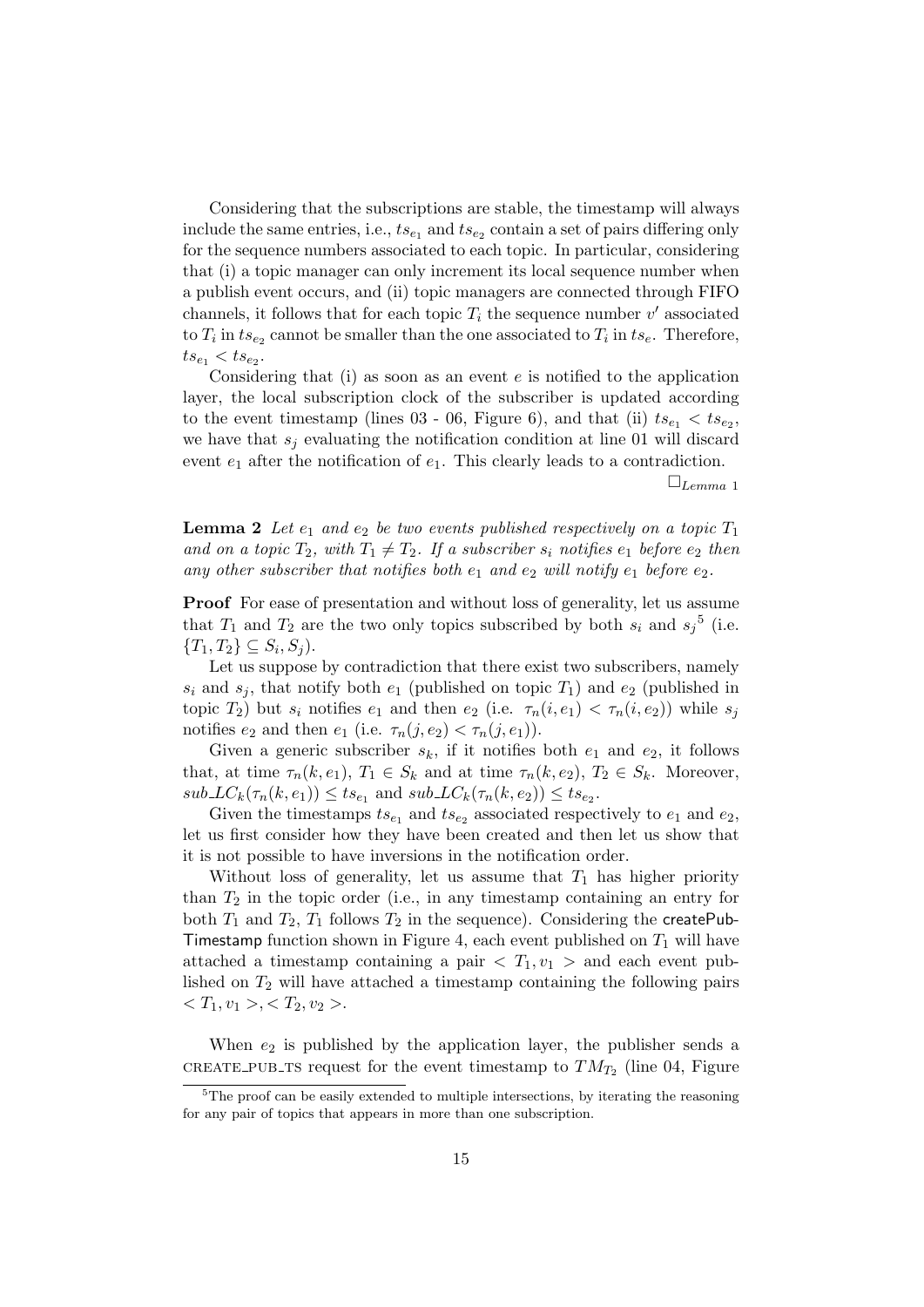$5(a)$ ). Receiving such a request,  $TM_{T_2}$  executes line 01 of Figure 5(b) (i.e. createPubTimestamp function) and creates an empty event timestamp containing an entry both for  $T_1$  and  $T_2$  (i.e.,  $ts_{e_2} \supseteq < T_1, \perp > \, < T_2, \perp > \,$ ), it increments its local clock, let's say to a value  $v$  (line 02), it updates its component of the timestamp with its local clock (i.e.  $ts_{e_2} \supseteq \supseteq T_1, \perp, \supseteq, \supseteq T_2, v >$ ) and then it sends a FILL\_IN\_PUB\_TS message containing  $ts_{e_2}$  to the following topic manager selected in the event timestamp according to the precedence relation  $\rightarrow$  (i.e., to  $TM_{T_1}$ ).

The same procedure is executed when  $e_1$  is published.

Note that, in the worse case scenario, due to concurrency in the timestamp creation procedure,  $TM_{T_1}$  can either deliver first the FILL\_IN\_PUB\_TS message sent by  $TM_{T_2}$  and then the CREATE\_PUB\_TS sent from the publisher of  $e_2$  or viceversa, it can first manage the CREATE\_PUB\_TS message and then the FILL\_IN\_PUB\_TS message.

1.  $TM_{T_1}$  delivers the CREATE\_PUB\_TS message for event  $e_1$  and then the FILL IN PUB TS message for  $ts_{e_2}$ . Delivering the CRE-ATE\_PUB\_TS for event  $e_1$ ,  $TM_{T_1}$  creates an empty event timestamp for  $e_1$  (i.e.,  $ts_{e_1} \supseteq \langle T_1, \perp \rangle$ ), it updates its local clock to  $v_1 + 1$ , it updates its component of the timestamp with its local clock (i.e.,  $ts_{e_1} \supseteq \supseteq T_1, v_1 + 1 >$  and then it sends a FILL IN PUB TS request containing  $ts_{e_1}$  to the following topic manager in the topic order (if any) or directly to the publisher.

Delivering the FILL\_IN\_PUB\_TS message for  $ts_{e_2}$ ,  $TM_{T_1}$  executes line 11 of Figure 5(b), and updates its component of the timestamp with its local clock (i.e.,  $ts_{e_2} \supseteq \supseteq T_1, v_1 + 1 > \supsetsub> \supseteq T_2, v >$ ). Then, it sends a FILL\_IN\_PUB\_TS request containing  $t s_{e_2}$  to the following topic manager in the topic order (if any) or directly to the publisher.

2.  $TM_{T_1}$  delivers the FILL IN PUB TS message for  $ts_{e_2}$  and then the CREATE\_PUB\_TS message for event  $e_1$ . Delivering the the FILL\_IN\_PUB\_TS message for  $ts_{e_2}$ ,  $TM_{T_1}$  executes line 11 of Figure 5(b), and updates its component of the timestamp with its local clock (i.e.,  $ts_{e_2} \supseteq < T_1, v_1 > \dots < T_2, v >$ . Then, it sends a FILL\_IN\_PUB\_TS request containing  $ts_{e_2}$  to the following topic manager in the topic order. On the contrary, delivering the CREATE\_PUB\_TS for event  $e_1$ ,  $TM_{T_1}$ creates the template for the event timestamp (i.e.,  $ts_{e_1} \supseteq \supseteq T_1, \perp >$ ), updates its local clock to  $v_1 + 1$ , updates its component of the timestamp with its local clock (i.e.,  $ts_{e_1} \supseteq \supseteq T_1, v_1 + 1 >$ ) and then it sends a FILL\_IN\_PUB\_TS request containing  $t s_{e_1}$  to the following topic manager in the topic order (if any) or directly to the publisher.

Note that,  $TM_{T_1}$  only attaches its local clock to the timestamp for  $e_2$ without incrementing it; thus the two cases can be considered together. Let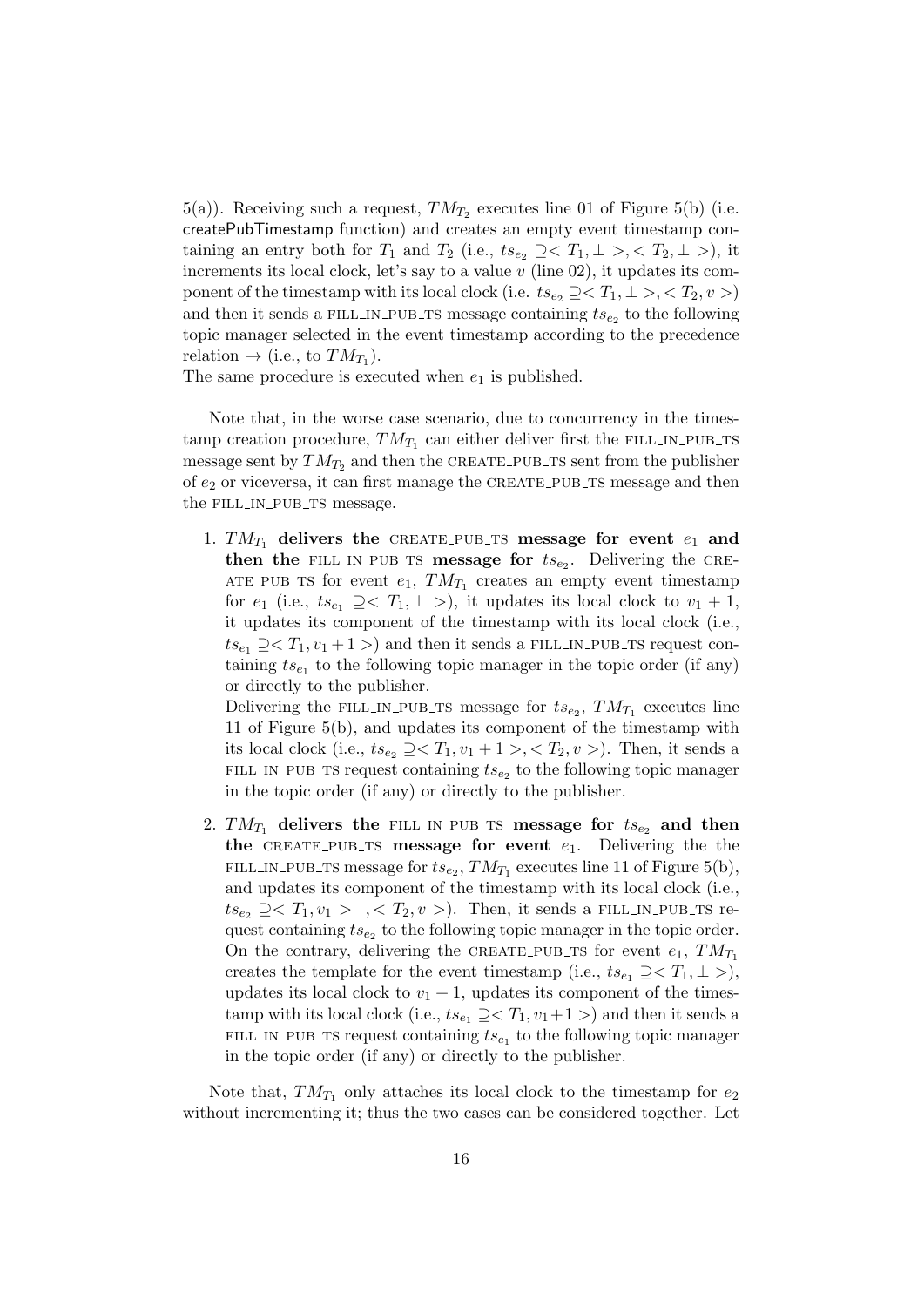us now consider the behaviour of  $s_i$  and  $s_j$  when the notification is triggered by the ENS.

**Subscriber**  $s_i$ . At time  $\tau_n(i, e_1)$ ,  $s_i$  notifies  $e_1$  and then updates its local clock by executing lines 03 - 08 of the notification procedure. In particular,  $s_i$  updates sub LC<sub>i</sub> with the pair  $\langle T_1, v_1 \rangle$  (or  $\langle T_1, v_1 + 1 \rangle$ ). At time  $\tau_n(i, e_2)$ ,  $s_i$  is notified by the ENS about  $e_2$ . Since it has updated only the  $sub\_LC_i$  entry corresponding to  $e_1$ , and considering that the value v has been assigned to  $T_2$  for  $e_2$ , it means that  $sub\_LC_i \leq ts_{e_2}$  and also  $e_2$  can be notified.

**Subscriber**  $s_j$ . At time  $\tau_n(j, e_2)$ ,  $s_j$  notifies  $e_2$  and then updates its local clock by executing lines 03 - 08 of the notification procedure. In particular,  $s_i$  updates sub LC<sub>i</sub> with the pairs  $\langle T_1, v_1 \rangle$  (or  $\langle T_1, v_1 + 1 \rangle$ ) and  $\langle T_2, v \rangle$ . At time  $\tau_n(j, e_2), s_j$  is notified by the ENS about  $e_2$ . Looking to  $ts_{e_2}$ , it is not smaller equal than  $sub$ LC<sub>i</sub> (i.e., there not exists a component where the timestamp is strictly greater than the local clock).

Therefore the condition at line 01 is not satisfied,  $e_1$  is discarded and we have a contradiction.

 $\square_{Lemma\ 2}$ 

**Theorem 1** Let  $e_k$  and  $e_h$  be two events. If a subscriber  $s_i$  notifies first  $e_k$ and then  $e_h$ , any other subscriber that notifies both  $e_k$  and  $e_h$  will notify  $e_k$ before than  $e_h$ .

**Proof** The proof trivially follows from Lemma 1 and Lemma 2.  $\Box_{Theorem 1}$ 

#### 4 Causality relation among events

In this Section we show that the events published on the same topic maintain a causality relation among them. To this end, we assume that each process that is publisher on a topic  $T$ , it is also a subscriber of the same topic. Thus, we define a *causality relation* "  $\mapsto$  " as follows:

**Definition 5** If  $public$ )  $\mapsto$   $public$ , where e, e' are published on the same topic  $T$  and  $e, e'$  have the same destination, then e has to be notified before  $e'$ .

Note that this definition meets the original definition of causal ordering given by Birman and Joseph in the context of broadcast communications [6] when considering a publish/subscribe system with a single topic. To demonstrate that in our total ordering algorithm events published on the same topic also respect a causal order, we have to prove that: (i) the relation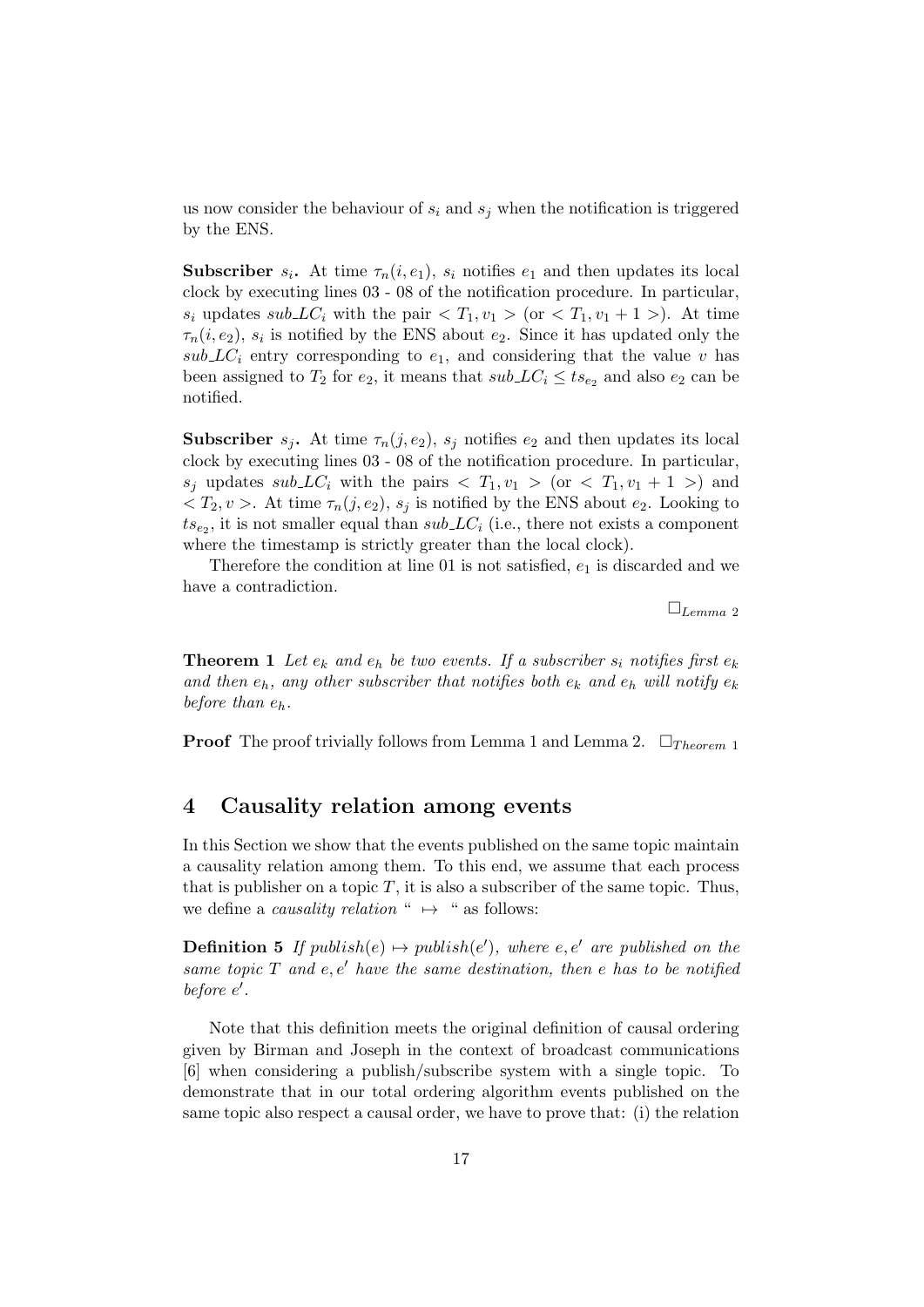"  $\mapsto$  " follows the *happened-before* relation introduced by Lamport in [14]; (ii) if the relation "  $\mapsto$  " is verified, then a subscriber that receives e, e' notifies  $e$  before  $e'$ . To this end, we introduce the following Lemma:

**Lemma 3** Given two events e, e' published on a topic T, publish(e)  $\mapsto$  $\text{pubits} (e')$  if and only if:

- 1. e,  $e'$  are published by the same process, or
- 2. e is published by a process p, while e' is published by a process  $q \neq p$ after it has notified e, or
- 3. there exists publish(e'') such that:  $\text{publish}(e) \mapsto \text{publish}(e'') \mapsto \text{publish}(e').$

**Proof** For the condition 1, let us assume by absurd that two events  $e, e',$ published in this order by the same process  $p$ , have the sequence numbers  $sn_e$  and  $sn_{e'}$  such that  $sn_{e'} < sn_e$ . Beacause the sequence numbers are assigned by the same topic manager  $TM_T$  and we have assumed the presence of FIFO channels,  $TM_T$  will receive  $e, e'$  in the same order they have been published by process p. Due to the increasing monotonicity of the sequence numbers assigned by the same topic manager, the event  $e'$  cannot have a sequence number lower than the one assigned to  $e$ . This obviously contradicts the thesis.

For condition 2, instead, let us assume by absurd that the event  $e'$  published by a process  $q$  has a sequence number lower than the one assigned to the event e previously published by a process p, with  $p \neq q$ . Because these sequence numbers are assigned by the same topic manager  $TM_T$ , and the event e has been already notified by process q before publishing  $e', TM_T$  will receive the event  $e'$  after that a sequence number for  $e$  has been assigned. Due to the increasing mononicity of sequence numbers assigned by a topic manager,  $e'$  cannot have a sequence number lower that  $e$ . This clearly leads to a contradiction.

The condition 3 simply follows from conditions 1 and 2 by considering two couples of publish operations, i.e.,  $public$ ),  $public$ <sup>'</sup>), and  $public'$ <sup>'</sup>),  $public$  $\square_{Lemma\ 3}$ 

The next step is to demonstrate that if the relation "  $\mapsto$  " is verified, then a subscriber that receives  $e$  and  $e'$  notifies  $e$  before  $e'$ . To this end, we introduce the following theorem:

**Theorem 2** If  $public$   $\mapsto$   $public'$ , with  $e, e'$   $public'$  on the same topic T, then  $ts_e < ts_{e'}$  and a subscriber that receives both e and  $e'$  delivers e before e'.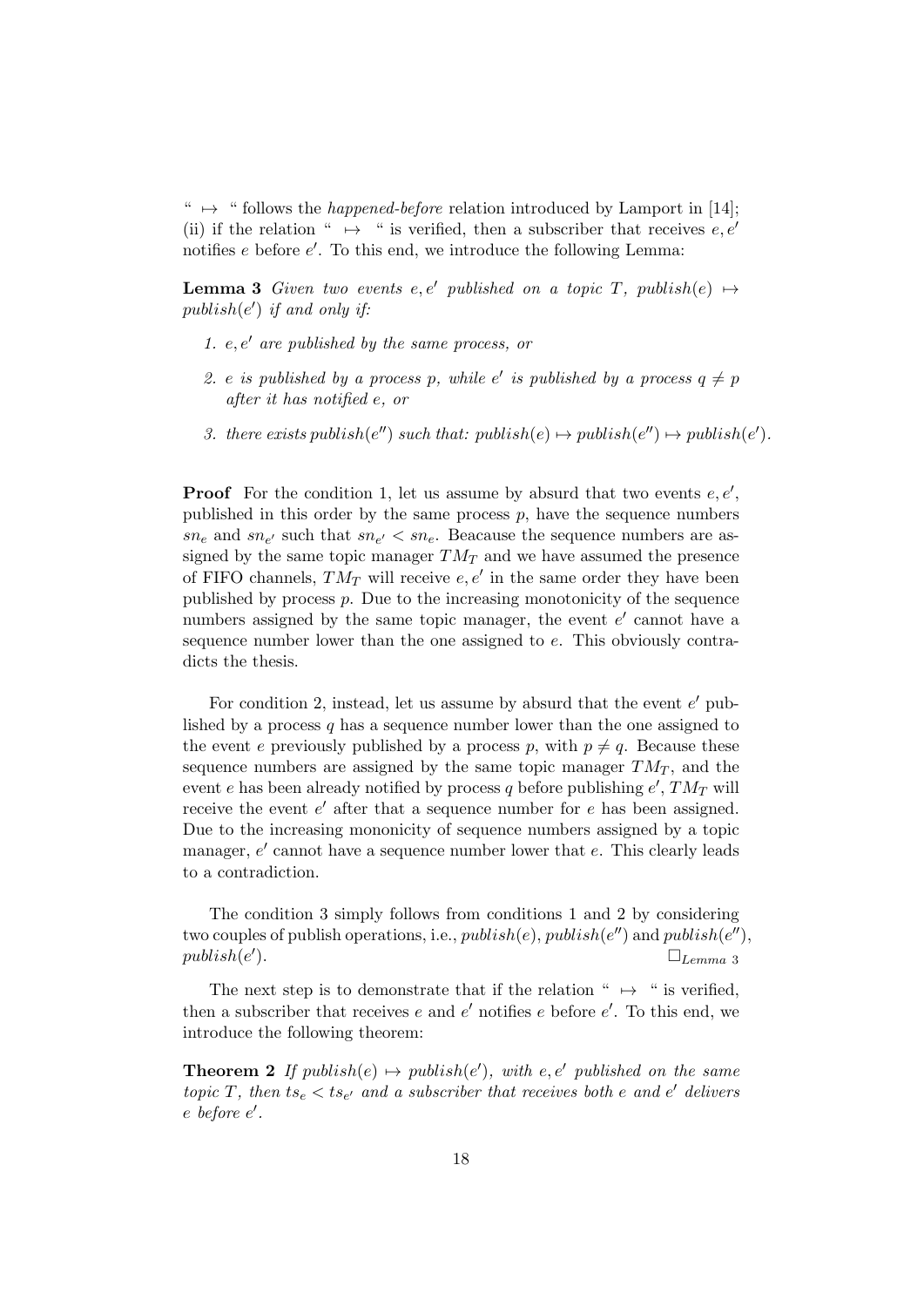**Proof** By the design of our algorithm, a process p subscribed to a topic  $T$ that receives an event published on  $T$ , will also receive a timestamp that will contain all pairs  $\langle T_i, sn_i \rangle$  related to the topics  $T_i$  in the sequencing group of T. Consider two new events  $e, e'$  published in this order on T, and let us assume by absurd that the process  $p$  receives the timestamps associated to e and e' such that:  $ts_{e'} < ts_e$ .

From Lemma 3, we have that  $sn_e < sn_{e'}$ ; therefore, e and e' have to be notified in the same order they are published. By considering the whole set of pairs  $\langle T_i, sn_i \rangle$  contained in the timestamps associated to e and  $e'$ , we have from Lemma 3 that no two events  $e_i$  and  $e_{i'}$ , that could have been published in this order on a same topic  $T_i$  in between  $\textit{published}(e)$  and  $public'),$  have their sequence numbers such that  $sn_{e'_i} < sn_{e_i}$ . As such,  $ts_e < ts_{e'}$ , that contradicts the thesis.  $\square_{Theorem\ 2}$ 

#### 5 Engineering aspects

Event Buffering. The algorithm introduced in Section 3.2 assumes that received events with old timestamps are tagged to indicate that they are notified out-of-order. The main source of out-of-order notifications lies in the fact that two events, possibly published by different publishers, can follow distinct paths through the ENS, before reaching the point where they will be notified to the final recipients. To reduce the number of out-of-order notifications, we can use a buffering strategy on the subscriber side. Every time the  $ENSnotify()$  primitive returns a new event e, the algorithm checks through the attached timestamp whether some other event can exist with a smaller timestamp. This check is performed by looking at the sequence numbers included in the timestamp: if the values for all the topics are equal to the corresponding ones stored locally in  $sub\_LC_i$ , except for the topic where the event has been published, that must have a value greater than the local one by one unit, then no event with a smaller timestamp exists that must be still received by the subscriber, and the received event can thus be delivered.

If there is a possibility that an event with a smaller timestamp exists but has not been delivered to the subscriber so far, then the event  $e$  is queued in a buffer able to host a maximum of b events and a timer for  $e$  is started  $(TTL_e)$ . The event e is delivered through the notify() primitive when one of the following conditions holds: (i) all the events with smaller timestamps have been notified, (ii)  $TTL_e$  expires or (iii) the buffer is full, a new event must be buffered and e is at the head of the queue.

Reliability. Making the algorithm presented so far working reliably in an environment where messages can be lost requires some more minor changes.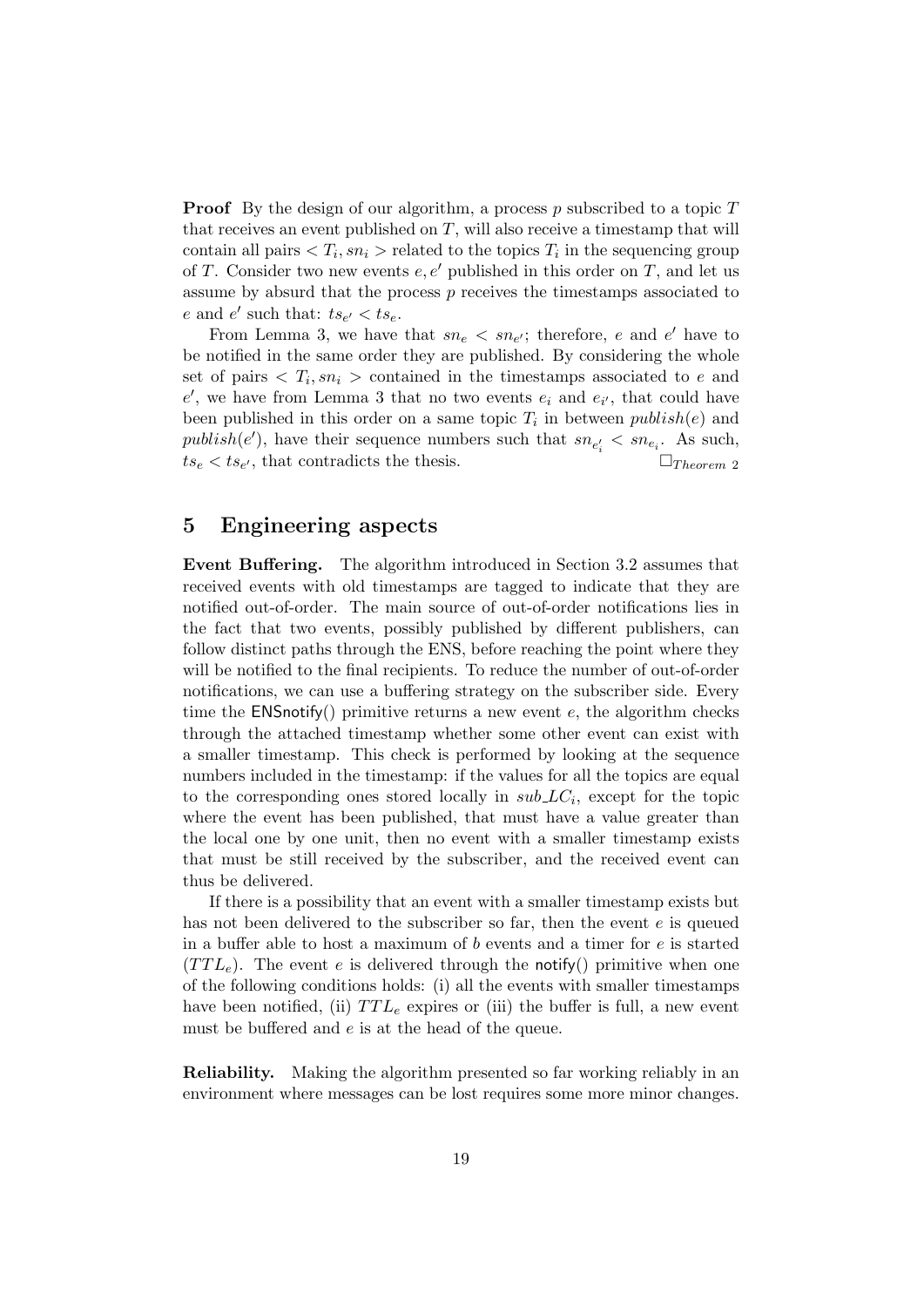The loss of a message during the timestamp generation phase, for example, could lead a publisher to wait forever before publishing an event in the ENS. This problem can be solved with a simple retransmission approach: the publisher periodically re-initiates the procedure for building the timestamp until it receives a correct timestamp for the event. During the timestamp construction procedure, TMs buffer partially filled-in timestamps and retransmit them as soon as they receive another request for the same timestamp. When a timestamp has been completely filled-in, a message can be routed through the appropriate  $T\overline{M}$ s to free their buffers. Finally, the internal state of TMs should be preserved despite possible process failures in order to avoid possible TNO violations. This can be obtained by adopting standard replication techniques.

Dynamic topic ordering. The algorithm described so far assumes a fixed topic ordering that is given and known by all the participants. This ordering has a strong impact on the performance of the algorithm at run-time as it is used to decide the content of each timestamp. Depending on the intersection among subscriptions, and on the topic ordering, the timestamp for an event published on a topic can have different sizes spanning from a single entry, up to an entry for every topic in the system. This size impacts the time needed to build the timestamp as it will travel through all TMs of topic it contains. Ideally, topics where a lot of events are published should thus appear in the highest ranks in the topic ordering such that their timestamp will probably contain less entries. However, accurate statistics on the popularity of topics are not always available at configuration time and, moreover, they only describe statistical properties ignoring transient behaviors that can adversely impact system performance for non negligible time periods. In this Section we describe a topic swapping procedure that modifies the topic ordering adapting it at run-time to the current topic publication popularity.

We assume the presence of a special system topic  $T_s$  subscribed by all TMs, which is used to advertise that a new topic swapping procedure is happening.  $T_s$  is managed by a TM, say  $TM_{T_s}$ , as all other topics in the system. In addition,  $T_s$  has an associated sequence number that represents the number of swaps occurred so far in the system, and it is used to clearly define subsequent ordering epochs, i.e. periods of time where different topic orderings are considered. All TMs maintain a local copy of this sequence number in  $LC_{T_s}$ .

The topic swapping procedure relies on a function  $f()$  that, when applied on a topic  $T$ , returns a comparable metric that can be then used by a  $TM$ to check if one of the other  $T\mathcal{M}s$  managing topics with lower priorities (i.e. a topic  $T'$  such that  $T \to T'$  in the topic order is a candidate for swapping. In this case a swapping procedure takes place: when  $TM_T$  wants to swap position with  $TM_{T'}$ , it contacts  $TM_{T_s}$  and communicates that T has to be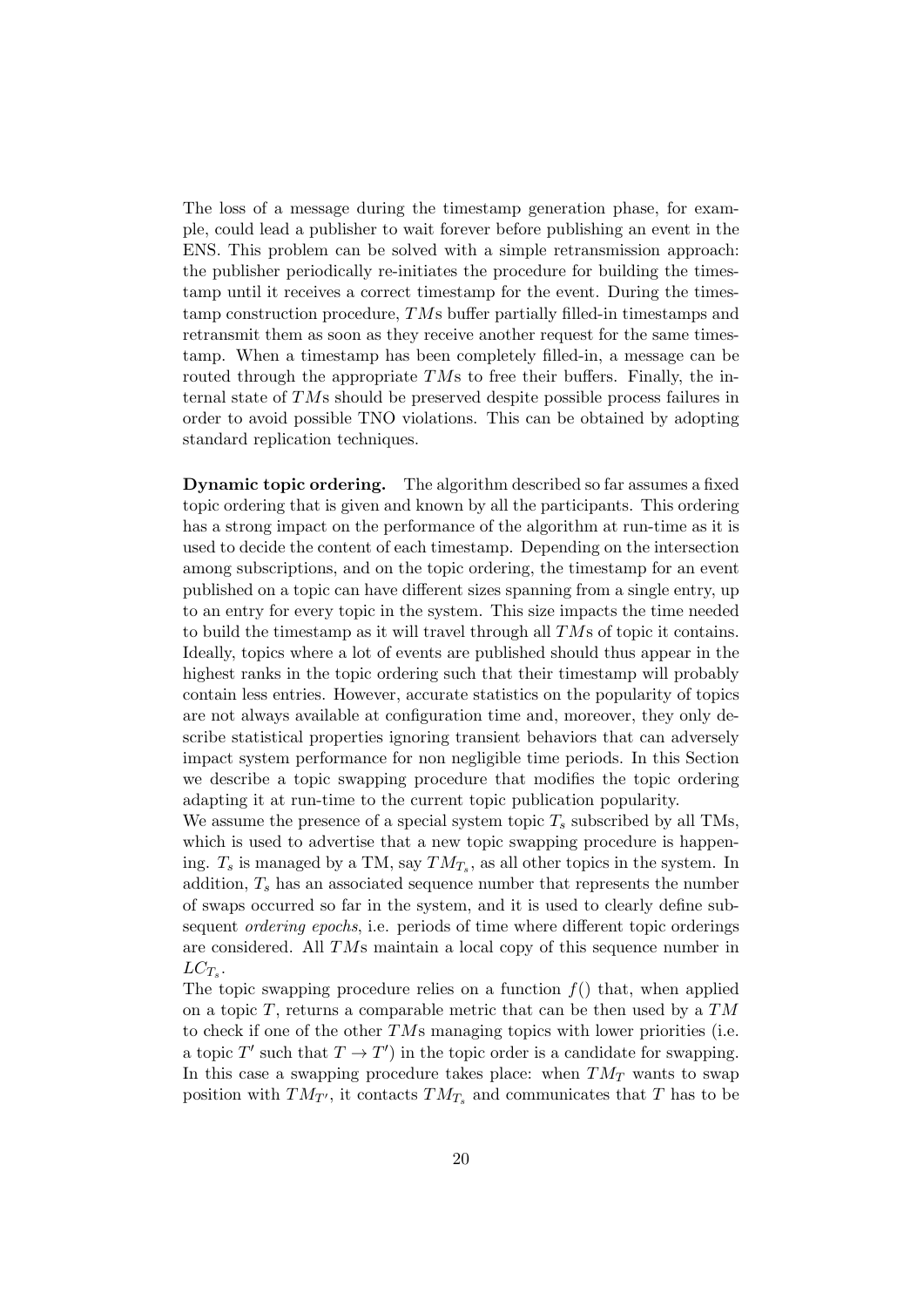exchanged with  $T'$  in the topic order. Then,  $TM_{T_s}$  increments  $LC_{T_s}$  and inserts it in a message together with the new topic order. This message is sent to the TM with lower priority in the topic order and will traverse all the  $TMS$ ; at the end of the procedure each  $TM$  will be informed about the swap and will update the topic order and the value of  $LC_{T_s}$ . This value determines a new epoch: when a  $TM$  receives a timestamp with a previous sequence number for  $T_s$ , it simply discards that message. The definition of function  $f()$  is tied to the application; from a general point of view, it should take into account the topic publication popularity as this metric can lead to shorter timestamps. However, other aspects can be considered as well. For example  $f()$  could be structured in order to push topics associated to TMs with more available resources (networking and computational) toward higher priorities where larger loads are incurred.

Dynamic reordering: correctness proof. Let us consider two topic managers  $TM_{T_1}$  and  $TM_{T_2}$  respectively of topics  $T_1$  and  $T_2$ , currently in the order  $T_1 \rightarrow T_2$  and with a higher publication rate on  $T_2$ .  $TM_{T_1}$  notices that  $f(T_2) > f(T_1)$ ; thus it contacts  $TM_{T_s}$  for a new swap.  $TM_{T_s}$ , in turn, increments  $LC_T$ , by one and inserts this value in a message containing the new ordering rule  $T_2 \rightarrow T_1$ . The message is forwarded along the ordered sequence including all TMs and it is returned to  $TM_{T_s}$ . If it does not receive back the message within a timeout expiration,  $TM_{T_s}$  assumes that the message has been lost and resends it. Thus, eventually all TMs will receive the message and update both the order of TMs in the chain and the local copy of  $LC_{T_s}$ . All events published in the system have a timestamp containing a sequence number for  $T_s$ : in this way all timestamps received by a subscriber have at least one entry in common and can be comparable. When a TM receives a message with a previous sequence number for  $T_s$ , it simply discards that message. It is worth mentioning that  $T_s$  is not involved in the swapping procedures: it can be always considered as the last topic in the sequence.

During the topic swapping procedure, there is a transitory phase during which some TMs could not be notified yet about a swap. Consider the topic sequence  $T_1 \rightarrow T_2 \rightarrow T_3 \rightarrow T_4 \rightarrow T_5$  and two distincts ordering paths  $T_1 \rightarrow T_2 \rightarrow T_5$  and  $T_1 \rightarrow T_2 \rightarrow T_4$ . At time t,  $TM_{T_1}$  contacts  $TM_{T_s}$ for a topic swapping between  $T_1$  and  $T_2$ . Thus,  $TM_{T_s}$  increments  $LC_{Tm}$ and inserts it in a message together with the new order  $T_2 \rightarrow T_1$ . This message will be delivered by  $TM_{T_5}$ ,  $TM_{T_4}$ ,  $TM_{T_3}$ ,  $TM_{T_2}$ ,  $TM_{T_1}$  in this order. Suppose that at time  $t' > t$   $TM_{T_5}$  creates a timestamp for a new publication on  $T_5$ : this timestamp will include  $T_1$  and  $T_2$  other than  $T_5$ . We can distinguish between two cases:

1.  $TM_{T_5}$  did not received the message from  $TM_{T_s}$ , thus the new timestamp contains  $\langle TM_{T_1}, TM_{T_2}, TM_{T_5} \rangle$  in this order. Because at time t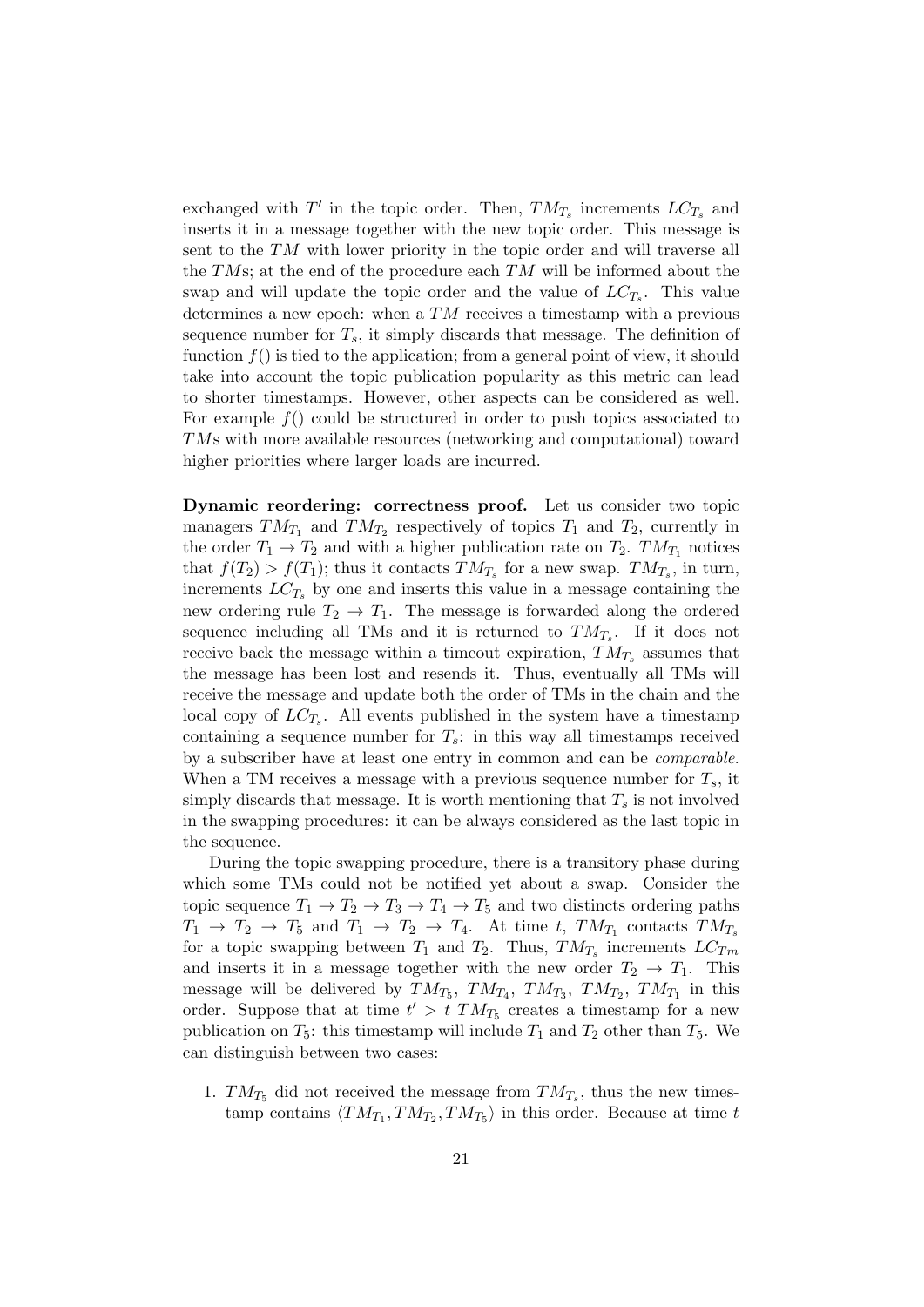$T_5$  preceeds  $T_1$  and  $T_2$  in the chain and  $TM_{T_5}$  did not received the message from  $TM_{T_s}$ ,  $TM_{T_1}$  and  $TM_{T_2}$  did not received that message as well. The execution proceeds seamlessly as before time t (i.e., before topic swapping).

- 2.  $TM_{T_5}$  received the message from  $TM_{T_s}$ , thus the new timestamp contains  $\langle TM_{T_2}, TM_{T_1}, TM_{T_5} \rangle$  in this order. Two subcases can verify:
	- $TM_{T_1}$  and  $TM_{T_2}$  received the message from  $TM_{T_s}$ , thus all TMs along this ordering path have updated information about the new topic order.
	- At least one between  $TM_{T_1}$  and  $TM_{T_2}$  did not received the message from  $TM_{T_s}$ , for example  $TM_{T_1}$ . However,  $TM_{T_1}$  can verify that the sequence number for  $T_s$  contained in the timestamp created by  $TM_{T_5}$  has been incremented with respect to its local copy, and from the timestamp itself it can infer the new topic ordering rule. Thus,  $TM_{T_1}$  updates information about  $LC_{T_s}$  and the new topic ordering.

Finally, let us suppose that  $TM_{T_4}$  did not received the message from  $TM_{T_s}$  and creates a timestamp for a new publication on  $T_4$  at a time  $t'' > t'$ , with  $TM_{T_1}$  and  $TM_{T_2}$  that have updated their information based on the timestamp previously created by  $TM_{T_5}$ . When  $TM_{T_1}$  receives the timestamp created by  $TM_{T_4}$ , it notices a previous sequence number for  $T_s$  and, therefore, discards that message.

### 6 Performance Evaluation

In this Section we evaluate the behavior of our ordering module implementing the proposed algorithm. In this evaluation we use SCRIBE as the underlying ENS, and Pastry [20] as a point-to-point communication substrate. We further assume that subscriber and publisher roles are played by the same nodes that constitute the ENS.

We first show how ordering affects the system performance in a large scale environment through a simulation-based study. In such a scenario we also show how it is possible to reduce the impact of ordering through our dynamic topic adaptation based on publication popularity. In addition, we also present how this mechanism is able to adapt publication popularity even when this popularity changes. Then, in a second phase we show the performance of the real prototype we implemented in a small scale; in particular, we provide a comparison between our algorithm and a solution based on JGroups, a toolkit for reliable and ordered multicast communication. This study assesses that with a low/medium number of published events per time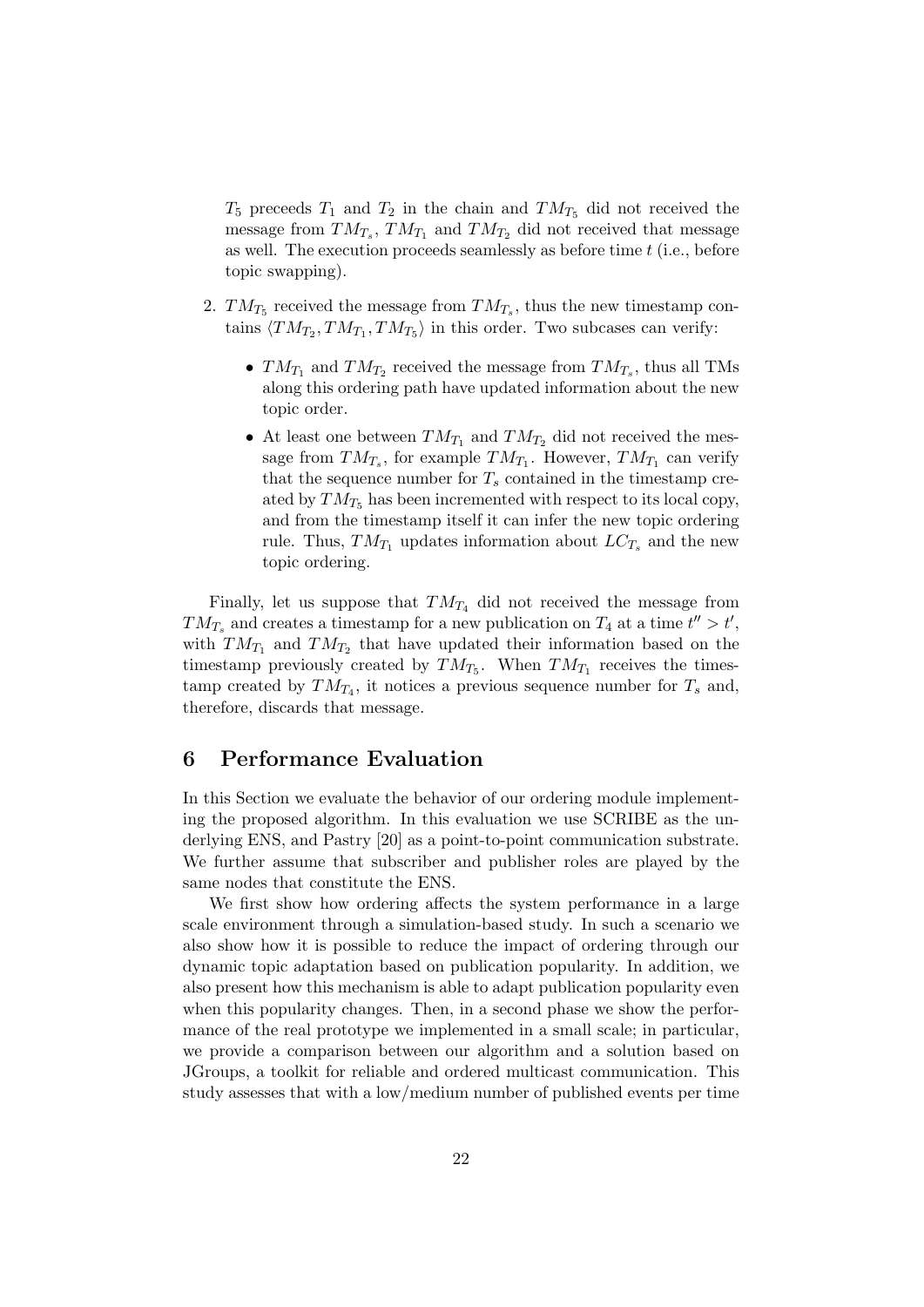unit the performance of the two algorithms are very close, while for a higher publication rate our solution outperforms the one based on JGroups.

#### 6.1 Settings and metrics

We used FreePastry [10] to implement and evaluate our ordering algorithm. Free Pastry is a Java tool that provides both a simulator and a prototype of SCRIBE and Pastry.

In the simulated setting, we considered an underlying physical network characterized by two channels types [2]: fast channels for short/medium distance (80% of all links) and slow channels for long distance (20% of all links). Both were modeled by a Gaussian distribution with mean latency 21ms and 240ms, and standard deviation 10.85ms and 129.27ms respectively. In the prototype-based setting, we deployed our algorithm on virtual machines hosted in 2.8 GHz quad-core dual processor physical machines interconnected with 10Gbps network links. Each virtual machine was equipped with 1 GB of RAM and Linux Ubuntu 10.4 as the OS. We used the WANem [22] network emulator to emulate links with standard ADSL bandwidth and an average latency of  $21ms$  in order to emulate the behavior of small/medium scale WAN.

The following metrics have been considered:

End to end latency: represents the time taken by an event for traveling from the publisher to the last notified subscriber and it is measured in seconds. In our experimental analysis we separately tracked for each event the time needed for building the timestamp and the time taken by SCRIBE to notify all the intended subscribers.

Percentage of tagged messages: represents the percentage of messages that the ordering module tagss because they have been received out-of-order. Percentage of notifications: represents the ratio between the number of events published and notified to all interested subscribers in a second.

Bandwidth overhead: represents the additional bandwidth usage imposed by timestamps and it is measured in bytes. In particular, each times- $\tanh$  entry  $\langle T_i, sn_i \rangle$  measures 24 bytes: we consider the topic identifier  $T_i$  as a Pastry object identifier (i.e., 16 bytes), and the sequence number  $sn_i$ as a Java long int (i.e., 8 bytes).

Message overhead: represents the load imposed by our algorithm on topic managers during the construction of timestamps. Specifically, it is the ratio between the number of messages processed by a topic manager to build timestamps for events published on topics managed by other nodes, and the total number of processed messages during the construction of timestamps. Percentage of sequence detection: represents the ratio between the number of event sequences correctly detected by all subscribers and the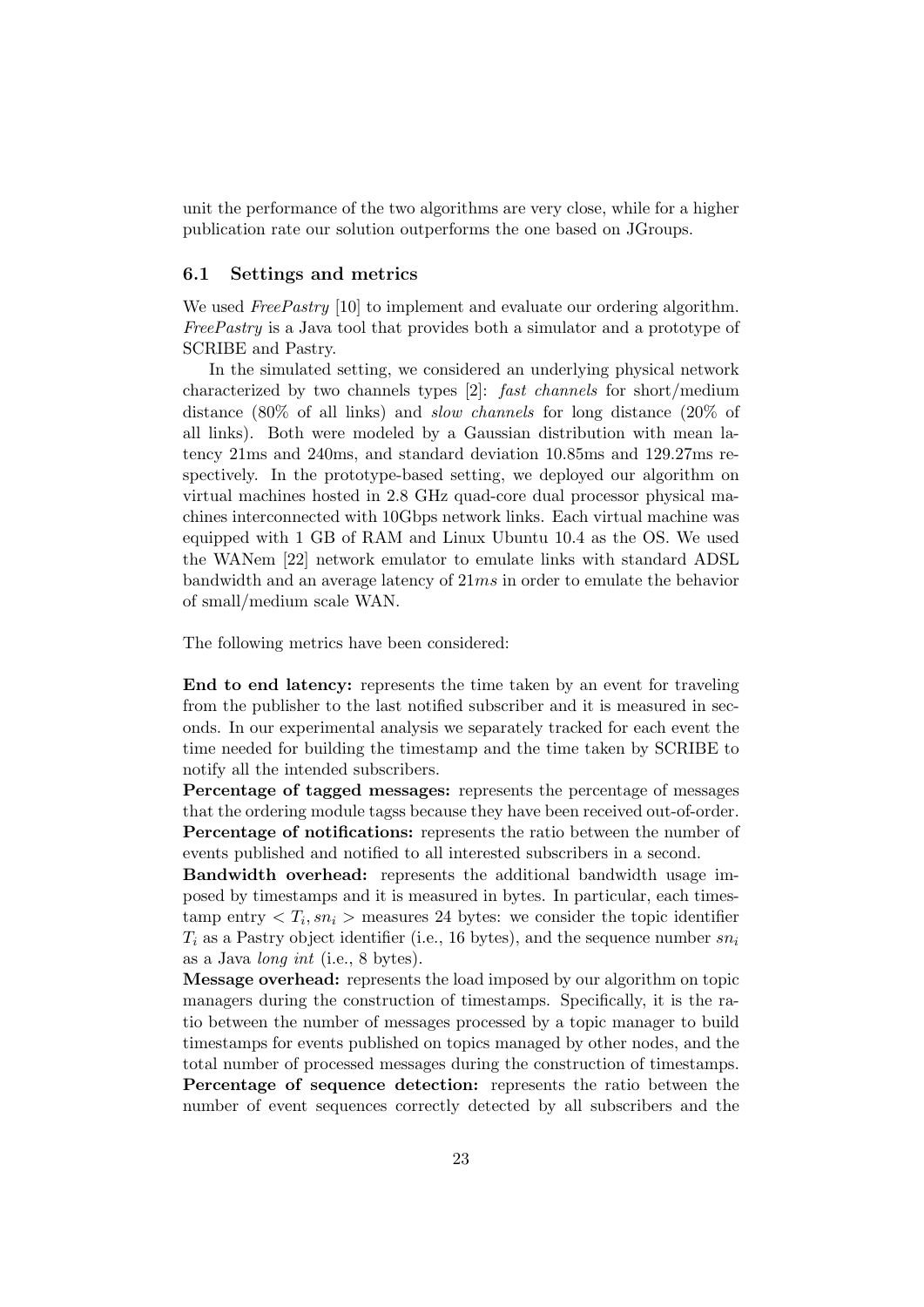number of event sequences occurred during an execution of the algorithm (despite how many subscribers detected them).

All the values reported in the following are the result of at least 10 independent runs (we did not observe standard deviation above 5% of reported values, thus they are not plotted on the curves).

Parameters we vary in our analysis are:

Event rate: number of events published per second.

ENS size: number of processes in the system.

Buffer size: maximum number of messages temporarily stored in the buffer on the subscriber side.

Number of topics: number of topics in the system available for subscriptions and publications.

Number of subscription: number of topics subscribed by each subscriber. Publication model: we model publications as a probability distribution over the set of topics. We consider random uniform distribution or powerlaw distribution with shapes 0.269 and 0.901. These two values respectively refer to the 40% and 0.5% of topics having a probability of 80% to be selected for a new publication. Moreover, we consider an additional worst case scenario that consists in publishing always on the last topic in the topic order; this represents a disadvantageous scenario for our algorithm as building timestamps will require messages to travel through a long list of TMs.

Subscription model: as for publications, subscriptions are modeled as a probability distribution over the set of topics. Again, we consider random uniform distribution or power-law distribution with shapes 0.269 and 0.901. Moreover, we consider an additional scenario in which subscribers subscribe all topics; this represents a particular scenario where all subscribers are part of a single group where all published events are notified (typical setting for broadcast protocols).

#### 6.2 Simulation results

In this Section, we first analyze performance assuming a given static topic ordering and we show how results are strongly influenced by this order, then we switch to a setting where dynamic adaptation is enabled and we show the performance improvements obtainable with the topic swapping procedure. Finally, we also show how the presented ordering algorithm helps in augmenting the percentage of event sequences detected by two different subscribers.

Static topic ordering. First, we measure the mean end-to-end latency for event notification by considering both the time spent for timestamp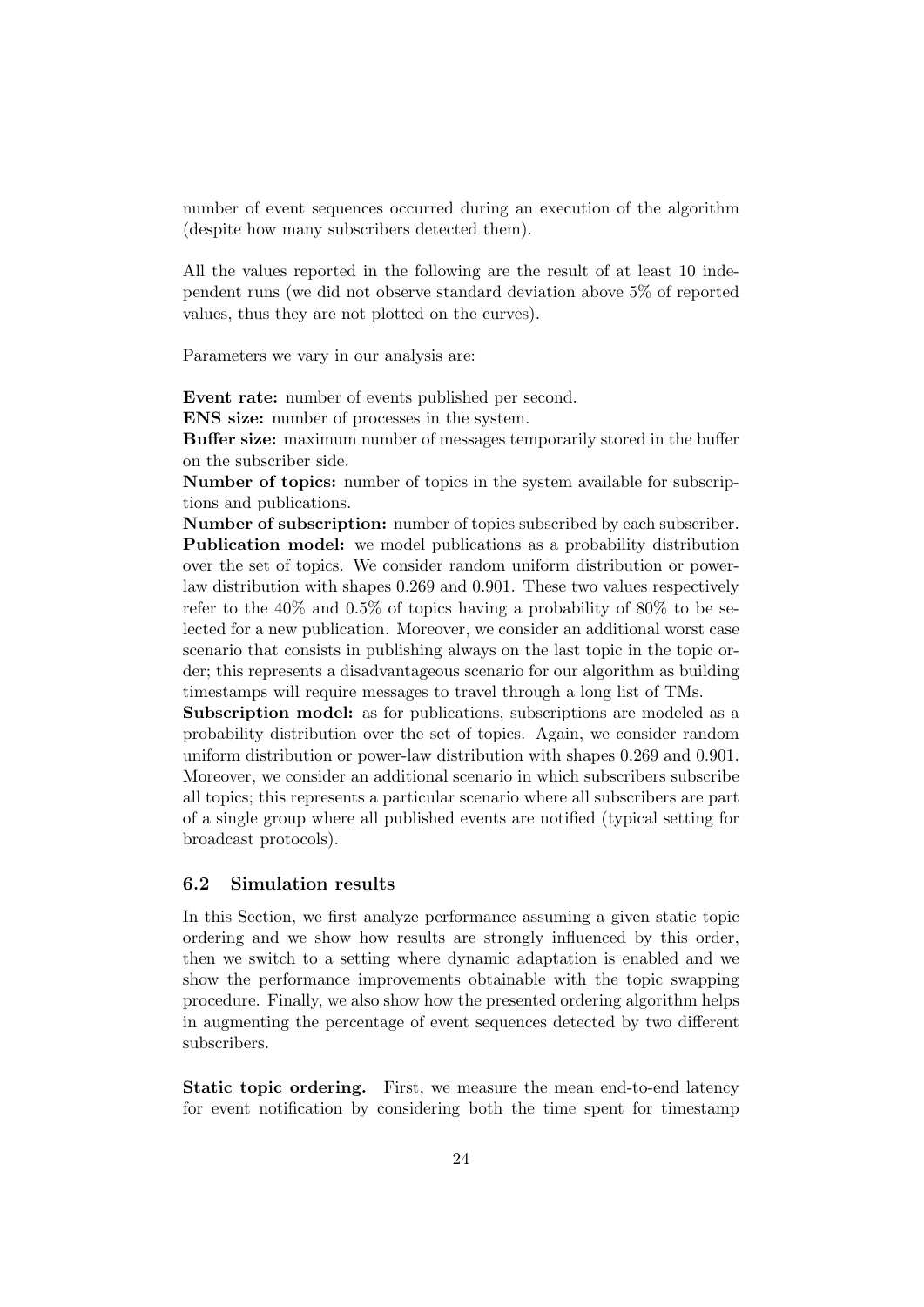generation and for event diffusion and notification, varying the ENS size in the range [10-10000]. We consider a scenario with 50 topics subscribed by all subscribers; the event rate was set to 1 event/sec and the simulated time is 30 minutes. The results are reported in Figure 9.



Figure 9: End to end latency for event notification vs ENS size with different publication models.

Each curve refers to a different publication model: worst case, uniform distribution and power-law distribution with shape 0.901. In this last case, the power-law distribution selects more frequently topics at the beginning of the topic order. The curves show the strong impact that different publication models have on notification latency. The coupling between the worst case publication model and the fact that all subscribers subscribe all topics means that the timestamp will travel through all the  $50$  TMs during the generation phase before returning to the publisher and this clearly has a negative effect on the latency that steeply grows with the ENS size. Conversely, in a more favorable scenario where events are published more often on topics with higher priority (power-law model), the latency increment remains reasonable despite the system growth.

In figures 10 and 11 we evaluate separately the time spent for timestamp generation and for event diffusion and notification, considering worst case and power-law publication models respectively. These curves clearly show the impact of the ordering algorithm on latency: it is comparable to event diffusion latency for the power-law model, but it completely drives the overall latency with the worst case model. These curves highlight that our algorithm has a non negligible impact on the event diffusion latency, but this impact can be drastically reduced as long as the topic order is carefully chosen to match the publications popularity.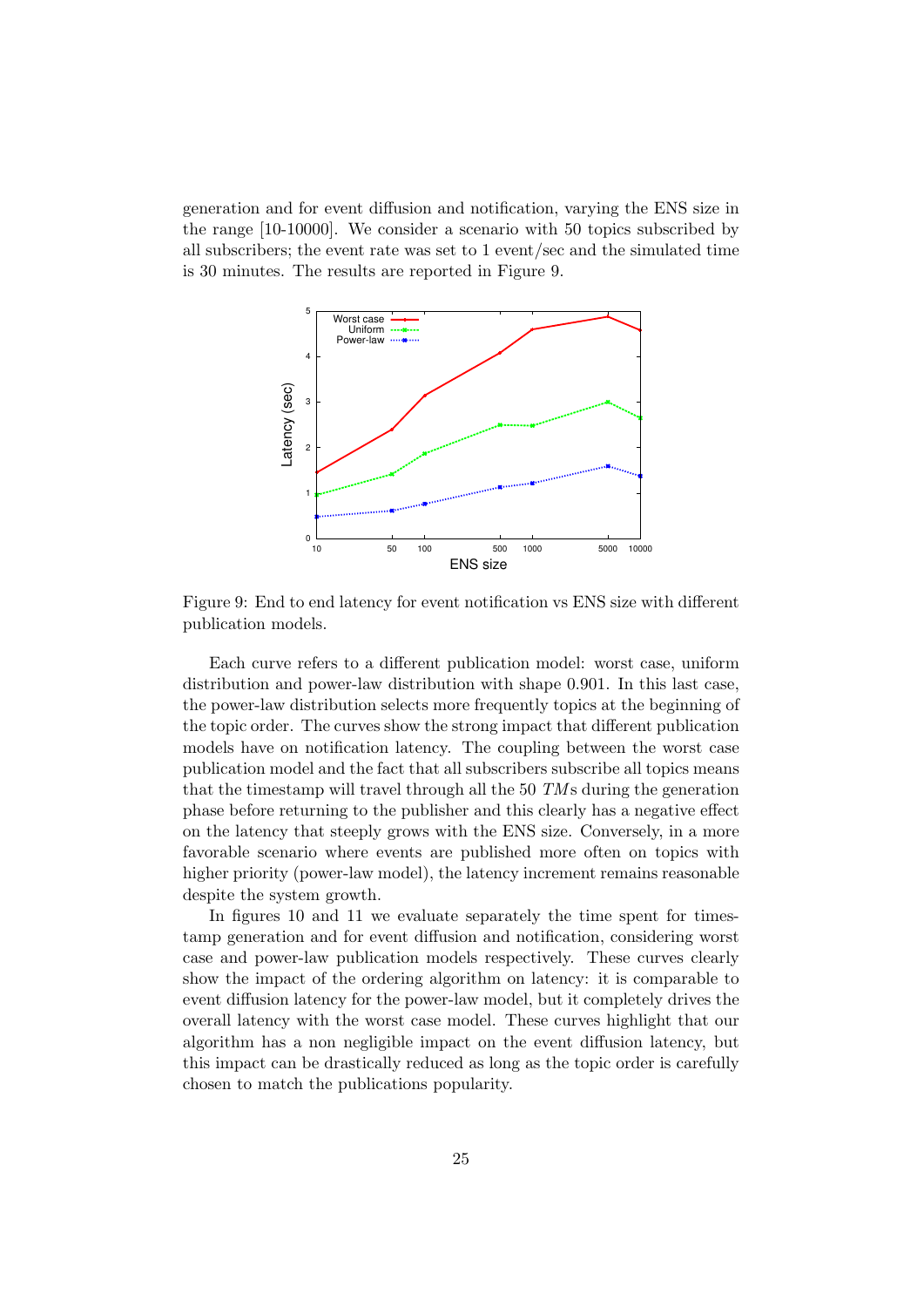

Figure 10: Differentiated ordering and ENS latencies vs ENS size with a worst case publication model.



Figure 11: Differentiated ordering and ENS latencies vs ENS size with a power-law (shape 0.901) publication model.

The same consideration can be inferred by looking at Figure 12, that shows the percentage of notifications in a second. Even in this case, an advantageous topic order helps in augmenting the fraction of events notified within a second; this can be particularly useful for high throughput applications.

Figures 13 and 14 illustrate the bandwidth overhead imposed by the usage of timestamps and the message overhead due to the timestamps construction by varying the number of subscriptions. In both cases we consider publication and subscription models based on two power-law distributions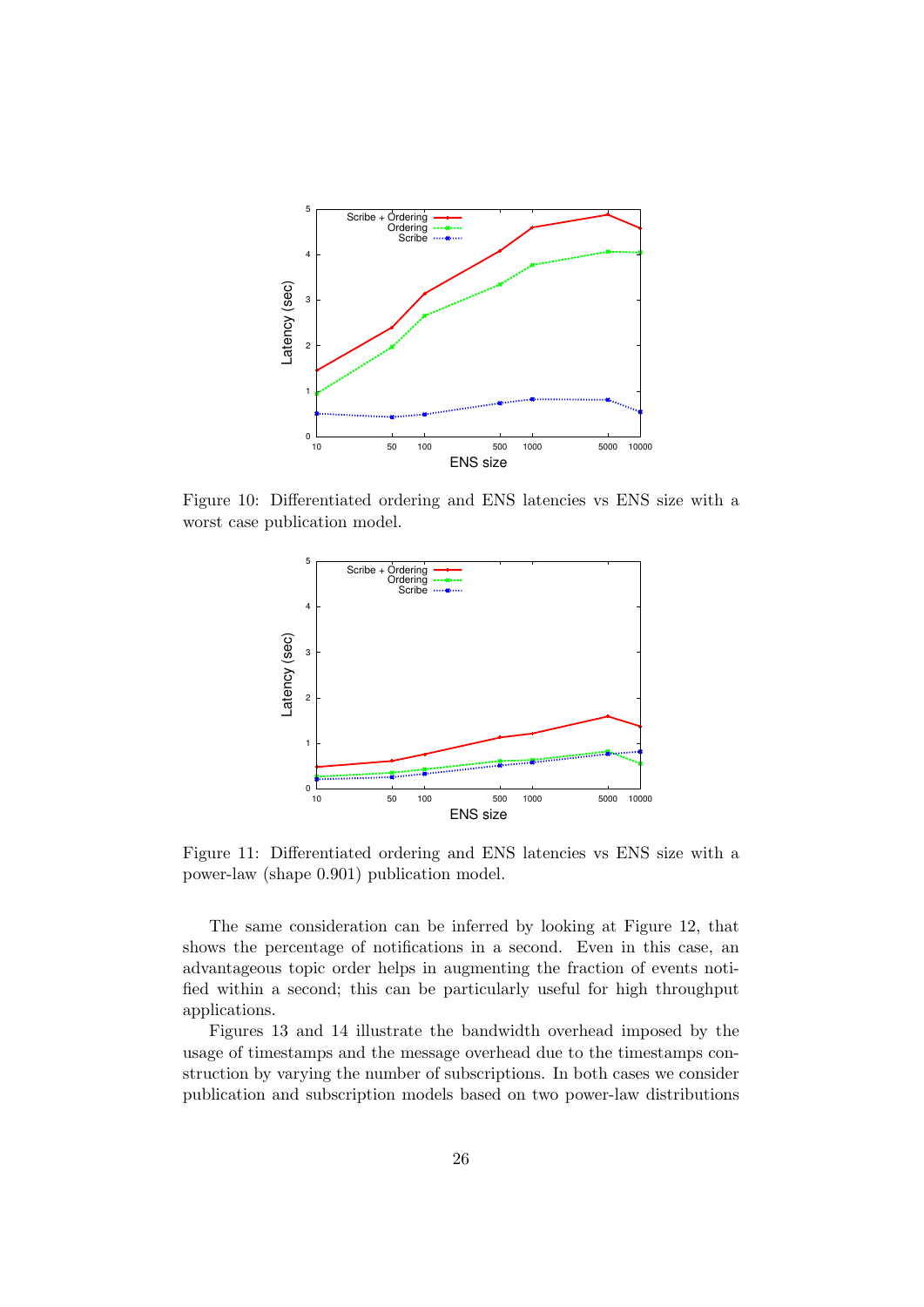

Figure 12: Percentage of notifications in a second with different publication models.

with shape 0.901, one with the most popular topics at the top of the topic order (referred to as best case), and one with the most popular topics at the bottom (referred to as worst case). In addition, we also consider publication and subscription model based on a uniform distribution.



Figure 13: Bandwidth overhead due to the usage of timestamps.

The figures show that when the topic order follows the publication popularity, the overhead imposed by our algorithm both in terms of bandwidth and messages is quite low, and it is not affected by the number of subscription. This is motivated by the fact that in a more favorable scenario the timestamp size decreases, and, in turn, the number of processed messages to construct it.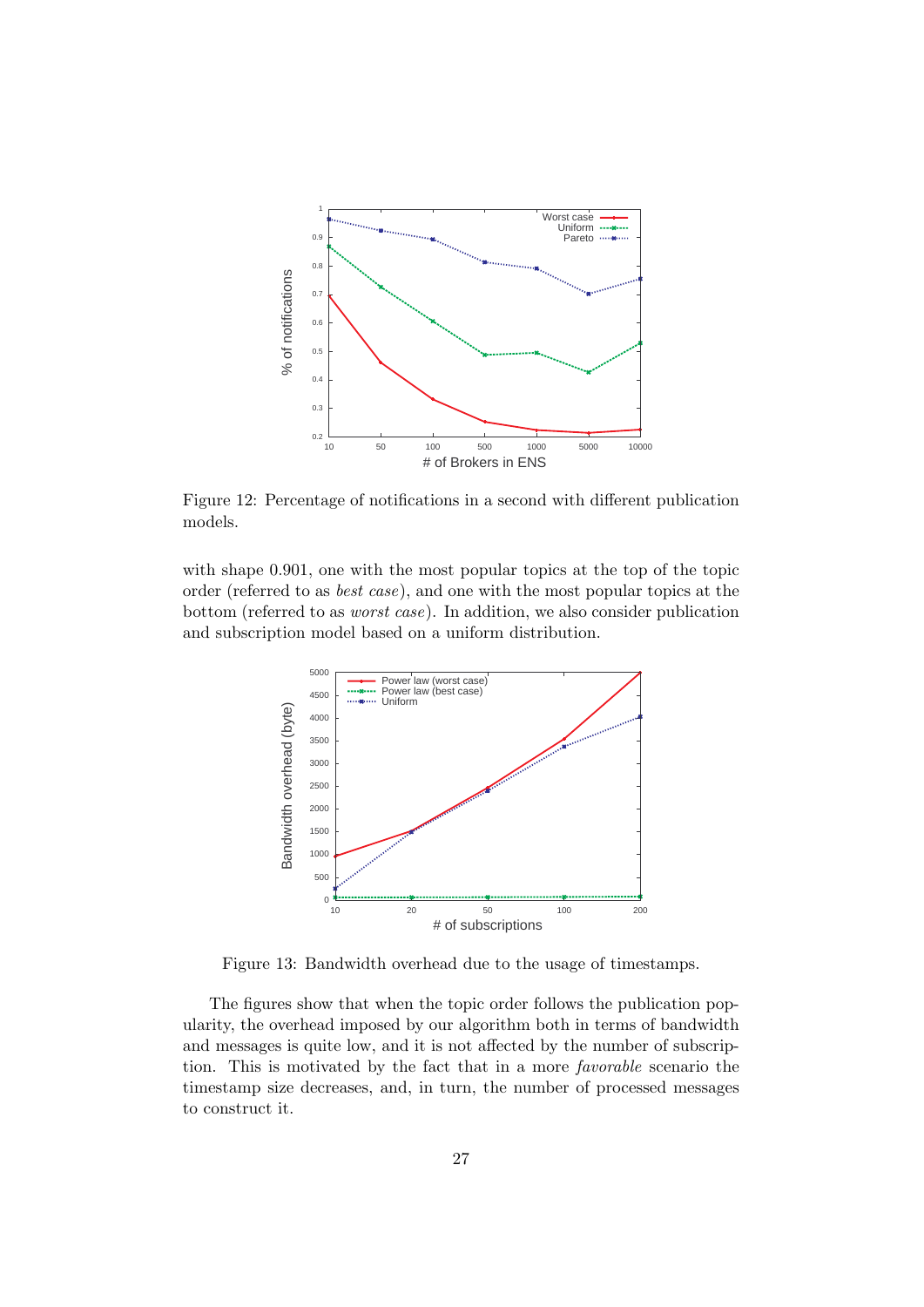

Figure 14: Message overhead imposed by the timestamp construction on topic managers.

Finally, we conclude this part by evaluating the trade-off between the percentage of tagged messages and the delivery latency when we vary the size of the buffer used by subscribers. The simulated scenario is the one described above, with publication and subscription models following a powerlaw distribution with shape 0.901.



Figure 15: Trade-off between notification reliability and latency vs buffer size.

Figure 15 highlights how the presence of a buffer helps in augmenting the number of ordered messages delivered to the application, at expenses of an increment of the latency. Applications can decide how to tune the system in order to obtain a configuration that satisfies timeliness requirements and/or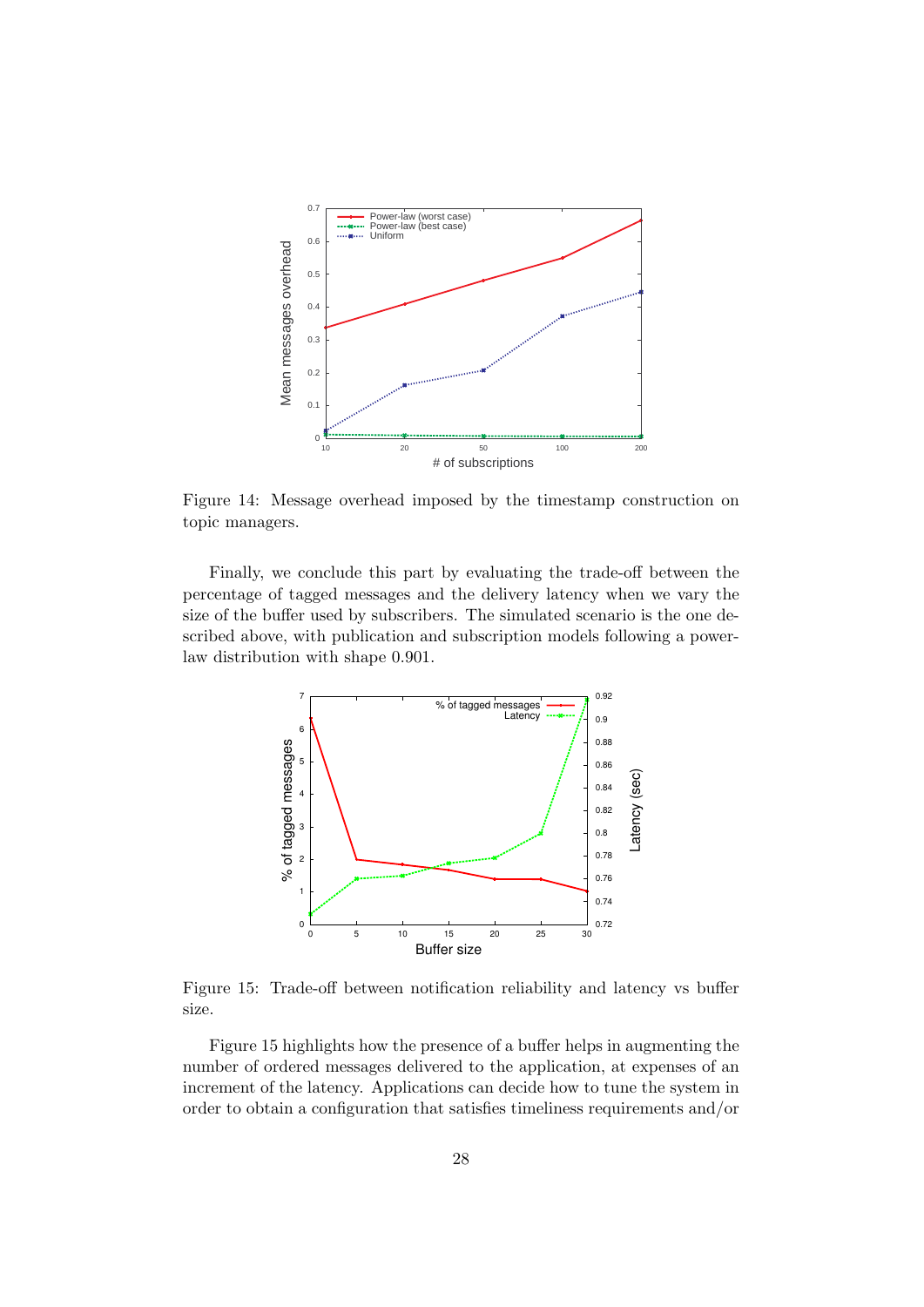helps in delivering a higher number of ordered messages. However, the curves show how just a small buffer can greatly improve this number without impacting too negatively the notification latency.

Dynamic topic ordering. In the previous paragraph we have shown the benefit of configuring the topic order in accordance with the topic publication popularity. In this paragraph we evaluate our dynamic topics adaptation algorithm, which aims to adapt at run-time the topics order to publication popularity. The function we adopted in our experiments was  $f(x) = e^{-1/\alpha(x+1)}$  where x is a sequence number. A topic manager  $TM_{T_i}$ applies this function on the sequence number  $sn_i$  of the topic  $T_i$  it manages and on all sequence numbers of other topic managers in the timestamp it receives: if a sequence number  $sn_j$  exists such that  $f(sn_i) > f(sn_i) + \beta$ , the positions of  $T_i$  and  $T_j$  in the topic order must be swapped. The rationale behind the use of this function is that it eventually converges to  $f(x) = 1$ ; in this way, topics with highest publication rates eventually will reach an almost stable position in the sequence, avoiding swapping procedures that would bring only useless overhead to our algorithm. The parameter  $\alpha$  helps in tuning how fast the function convergence is: a smaller value delays this convergence allowing an higher number of swaps. In this way, the topic sequence quickly adapts to the current publication popularity. However, in order to prevent continuos topics swapping, we allow two topics  $T_i$  and  $T_j$ to swap their position only if  $f(T_i)$  is larger than  $f(T_i)$  for a fixed threshold β. In these tests, we considered a setting with 10000 nodes, 1000 topics, 100 topics subscribed per subscriber and event rate fixed at 1 event/sec. In Figures 16 and 17 show how to tune parameters  $\alpha$  and  $\beta$ .



Figure 16: Performance of the algorithm with dynamic adaptation for different  $\alpha$  values.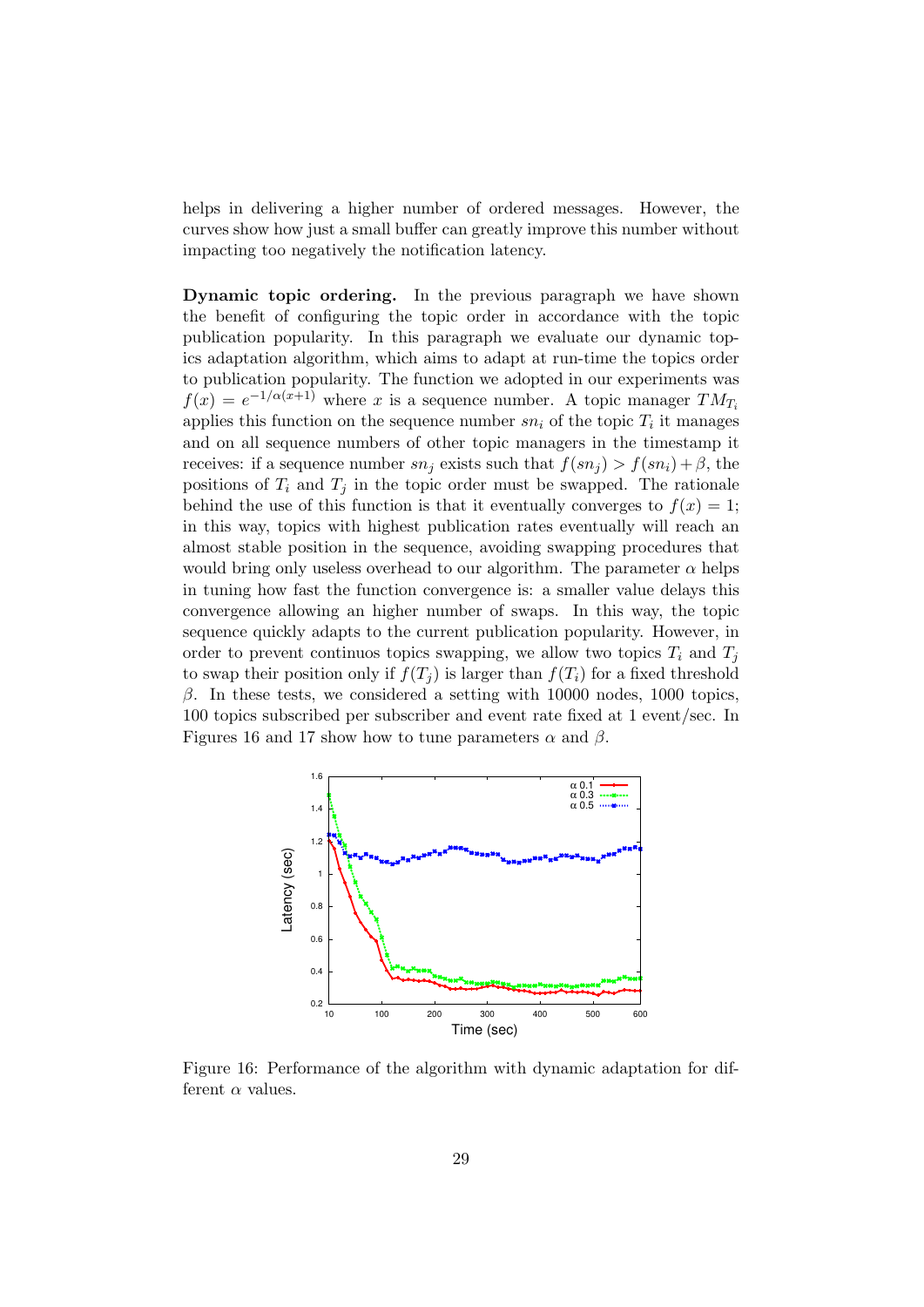

Figure 17: Performance of the algorithm with dynamic adaptation for different  $\beta$  values.

Figure 16 shows the effect of  $\alpha$  on the system, with its value that varies in the set  $\{0.1, 0.3, 0.5\}$ . While the ordering algorithm converges to a small mean latency whith  $\alpha = 0.1$  or 0.3, whit  $\alpha = 0.5$  there is no benefit from dynamic adaptation: in this case function  $f()$  grows rapidly allowing few topic swaps. The average number of swaps performed during our tests ranged from 15.1 ( $\alpha = 0.1$ ) to 7.4 ( $\alpha = 0.5$ ). Figure 17, instead, shows the effect of β on the system when it varies in the set  $\{0.1, 0.2, 0.3\}$ . With  $\beta = 0.1$ the latency overhead imposed by the ordering algorithm is very low, at the expenses of a high number of swaps (51.8 on average). On the contrary, with  $\beta = 0.3$ , the algorithm convergence speed is lower, due to a reduced number of swaps (7.8 on average). In this case, dynamic topic ordering has no benefit on the performance of our algorithm. The value  $\beta = 0.2$  represents a good trade-off between the two extreme cases: the convergence time of the algorithm to a low latency is still reasonable, with limited overhead imposed by topic swapping. All the following tests were performed setting  $\alpha = 0.1$  and  $\beta = 0.2$ . Figure 18 reports the average end-to-end latency for event notification as the simulation evolves in time.

In this scenario we consider both publications and subscriptions following a power-law distribution with shape 0.901. The best case static topic ordering curve assumes that the initial topic order follows the publication popularity distribution. Conversely, the random static topic ordering and the dynamic topic ordering curves assumes that the initial topic order is randomly chosen. Each point in the picture represents the average notification latency for 10 published events. The curves clearly show how dynamic adaptation allows the ordering algorithm to quickly converge to a small av-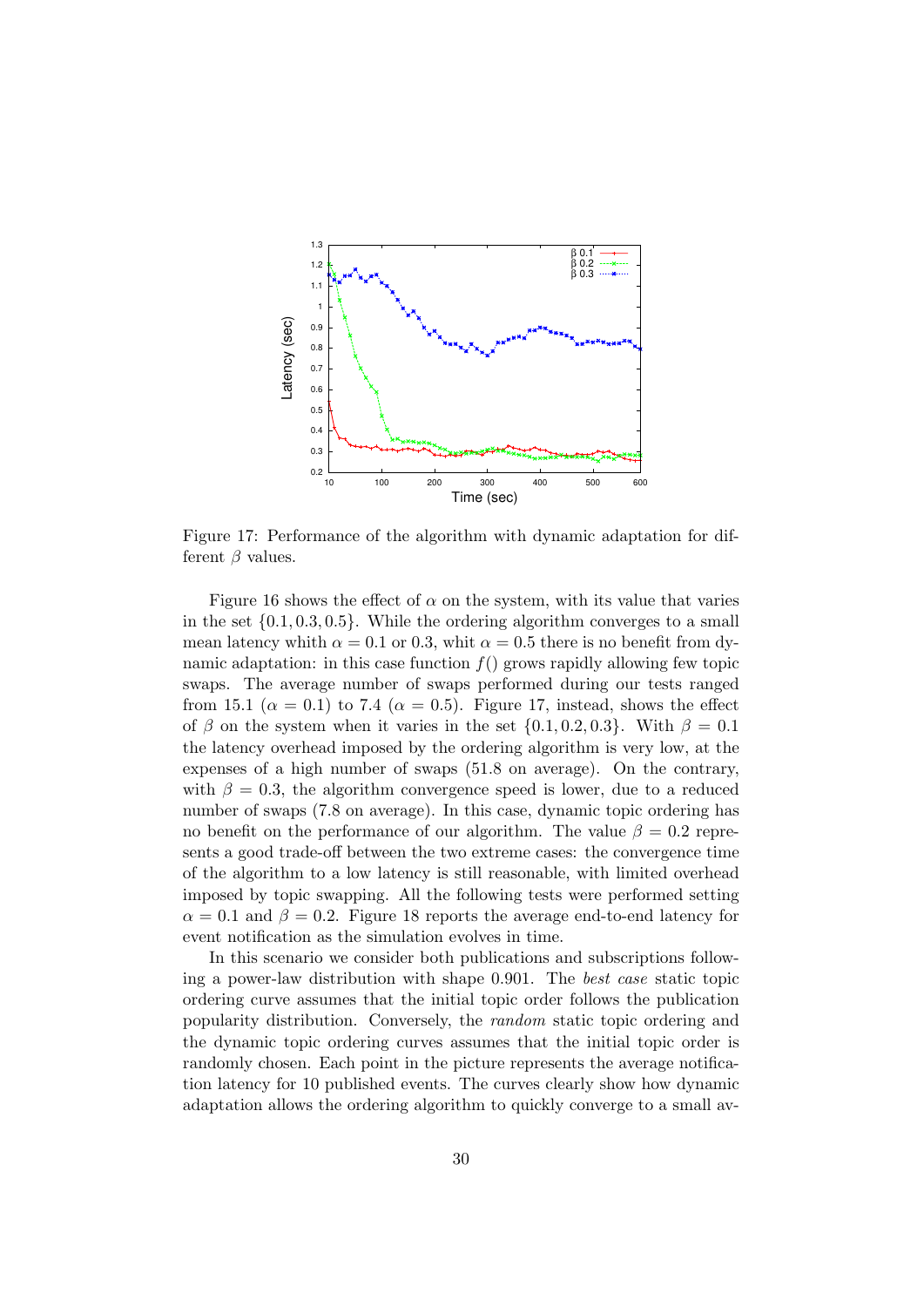

Figure 18: Comparison between the algorithm with dynamic adaptation and the static one (best case, and average case).

erage latency even if the starting topic order was random. The interesting aspect is that the dynamic adaptation outperforms the best case static ordering: indeed, while topic order in the latter case is decided only on the basis of the statistical properties of the publication popularity distribution, dynamic adaptation is able to tune topic order following the real distribution of publications happening at runtime, thus taking into account also possible temporary fluctuations from the statistical properties of their distribution. In addition, the dynamic topic reordering procedure produces an improvement also in the bandwidth overhead: Figure 19 shows that, with time, due to the reduction of the timestamps size, this overhead is drastically reduced, converging to a mean value about 100 bytes.

Finally, we show the behavior of the ordering algorithm in a special setting where the publication popularity distribution is abruptly changed at runtime.

Figure 20 depicts a scenario in which at time 300 sec. we shuffle the topics list in order to modify the frequency at which topics are returned by the power-law distribution used to model publications. In correspondence of this popularity change, the average latency has a steep increase justified by the fact that the topic order to which the algorithm converged so far is no more the best one for the new publication popularity distribution. However, the dynamic adaptation procedure is able to quickly converge back to a new stable topic ordering that brings back performance in terms of latency to the values shown in the previous tests.

Impact of notification order on event pattern detection. In this test we try to recreate a scenario similar to the one that can be encountered in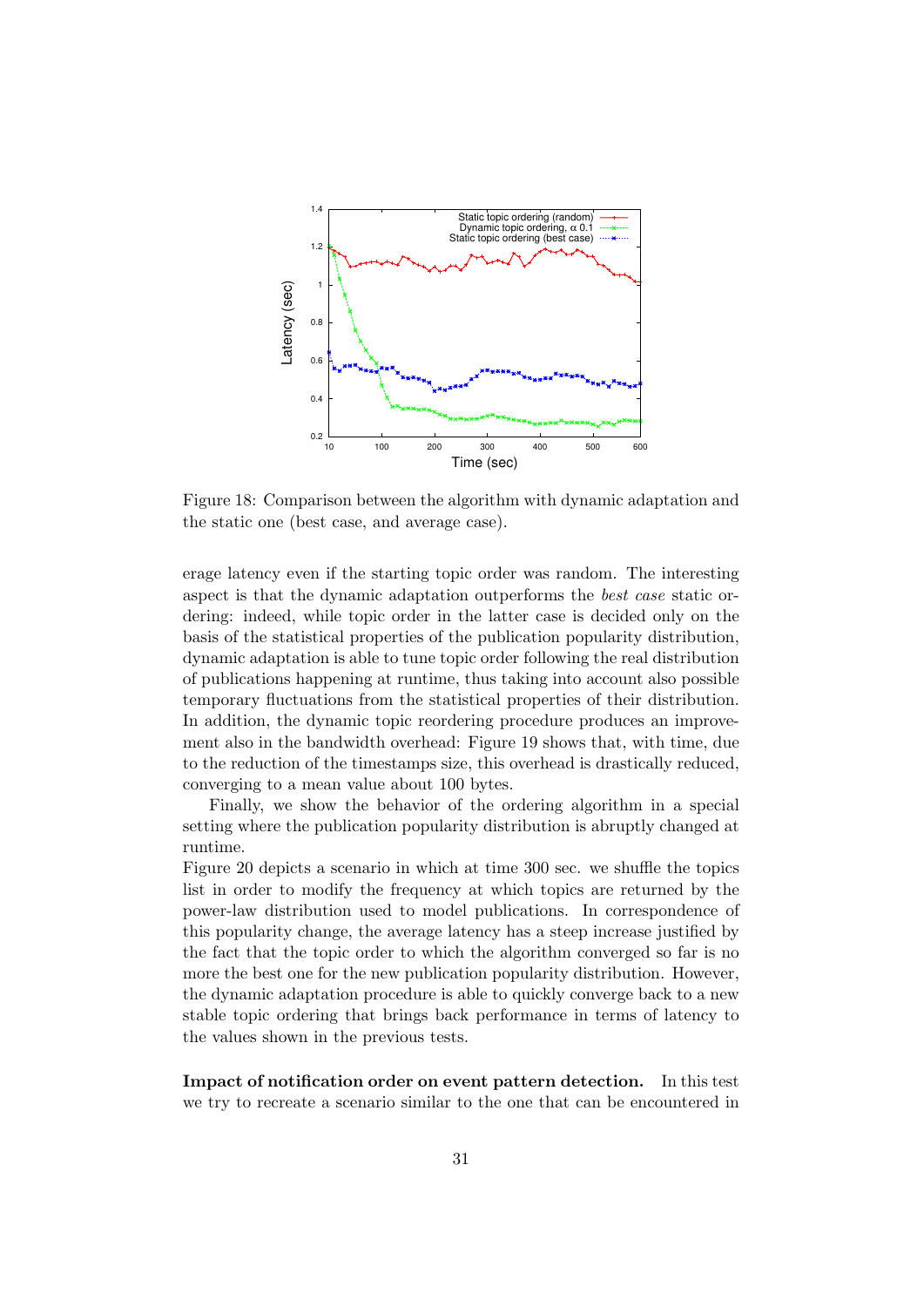

Figure 19: Comparison between the bandwidth overhead in the static and dynamic scanarios.



Figure 20: Behaviour of the algorithm with dynamic adaptation with an abrupt change in the system configuration.

composite event pattern detection applications. We consider two subscribers that have to detect the pattern "event  $e$  precedes  $e'$ , that in turn precedes  $e''$ ". The system is composed by five publishers that publish on five different topics, two subscribers acting as pattern detectors and an ENS populated with 100 nodes. Each publisher publishes in its topic one of the three events chosen at random at a rate of 5 events/sec. The values reported in Figure 21 show the percentage of sequence detections for different settings. The leftmost bar refers to the bare-bone ENS without ordering: in this case the correct detection of the searched pattern is driven only by chance as the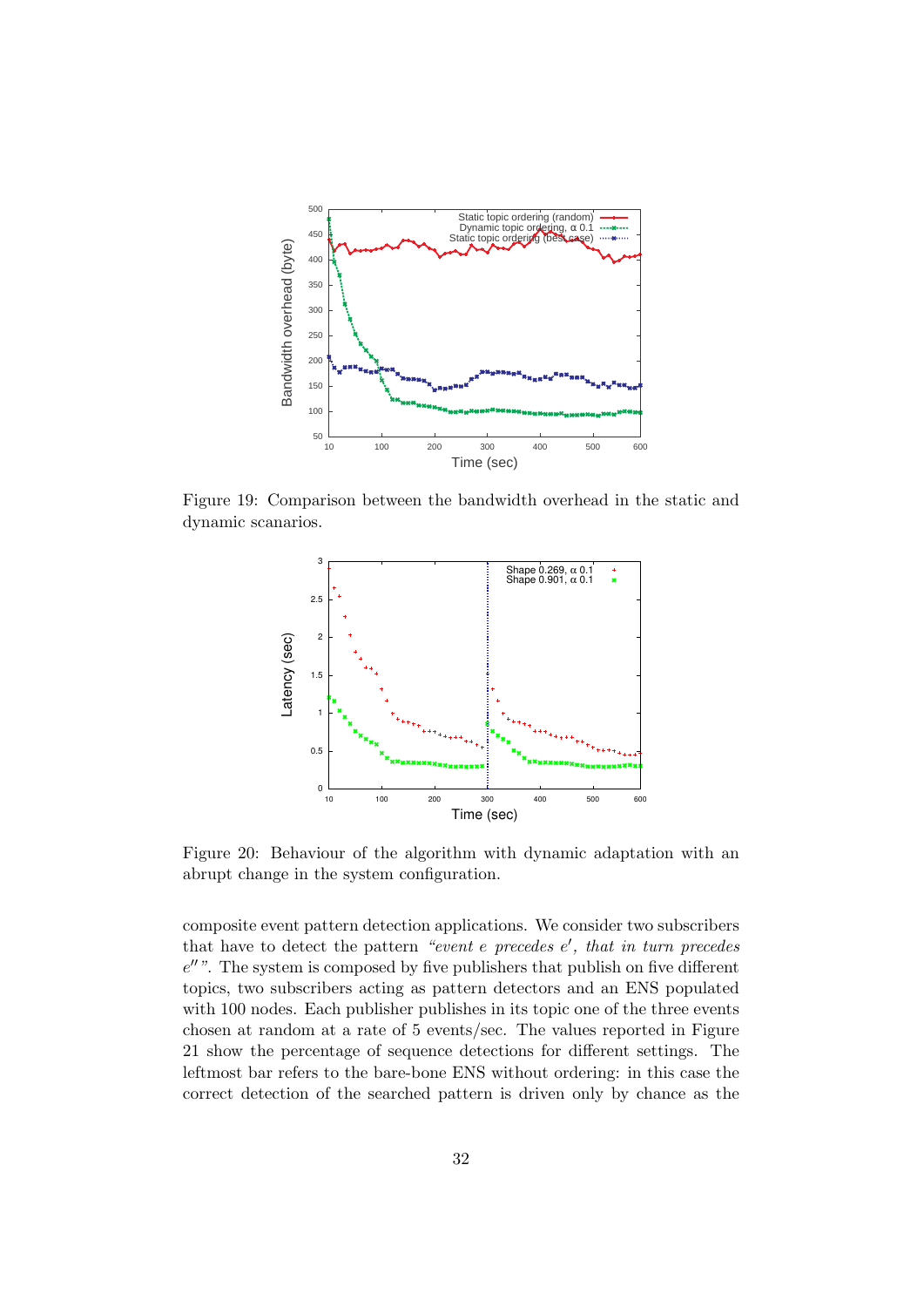ENS will not enforce any kind of ordering. As the result shows, only 35% of the patterns are detected by both subscribers.



Figure 21: Percentage of consistent discoveries of sequence patterns at two different event engines.

The addition of our algorithm to the game completely changes the figures: the rightmost three bars show the percentage of consistently detected patterns when the algorithm is configured with buffer 0, with buffer 30 and with infinite buffer respectively. In particular, the difference between the bare-bone ENS without ordering and the ENS with the addition of our algorithm, with buffer 0, lies in the fact that the ordering protocol forces events to pass through the network of topic managers, that impose an order among those events. However, several events can be notified out-of-order to different subscribers; hence, the presence of the buffer is not only useful for minimizing out-of-order notifications, but it is also necessary for sequence pattern detection. In fact, note how, in the case with infinite buffer, all the patterns are consistently detected by both subscribers that can thus produce consistent outputs.

Prototype performance evaluation. In this Section, we evaluate the performance of our prototype, also comparing the described ordering algorithm with a solution based on the JGroups toolkit. In all our experiments we varied the ENS size from 1 to 10 nodes. In addition, we have a single publisher that can publish on 5 different topics according to the publication model, while subscribers are subscribed to all topics. The obtained results are the average of 5 experiments of 5 minutes each.

We first evaluated the end-to-end notification latency by varying the ENS size and the *publication model*, while the *event rate* is fixed to 1 event/sec.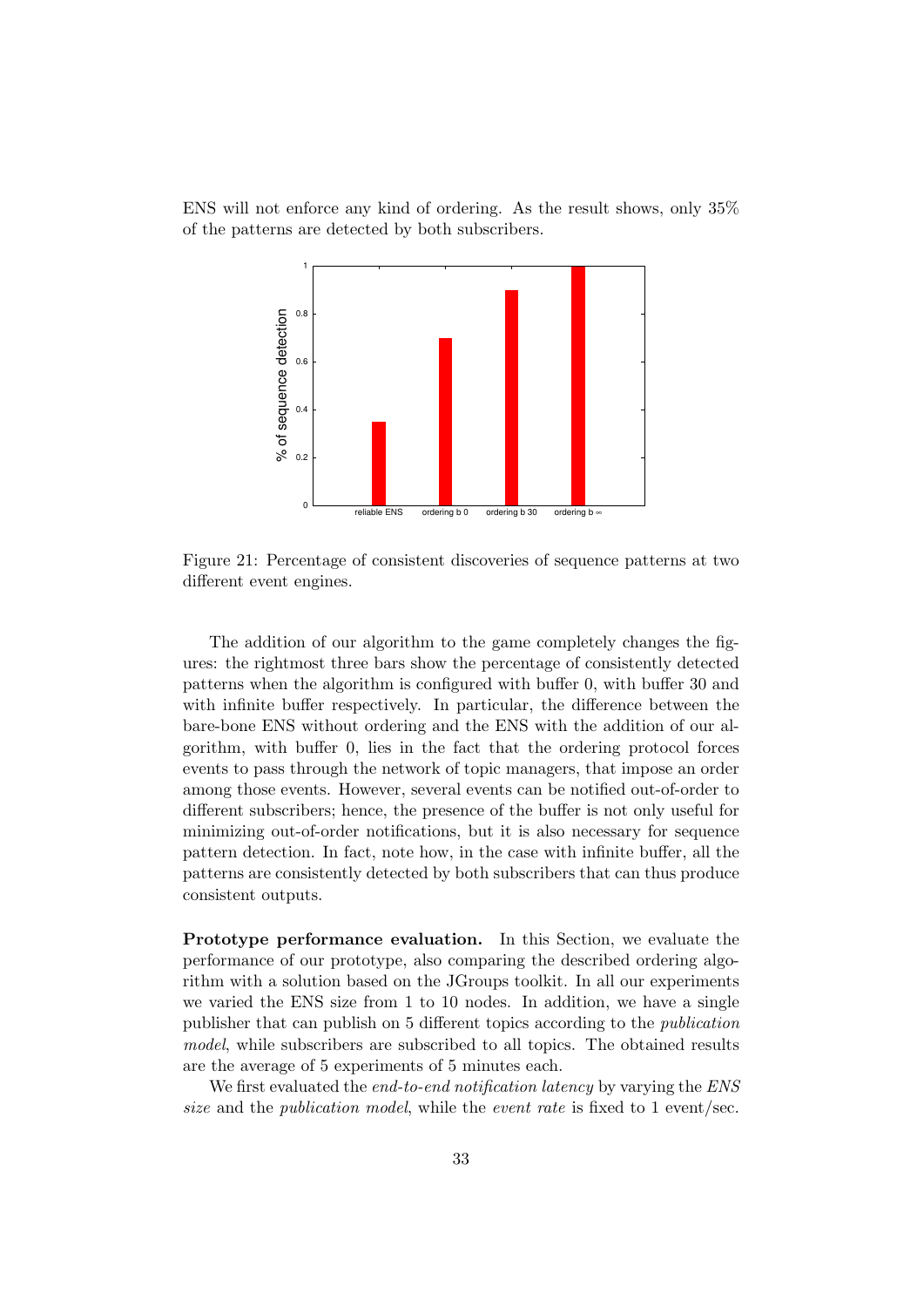

Figure 22: End-to-end notification latency in a real WAN setting.

Figure 22 shows that an increase of the number of nodes in the ENS causes a corresponding increases in the latency. However, the latency quickly reaches a stable point, as its value is mainly driven by the timestamps length. In presence of a single node, the whole system collapses in a centralized sequencer that timestamps and distributes each incoming event.



Figure 23: Percentage of notifications in a second by varying the event rate.

In figure 23 we evaluated the percentage of notifications by varying the event rate in the range [5-100] and the publication model, while the ENS size is fixed to 10. The figure shows that the overhead imposed by the ordering algorithm in terms of latency may have an impact also on the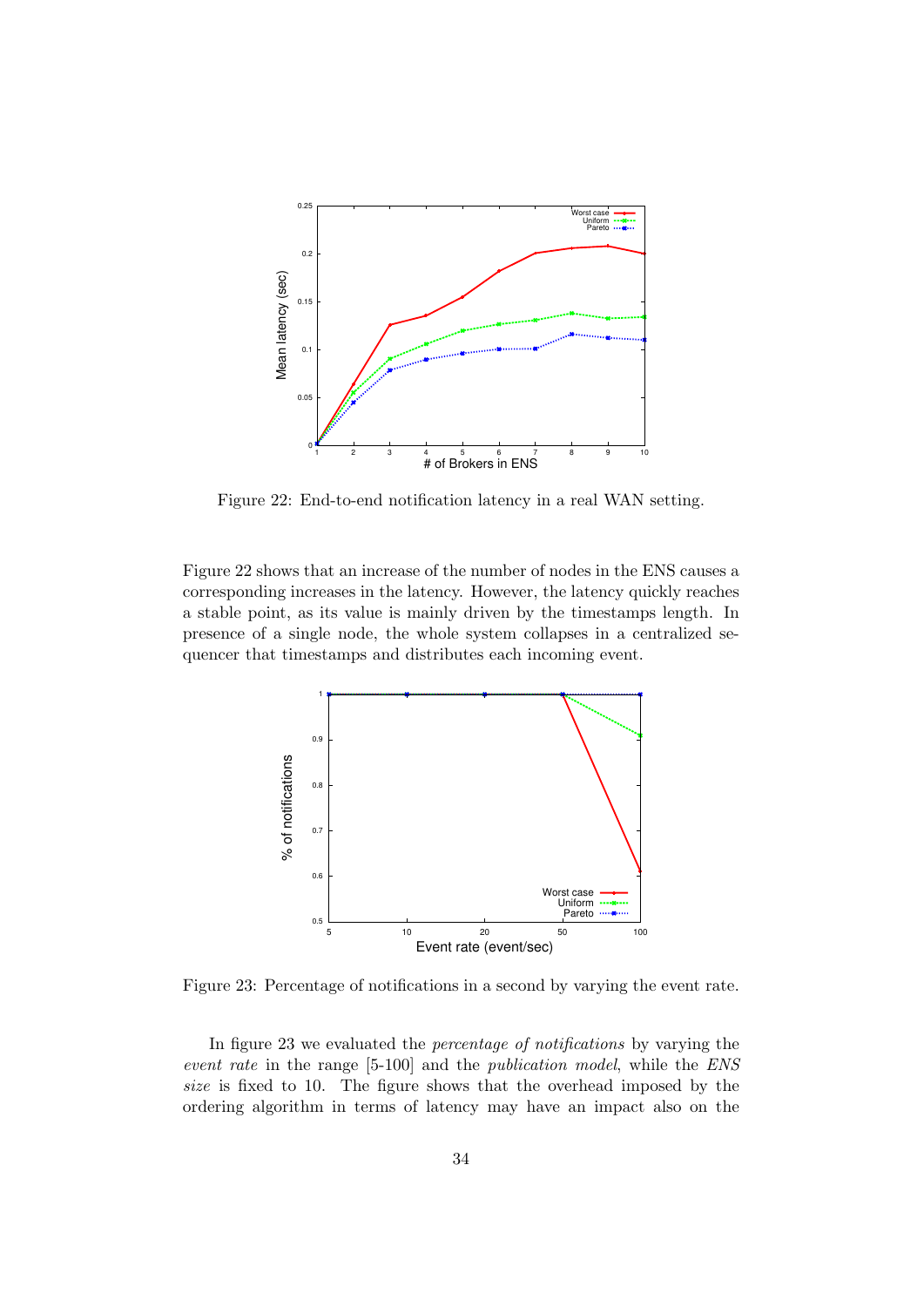percentage of the events notified in a second. This can be particularly disadvantageous in high throughput applications. However, in presence of a more advantadgeous subscription model, the impact of the latency overhead can be drastically reduced, without affecting the number of notifications per second.

Finally, we provide a comparison between our ordering algorithm and a similar application developed on top of JGroups. Ordered delivery is guaranteed only within a group, thus we developed an application that simply publishes all events in a single group (independently from the topics). Subscribers can then discard upon delivery events published on topics they are not subscribed to.

In our experiment we assumed that no subscriptions or unsubscriptions are issued. JGroups was configured to use the SEQUENCER stack protocol. The usage of the WANem network emulator forced JGroups to use TCP point-to-point channels instead of more performant primitives (e.g. UDPbased IP Multicast). For the ordering algorithm the setting were similar to those described above, with the ENS size set to 10 nodes and the event rate varying in the range [5 - 100] events/sec.



Figure 24: Comparison between our algorithm and a solution based on JGroups. With a high event rate our solution outperforms the one based on JGroups.

Results in figure 24 show how our algorithm delivers performance close to JGroups in terms of mean latency as long as a favorable topic ordering is chosen. When the event rate grows our solution starts to outperform JGroups (see the curve related to the power-law publication model); this is a consequence of two different aspects: while on one side the impact of the ordering algorithm is limited as timestamps are maintained small, on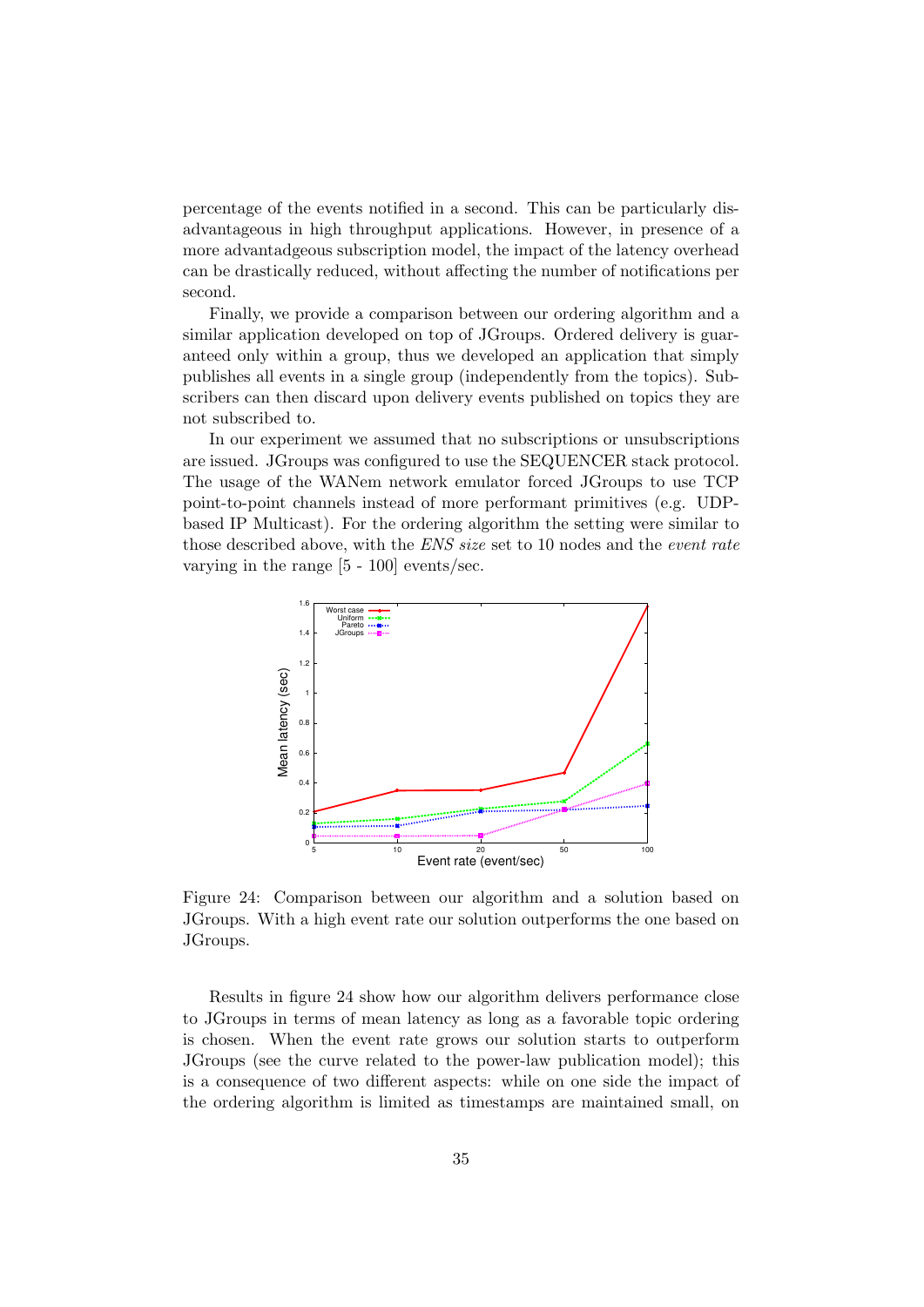the other side the application-level tree-based multicast strategy employed by SCRIBE delivers better performance with respect to the point-to-point based multicast strategy employed by JGroups.

## 7 Related work

Totally ordered communications. Totally ordered communications have been extensively studied in the literature and there exists a considerable amount of work on total order broadcast primitives following different approaches. A common point is represented by the need of a certain degree of synchronization and knowledge of the system. As an example, [11] is based on a propagation graph to support multiple overlapping groups: authors use a fixed sequencer approach in which sequencers are intermediary nodes of the graph placed at the intersection of different groups and messages are propagated through a series of sequencers that order them by merging messages destined to different groups. Differently, Gopal and Toueg in [12] use a token-based approach in which the execution of processes is synchronized according to rounds. Lamport in [14] uses a communication history approach: messages carry a timestamp and can be broadcasted at any time. Destinations observe the communication history, i.e. previously generated messages and their timestamps, in order to understand when a message must be delivered to preserve total order. Chandra and Toueg [8] use a destination agreement approach in which destinations run a consensus algorithm to agree on a set of messages to deliver. Most of the existing total order broadcast approaches and algorithms are extensively surveyed in [9].

All previous algorithms work properly in a small network while they scale badly with respect to number of participants and their geographical distribution. The sequencer represents a bottleneck as well as a single point of failure. Additionally these algorithms require a certain degree of synchronization among the interacting participants and this is in contrast with basic principles of a publish/subscribe paradigm such as time (e.g. asynchronous notifications) and space decoupling. The ordering mechanism proposed in this paper does not require either any prior knowledge on the system or synchronization among the participants but it relies only on the set of available topics and subscriptions, matching thus the publish/subscribe paradigm principles.

An ordering algorithms for publish/subscribe systems is presented in [16]. Similar to our work, authors use a sequencing network to order events across multiple groups of subscribers. However, their solution suffers of two problems: (i) it is not able to handle subscription dynamics, and (ii) a new subscription/unsubscription can create loops in the sequencing network (circular dependency problem). In this last case, the sequencing network must be rebuilt from scratch. On the contrary, our solution solves these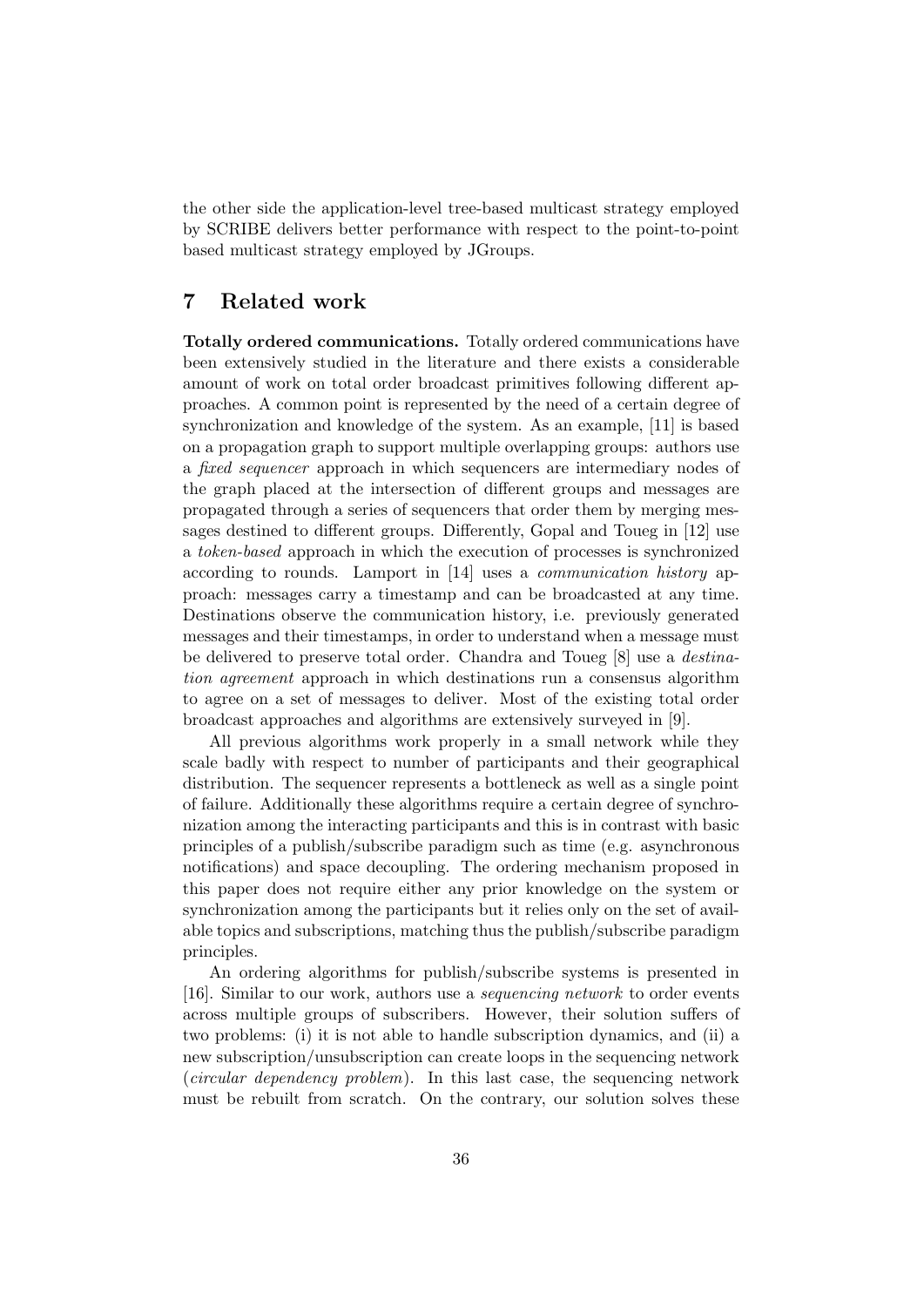problems by defining a total order relation among topics that determines a one-way sequence of topic managers that establish an order for events.

Another interesting solution for total ordering in content-based publish/subscribe middleware recently appeared in [24]. Differently from our work, authors define a Uniform Agreement property: as such, two correct processes interested in two events  $e$  and  $e'$  both deliver them and they do so in the same order. In [24] each publisher has to advertise all brokers about the set of events it will publish. To this end, a broadcast procedure is employed to create a spanning tree rooted at the publisher. Subscriptions are instead forwarded hop-by-hop along the reverse path of matching advertisement trees up to the publisher. While in our solution the correct order of events is reconstructed on subscribers' side, in [24] this task is performed by brokers, that use advertisements and subscriptions to detect a conflict, i.e., an out-of-order notification to one or more subscribers. Conflicts are resolved through an acknowledgment mechanism: a broker issues a request to the next hop with conflicting advertisement. The next hop replies back with an ack message if it can determine that there is no conflict. Although an evaluation of a real prototype of the algorithm in a small system shows that it scales well with the number of subscriptions, the broadcast advertisement procedure may pose bandwidth issues in large network. In addition, the acknowledgment mechanism used to avoid out-of-order notifications introduces a feedback among brokers, making this solution not suitable for cloud environments, where one-way communication is preferred [5].

Finally, authors in [23] investigate the problem of multi-delivery multicast in asynchronous systems in presence of crash-stop failures. They introduce an aggregation model based on a predicate grammar for expressing conjunctions of types of events and properties for the multicast primitives. The paper shows that a total order is necessary to guarantee an agreement on events notified to processes interested in identical conjunctions. In particular, this is shown by deploying an algorithm that implements the described aggregation model on top of a total order broadcast and vice-versa for a majority of correct processes.

Timestamping techniques. Logical clocks have been introduced by Lamport in [14] to identify the causality relation among events of a distributed computation. In [18], the notion of vector clock has been introduced to capture such causality relation. A vector clock is composed of  $n$  entries, one for each process in the system while a logical clock is an integer. Logical clocks and vector clocks have been used to solve many basic problems such as transaction management, coordination protocols, ordered communication protocols, message stability protocols, distributed predicate detection just to name a few [3].

At a first glance, timestamps used in our algorithm resemble vector clocks, but they are very different structures. Vector clocks have a well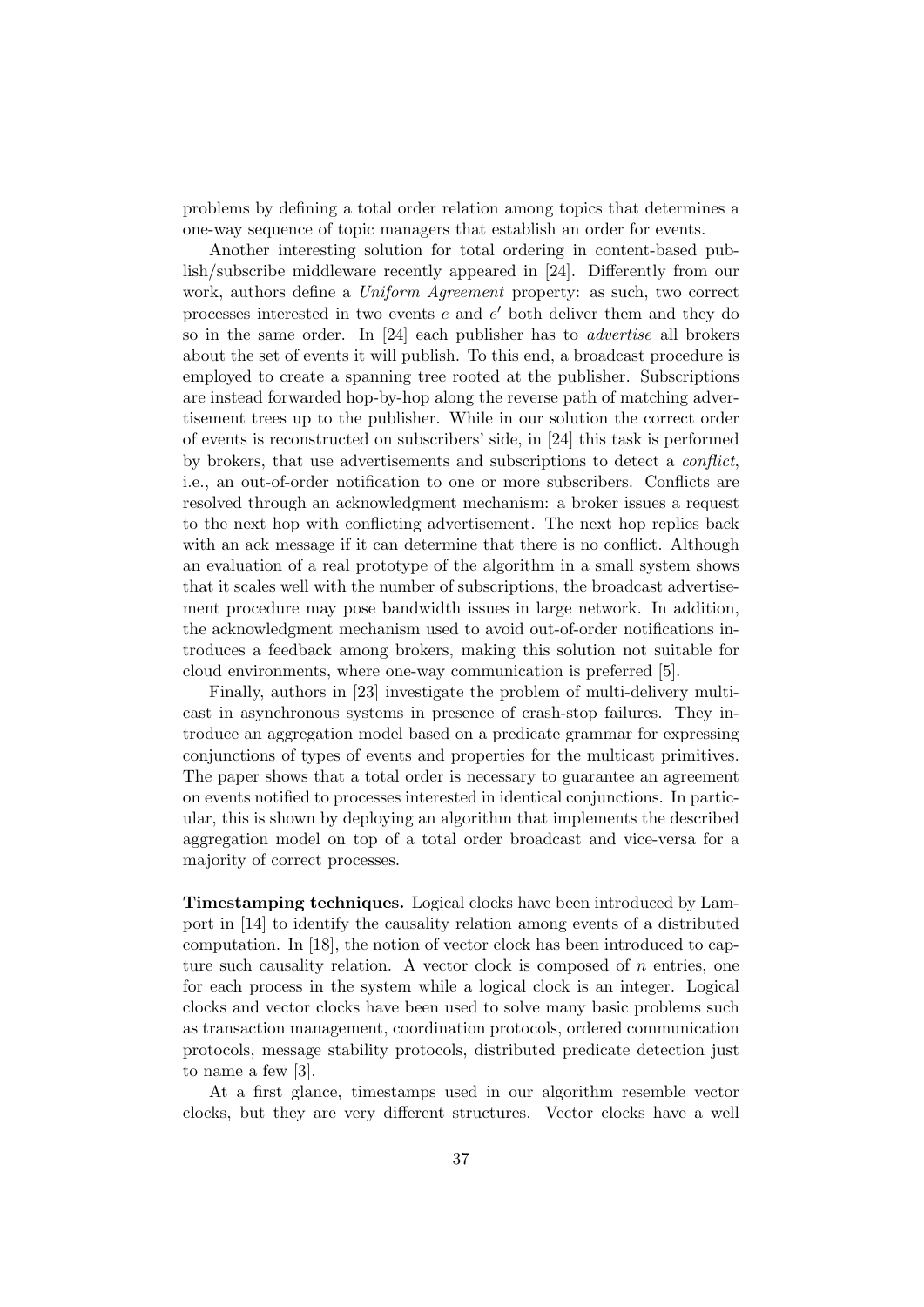defined and fixed structure that depends on the size of the distributed computation in terms of processes. Therefore the causality relation among two events can be detected just comparing (entry by entry) the two vector clocks associated with the two events. On the contrary, our timestamp structure is independent from the system size but it rather depends on the current set of subscriptions. This is why, the ordering relation among two events can be detected looking, first, to the structure of the timpestamps (i.e., the events have to be comparable according to Definition 3) and secondly, if the timestamps are comparable, the ordering among the two events can be detected examining the values contained in common entries of the timestamps. Let us finally remark that in our timestamping technique, the timestamp associated with an event does not bring any information about the producer of the event, this matches the anonymity principle of a publish/subscribe paradigm (producers and consumers do not know each other).

In some work, events are timestamped with physical clocks. As an example, [15] uses accuracy interval-based timestamps relying on NTP synchronized local clocks as a global time reference. The interesting aspect of this timestamping technique lies on the fact that the order of events follows the real time order. However, such a technique has many drawbacks. Many events could be issued in the same physical time interval by producers (so they have the same physical timestamp). A total order could be established among these events only resorting on an additional deterministic information such as the identifier of the publisher of the event, contradicting thus the anonymity principle. Moreover, such protocols can loose liveness during periods in which there is a disconnection with the NTP server.

#### 8 Conclusion and future work

Ordering events across topics in a pub-sub system is a complex problem that, if not addressed, can severely impact several kinds of applications that rely on it for their correct functioning. The complexity of this problem lies both in distributed nature of modern ENSs and in the inherent dynamism of publish/subscribe interactions. This paper presented a novel algorithm that can be used to detect and distinguish out-of-order notifications on top of a generic ENS. Our solution improves the current state of the art by providing efficient deterministic out-of-order detection, even in presence of interest changes and without any manual configuration.

However, itis susceptible to further improvements. An aspect that we planned to address in the close future is the failure of topic managers. Currently, we assume the presence of reliable TMs; as such, they are always up and running during the timestamp generation of our protocol. On the contrary, we need to evaluate the impact of a failure of topic managers on the correctness and execution of the algorithm, and how this affects the system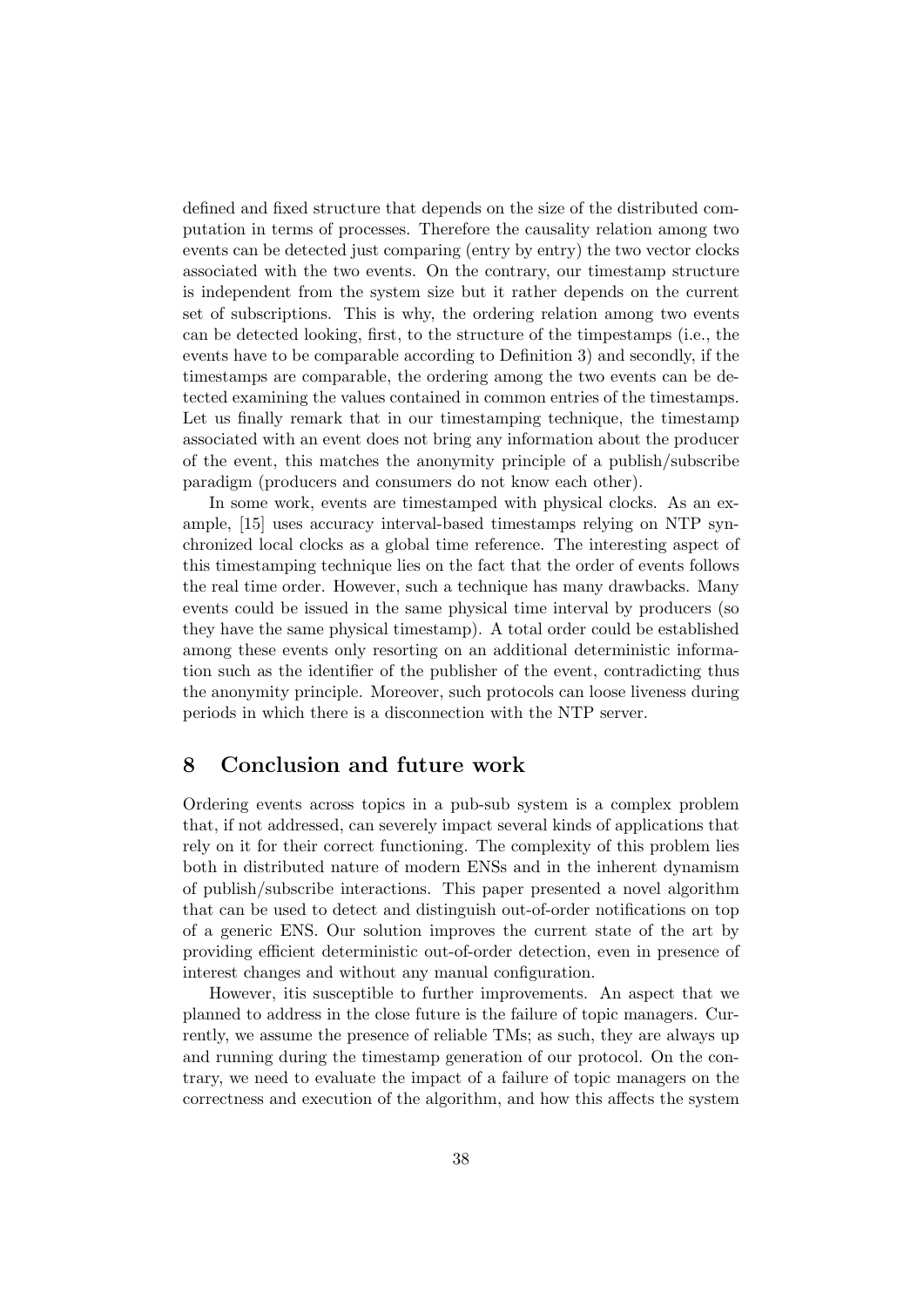performance. Then, we propose to study a solution that replicates the state of a topic manager on other nodes, in order to improve the reliability of our algorithm.

Another aspect that we planned to study is the impact of dynamic on the ordering algorithm. In particular, we want to evaluate how the change of subscriptions at run-time can impact both the timestamp generation and the dynamic topic reordering procedure. In this Chapter, we described how to manage subscriptions and unsubscriptions in order to preserve the Total Notification Order property, but how they can affect the execution of the algorithm and the topic adaptation to the publication popularity is still unclear.

Finally, a further improvement of our algorithm is to introduce causality relation not only among events published on the same topic, as shown in Section 4, but also among events published on different topics. We are currently planning to work on an extension of our logical timestamping mechanism by using additional physical clock information that allow to notify events in an order that is coherent with the publication time, while both keeping the liveness of the notifications and the anonymity of the publisher/subscriber paradigm.

## References

- [1] R. Baldoni, S. Cimmino, and C. Marchetti. A classification of total order specifications and its application to fixed sequencer-based implementations. J. Parallel Distrib. Comput., 66(1):108–127, 2006.
- [2] R. Baldoni, C. Marchetti, and A. Virgillito. Impact of WAN Channel Behavior on End-to-end Latency of Replication Protocols. In Proceedings of the Sixth European Dependable Computing Conference, page 118. IEEE Computer Society, 2006.
- [3] R. Baldoni and M. Raynal. Fundamentals of Distributed Computing: A Practical Tour of Vector Clock Systems. IEEE Distributed Systems Online, 3(2), 12 2002.
- [4] A. R. Bharambe, S. Rao, and S. Seshan. Mercury: a scalable publishsubscribe system for internet games. In Proceedings of the 1st workshop on Network and system support for games, pages 3–9, 2002.
- [5] K. Birman, G. Chockler, and R. van Renesse. Toward a cloud computing research agenda.  $SIGACT$  News,  $40(2):68-80$ , 2009.
- [6] K.P. Birman and T.A. Joseph. Reliable communication in the presence of failures. ACM Transactions on Computer Systems (TOCS), 5(1):47– 76, 1987.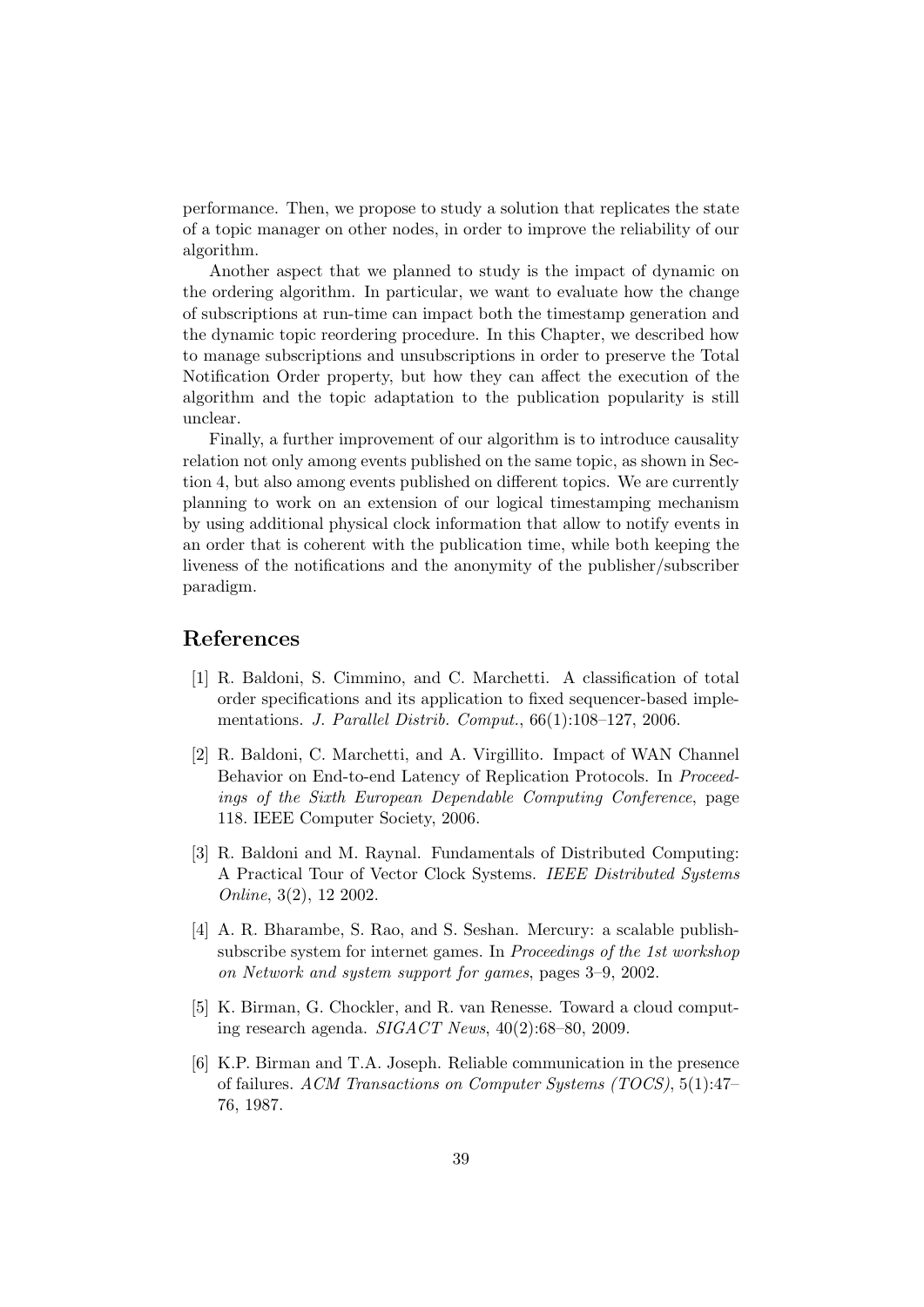- [7] M. Castro, P. Druschel, A.M. Kermarrec, and A.I.T. Rowstron. Scribe: A large-scale and decentralized application-level multicast infrastructure. Selected Areas in Communications, IEEE Journal on, 20(8):1489– 1499, 2002.
- [8] T.D. Chandra and S. Toueg. Unreliable failure detectors for reliable distributed systems. Journal of the ACM (JACM), 43(2):225–267, 1996.
- [9] X. Defago, A. Schiper, and P. Urban. Total order broadcast and multicast algorithms: Taxonomy and survey. ACM Computing Surveys  $(CSUR)$ , 36(4):372-421, 2004.
- [10] FreePastry. http://www.freepastry.org/.
- [11] H. Garcia-Molina and A.M. Spauster. Ordered and reliable multicast communication. ACM Transactions on Computer Systems (TOCS), 9(3):242–271, 1991.
- [12] A.S. Gopal and S. Toueg. Reliable Broadcast in Synchronous and Asynchronous Environments. In Proceedings of the 3rd International Workshop on Distributed Algorithms, pages 110–123. Springer-Verlag, 1989.
- [13] JGroups. http://www.jgroups.org/.
- [14] L. Lamport. Time, clocks, and the ordering of events in a distributed system. Communications of the ACM, 21(7):558-565, 1978.
- [15] C. Liebig, M. Cilia, and A. Buchmann. Event composition in timedependent distributed systems. In *Cooperative Information Systems*, 1999. CoopIS'99. Proceedings. 1999 IFCIS International Conference on, pages 70–78. IEEE, 2002.
- [16] C. Lumezanu, N. Spring, and B. Bhattacharjee. Decentralized message ordering for publish/subscribe systems. Middleware 2006, pages 162– 179, 2006.
- [17] A. Malekpour, A. Carzaniga, G. Toffetti Carughi, and F. Pedone. Probabilistic fifo ordering in publish/subscribe networks. Technical report, Faculty of Informatics, University of Lugano, Technical Report USI-INF-TR-2011-2, 2011.
- [18] F. Mattern. Virtual time and global states of distributed systems. In Parallel and Distributed Algorithms, pages 215–226. North-Holland, 1989.
- [19] P.R. Pietzuch, B. Shand, and J. Bacon. Composite event detection as a generic middleware extension. Network, IEEE, 18(1):44–55, 2004.